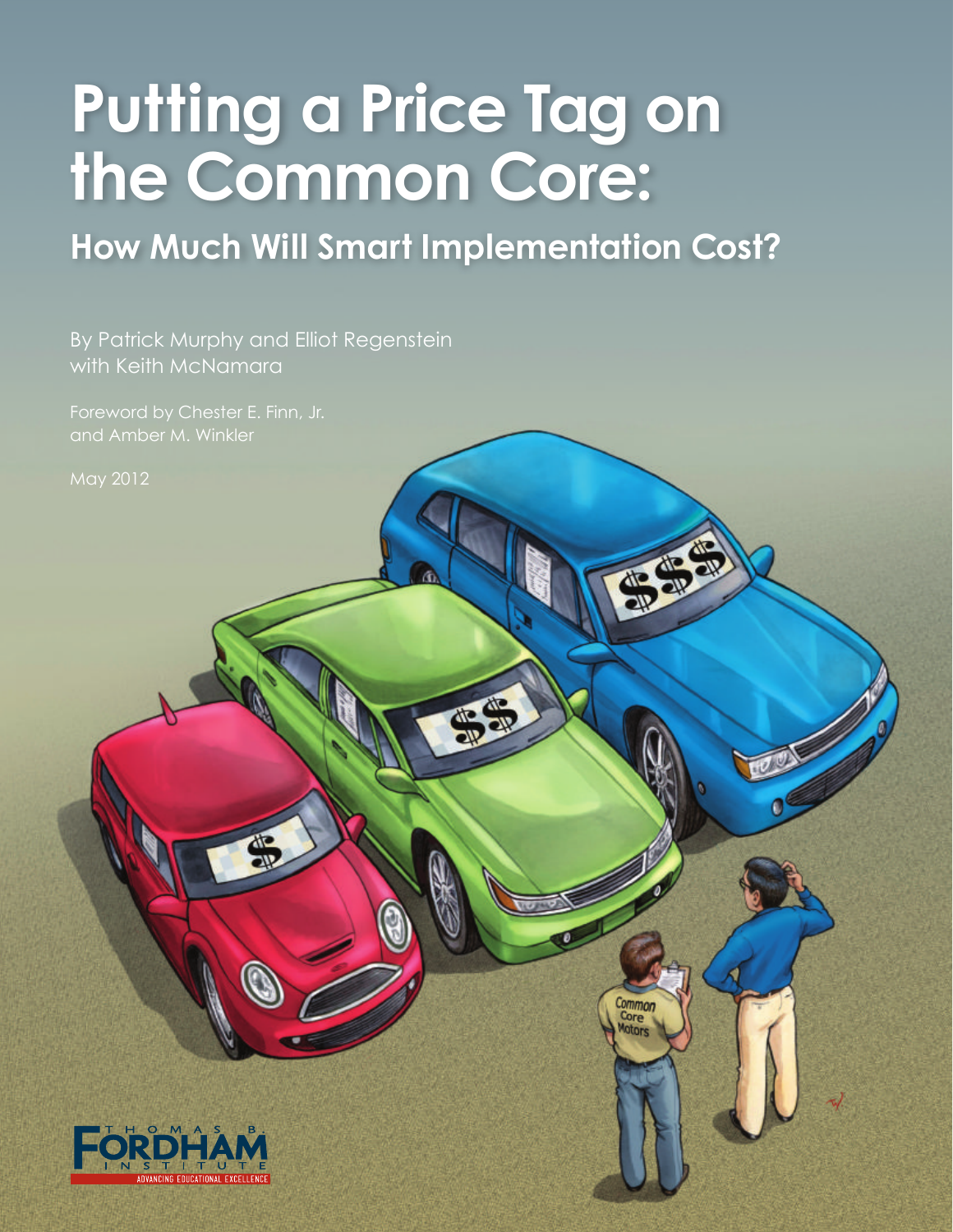The Thomas B. Fordham Institute is the nation's leader in advancing educational excellence for every child through quality research, analysis, and commentary, as well as on-the-ground action and advocacy in Ohio. It is affiliated with the Thomas B. Fordham Foundation, and this publication is a joint project of the Foundation and the Institute. For further information, please visit our website at www.edexcellence.net or write to the Institute at 1016 16th St. NW, 8th Floor, Washington, D.C. 20036. The Institute is neither connected with nor sponsored by Fordham University.

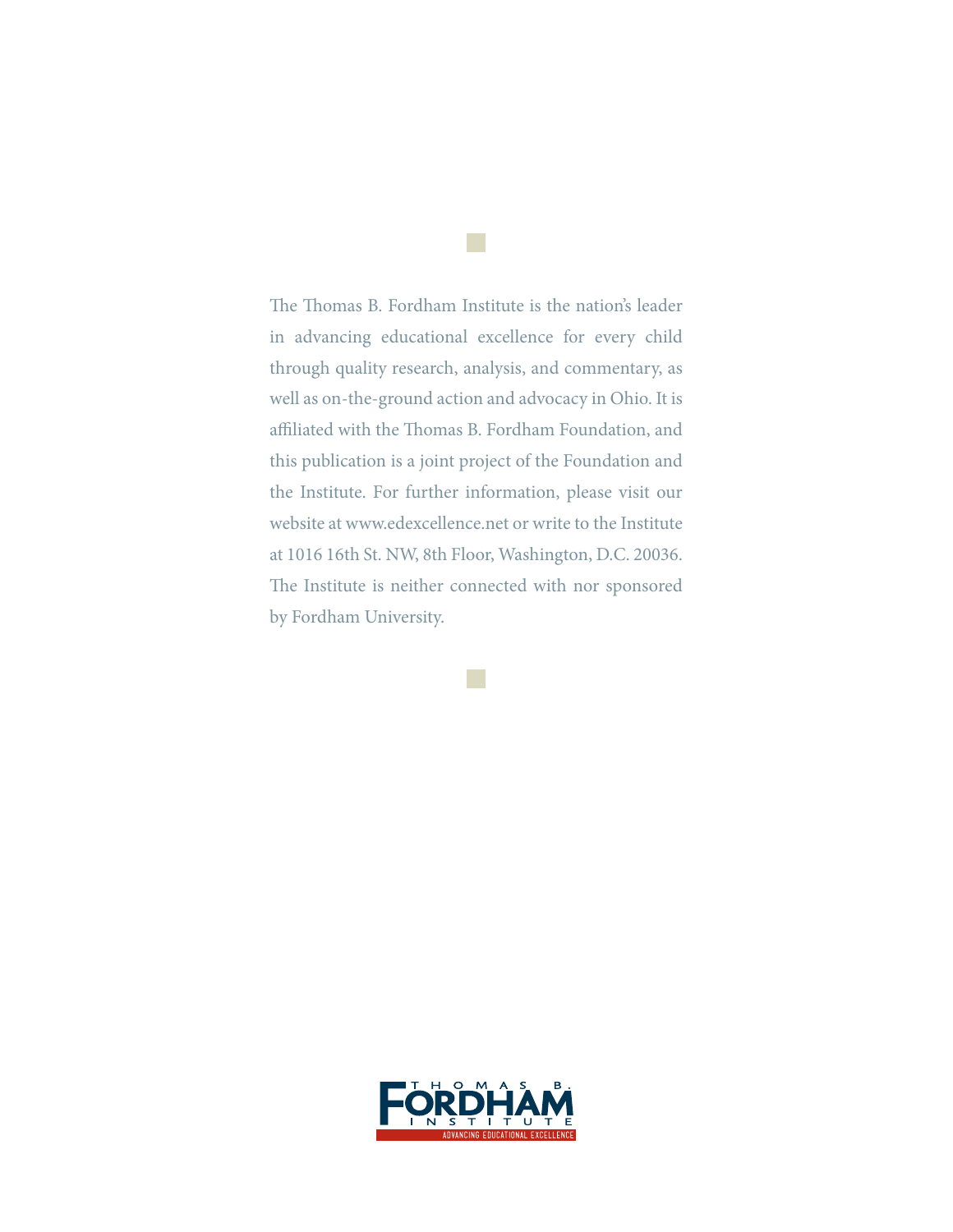# Contents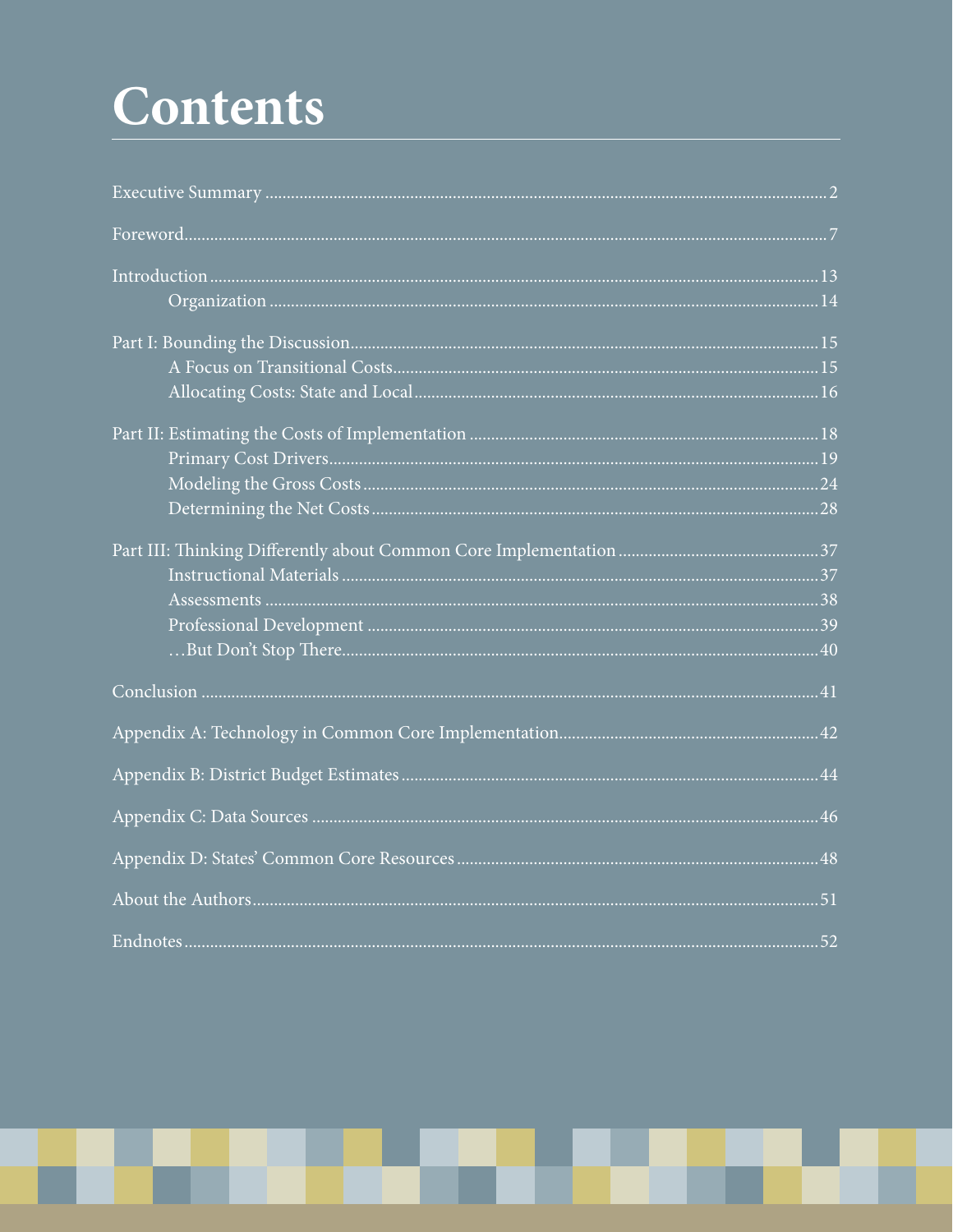# **Executive Summary**

The Common Core State Standards (CCSS) for English language arts and mathematics represent a sea change in standards-based reform and have now been adopted in forty-five states and the District of Columbia.<sup>1</sup> Smart implementation of the Common Core is the next—and greatest challenge for these states, because without it these robust standards will have little impact on instruction and learning. Although most states have now set forth implementation plans—some more thoughtful than others—these tomes seldom address the crucial matter of cost. This is always a consideration, but never more so than when state and local budgets are tight.

This paper assists states in evaluating the financial implications of transitioning to the CCSS. It addresses three key questions:

- What are the short-term costs of moving to the Common Core? That is, what is **1** the initial expense of implementing the new standards and providing the necessary instructional materials, assessment tools, and professional development?
- To what extent do costs vary based on the approaches that states take to implement **2** the standards?
- How much of what states currently spend on standards implementation could **3** be repurposed for Common Core implementation?

To examine these questions, we craft three hypothetical approaches to implementing the Common Core standards during the transitional phase, which we expect to span one to three years prior to full implementation in 2014–15. These approaches are:

*Business as Usual.* This "traditional" approach to implementation is defined here as buying hard-copy textbooks, administering annual student assessments on paper, and delivering in-person professional development to all teachers. It is not a cheap approach, though the price tags associated with it are quite familiar.

*Bare Bones.* This is the lowest-cost alternative, employing open-source materials, annual computer-administered assessments, and online professional development via webinars and modules.

**Balanced Implementation.** This is a blend of approaches, some of which may be more effective than others while also reducing costs. It uses a mix of instructional materials (e.g., teacher selfpublished texts and/or district-produced materials), both interim and summative assessments, and a hybrid system of professional development (e.g., train-the-trainers).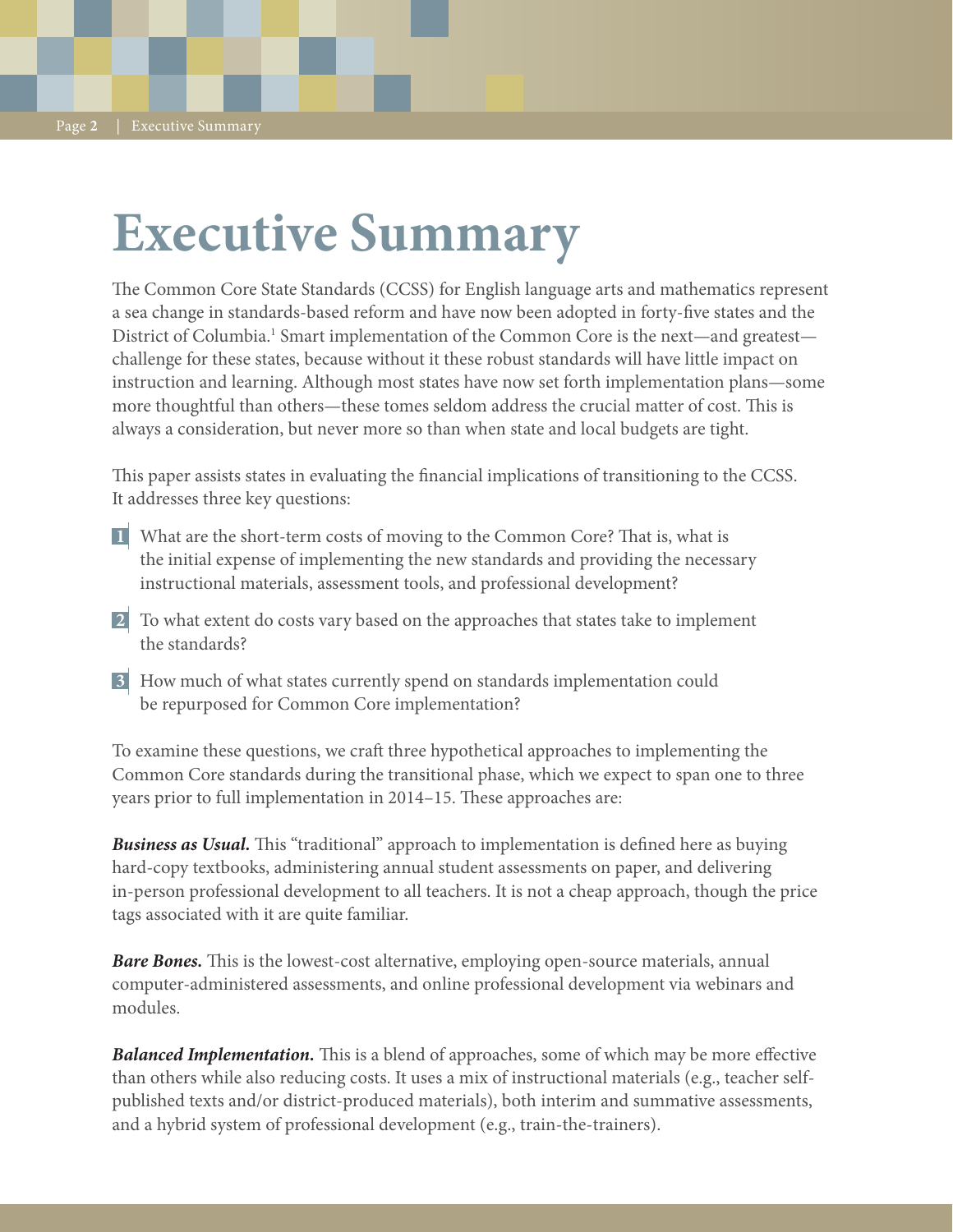Table ES-1, specifically columns 2, 3, and 4, provides state-level estimates for the gross costs of implementing the CCSS using each of the three approaches (see pages 4-5).

Not surprisingly, cost projections vary with the approaches that states use to implement the Common Core. *Balanced Implementation* costs less than half as much as the more traditional *Business as Usual.* The gross transitional costs for California, for instance, range from \$1.6 billion under the *Business as Usual* approach to \$380 million under *Bare Bones.* For much-smaller Vermont, there could be a difference of up to \$24.6 million depending on the approach chosen.

Cumulative national estimates range from \$12.1 billion for *Business as Usual* to \$3.0 and \$5.1 billion respectively for the *Bare Bones* and *Balanced Implementation* models. The most significant source of cost reduction comes from shifting away from hard-copy textbooks and using more online resources to deliver professional development. Note that the *Balanced Implementation* approach also models increased expenditures for assessment, because states may deem the inclusion of interim tests to be a worthy additional investment. (And they probably are!)

Viewed on a per-pupil basis, these costs range from \$249 to \$396 for *Business as Usual.*<sup>2</sup> Under *Balanced Implementation,* they range from \$109 to \$189. Nationally, per-pupil expenditures were \$10,499 in 2009.<sup>3</sup> In other words, under the most conservative option, these transitional costs would represent about 3 percent of annual K–12 education spending. But if states pursue strategies that take advantage of technology—and in some instances are more cost effective the *gross* costs could fall to around 1.5 percent of what is spent per student in most states every year. Relatively speaking, that is a drop in the bucket. And because in most states the transitional period is likely to span several years, the *annual* cost would be lower still.

Yet these estimates represent the *total* cost of implementing the Common Core, not the *net new* cost to states. Indeed, discussing these figures as 1 to 3 percent of annual spending overlooks the fact that states already spend sizable sums on instructional materials, assessment, and professional development. So how much existing funding can be repurposed as states move to the Common Core?

Look again at Table ES-1. Column 5 uses conservative assumptions delineated in the paper to estimate current expenditures for instructional materials, assessment, and professional development. The final three columns (6, 7, and 8) subtract current expenditures from the gross costs to produce net estimates for each implementation model.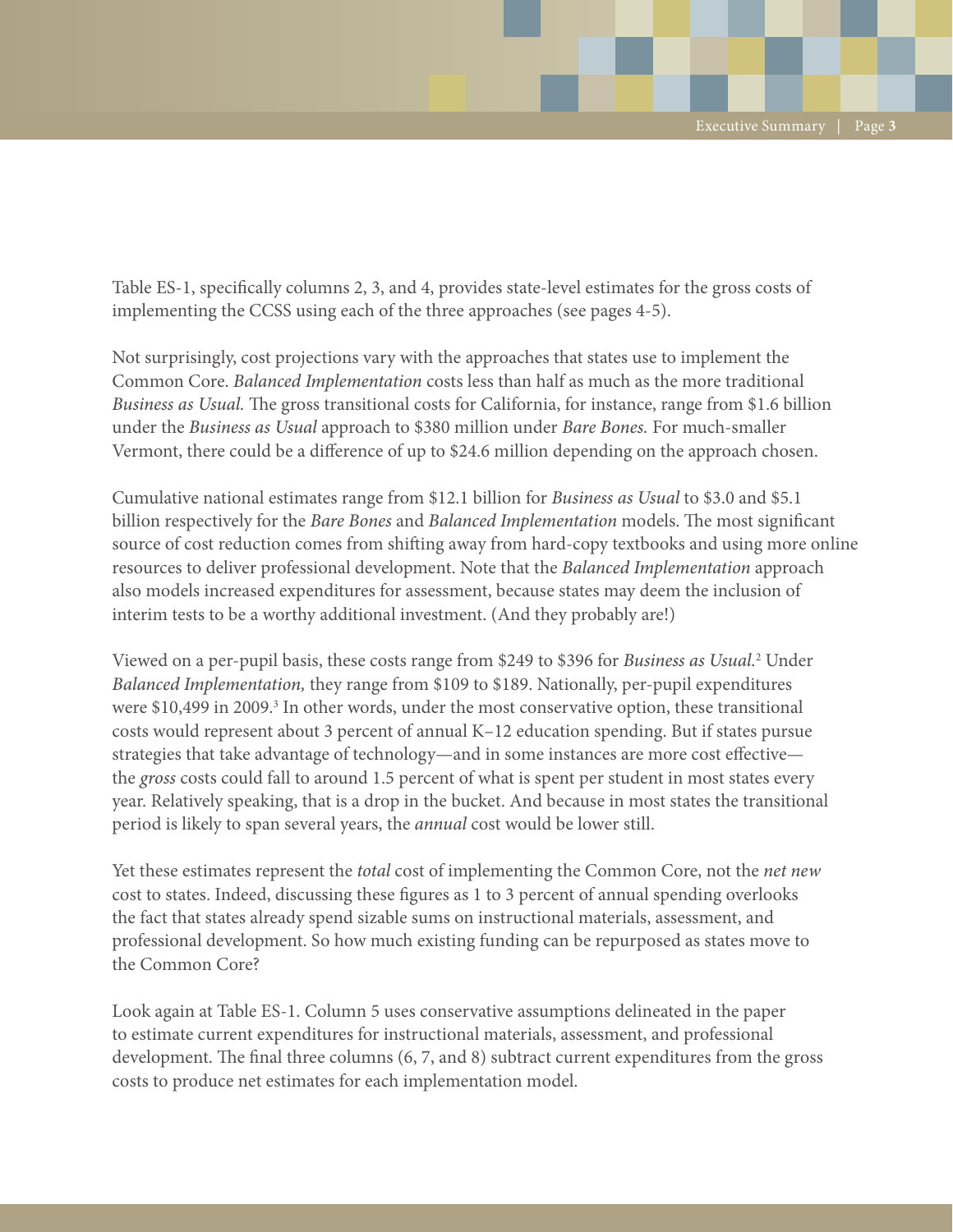Page **4** | Executive Summary

### **Table ES-1. Estimated Gross and Net Transitional Costs for CCSS Implementation, by Approach**

(States arranged by largest to smallest student population)

### *Dollars in millions*

| $\mathbf{1}$ | $\overline{2}$                                              | $\overline{\mathbf{3}}$                              | $\overline{\mathbf{4}}$                                      | $\overline{5}$                        | $\overline{6}$                                                            | $\overline{7}$                                                            | $\bf{8}$                                                                                        |
|--------------|-------------------------------------------------------------|------------------------------------------------------|--------------------------------------------------------------|---------------------------------------|---------------------------------------------------------------------------|---------------------------------------------------------------------------|-------------------------------------------------------------------------------------------------|
| <b>State</b> | <b>Business</b><br>as Usual<br><b>Gross</b><br><b>Costs</b> | <b>Bare</b><br><b>Bones</b><br>Gross<br><b>Costs</b> | <b>Balanced</b><br>Implemen-<br>tation<br><b>Gross Costs</b> | <b>Current</b><br><b>Expenditures</b> | <b>Business</b><br>as Usual<br><b>Net Costs</b><br>$\left[$ Column 2 – 5) | <b>Bare</b><br><b>Bones</b><br><b>Net Costs</b><br>$\left($ Column 3 – 5) | <b>Balanced</b><br>Implemen-<br>tation<br><b>Net Costs</b><br>$\left(\text{Column } 4-5\right)$ |
| CA           | \$1,602.4                                                   | \$380.1                                              | \$680.8                                                      | \$532.7                               | \$1,069.7                                                                 | $-152.6$                                                                  | \$148.1                                                                                         |
| <b>NY</b>    | 853.0                                                       | 198.2                                                | 340.8                                                        | 269.8                                 | 583.3                                                                     | $-71.6$                                                                   | 71.0                                                                                            |
| FL.          | 780.0                                                       | 182.9                                                | 317.7                                                        | 250.0                                 | 530.0                                                                     | $-67.1$                                                                   | 67.7                                                                                            |
| IL.          | 607.1                                                       | 143.6                                                | 249.9                                                        | 195.5                                 | 411.6                                                                     | $-51.9$                                                                   | 54.4                                                                                            |
| PA           | 542.8                                                       | 127.8                                                | 220.2                                                        | 172.7                                 | 370.2                                                                     | $-44.8$                                                                   | 47.6                                                                                            |
| OH           | 500.2                                                       | 119.1                                                | 207.5                                                        | 161.5                                 | 338.7                                                                     | $-42.4$                                                                   | 46.0                                                                                            |
| GA           | 494.3                                                       | 117.1                                                | 202.3                                                        | 158.0                                 | 336.3                                                                     | $-40.9$                                                                   | 44.3                                                                                            |
| MI           | 445.0                                                       | 107.0                                                | 187.8                                                        | 145.3                                 | 299.7                                                                     | $-38.3$                                                                   | 42.5                                                                                            |
| <b>NC</b>    | 444.0                                                       | 105.4                                                | 181.5                                                        | 141.5                                 | 302.5                                                                     | $-36.2$                                                                   | 40.0                                                                                            |
| <b>NJ</b>    | 450.9                                                       | 105.9                                                | 180.2                                                        | 141.4                                 | 309.5                                                                     | $-35.4$                                                                   | 38.8                                                                                            |
| AZ           | 275.0                                                       | 67.9                                                 | 119.3                                                        | 90.6                                  | 184.3                                                                     | $-22.8$                                                                   | 28.7                                                                                            |
| IN           | 290.7                                                       | 70.8                                                 | 122.6                                                        | 93.9                                  | 196.8                                                                     | $-23.2$                                                                   | 28.7                                                                                            |
| <b>WA</b>    | 271.4                                                       | 66.8                                                 | 116.8                                                        | 88.8                                  | 182.5                                                                     | $-22.1$                                                                   | 27.9                                                                                            |
| TN.          | 285.5                                                       | 69.0                                                 | 118.4                                                        | 91.0                                  | 194.4                                                                     | $-22.0$                                                                   | 27.4                                                                                            |
| <b>MA</b>    | 292.2                                                       | 70.2                                                 | 119.7                                                        | 92.4                                  | 199.8                                                                     | $-22.1$                                                                   | 27.3                                                                                            |
| <b>MO</b>    | 281.9                                                       | 67.8                                                 | 115.4                                                        | 89.0                                  | 192.9                                                                     | $-21.1$                                                                   | 26.4                                                                                            |
| WI           | 256.1                                                       | 62.3                                                 | 106.5                                                        | 81.6                                  | 174.5                                                                     | $-19.3$                                                                   | 25.0                                                                                            |
| <b>MD</b>    | 252.0                                                       | 61.2                                                 | 104.5                                                        | 80.0                                  | 172.0                                                                     | $-18.8$                                                                   | 24.5                                                                                            |
| CO           | 231.1                                                       | 56.9                                                 | 98.1                                                         | 74.5                                  | 156.7                                                                     | $-17.6$                                                                   | 23.6                                                                                            |
| AL           | 215.1                                                       | 53.0                                                 | 90.5                                                         | 68.7                                  | 146.4                                                                     | $-15.7$                                                                   | 21.8                                                                                            |
| SC           | 210.0                                                       | 51.7                                                 | 88.2                                                         | 66.9                                  | 143.2                                                                     | $-15.2$                                                                   | 21.3                                                                                            |
| LA           | 210.4                                                       | 51.5                                                 | 87.1                                                         | 66.3                                  | 144.1                                                                     | $-14.8$                                                                   | 20.8                                                                                            |
| KY           | 198.2                                                       | 49.0                                                 | 83.3                                                         | 63.0                                  | 135.2                                                                     | $-14.0$                                                                   | 20.3                                                                                            |
| $\bigcirc$   | 190.9                                                       | 47.3                                                 | 80.3                                                         | 60.6                                  | 130.2                                                                     | $-13.4$                                                                   | 19.7                                                                                            |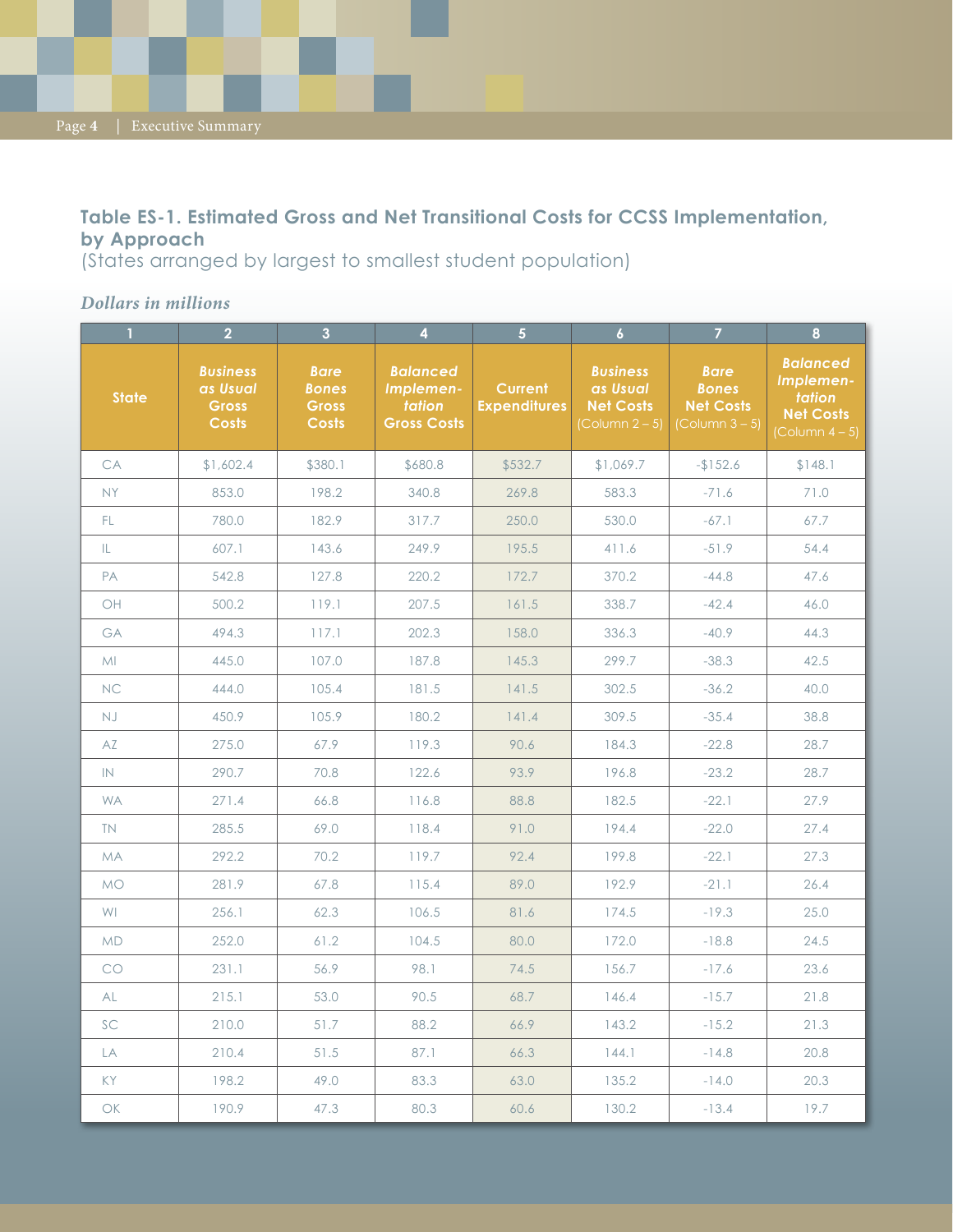#### **Table ES-1, continued**

| $\mathbf{1}$   | $\overline{2}$                                              | $\overline{3}$                                              | $\overline{4}$                                               | $\overline{5}$                        | $\overline{6}$                                                            | $\overline{7}$                                                            | 8                                                                                    |
|----------------|-------------------------------------------------------------|-------------------------------------------------------------|--------------------------------------------------------------|---------------------------------------|---------------------------------------------------------------------------|---------------------------------------------------------------------------|--------------------------------------------------------------------------------------|
| <b>State</b>   | <b>Business</b><br>as Usual<br><b>Gross</b><br><b>Costs</b> | <b>Bare</b><br><b>Bones</b><br><b>Gross</b><br><b>Costs</b> | <b>Balanced</b><br>Implemen-<br>tation<br><b>Gross Costs</b> | <b>Current</b><br><b>Expenditures</b> | <b>Business</b><br>as Usual<br><b>Net Costs</b><br>$\left($ Column 2 – 5) | <b>Bare</b><br><b>Bones</b><br><b>Net Costs</b><br>$\left($ Column 3 – 5) | <b>Balanced</b><br>Implemen-<br>tation<br><b>Net Costs</b><br>$\left($ Column 4 – 5) |
| <b>OR</b>      | \$151.8                                                     | \$38.8                                                      | \$66.7                                                       | \$49.3                                | \$102.5                                                                   | $-$10.5$                                                                  | \$17.4                                                                               |
| UT             | 145.3                                                       | 37.5                                                        | 64.9                                                         | 47.7                                  | 97.6                                                                      | $-10.2$                                                                   | 17.2                                                                                 |
| <b>CT</b>      | 178.6                                                       | 44.0                                                        | 73.5                                                         | 55.6                                  | 123.0                                                                     | $-11.6$                                                                   | 17.9                                                                                 |
| <b>MS</b>      | 146.5                                                       | 36.9                                                        | 61.9                                                         | 46.1                                  | 100.4                                                                     | $-9.2$                                                                    | 15.8                                                                                 |
| IA             | 151.9                                                       | 38.0                                                        | 63.4                                                         | 47.4                                  | 104.5                                                                     | $-9.4$                                                                    | 16.0                                                                                 |
| <b>AR</b>      | 153.0                                                       | 38.1                                                        | 63.3                                                         | 47.5                                  | 105.5                                                                     | $-9.3$                                                                    | 15.8                                                                                 |
| KS.            | 146.9                                                       | 36.9                                                        | 61.4                                                         | 45.8                                  | 101.1                                                                     | $-9.0$                                                                    | 15.6                                                                                 |
| <b>NV</b>      | 114.7                                                       | 30.0                                                        | 50.7                                                         | 36.8                                  | 77.9                                                                      | $-6.8$                                                                    | 13.9                                                                                 |
| <b>NM</b>      | 101.3                                                       | 26.5                                                        | 43.5                                                         | 31.4                                  | 69.9                                                                      | $-5.0$                                                                    | 12.1                                                                                 |
| <b>WV</b>      | 88.4                                                        | 23.4                                                        | 38.0                                                         | 27.1                                  | 61.3                                                                      | $-3.7$                                                                    | 10.9                                                                                 |
| ID             | 77.2                                                        | 21.1                                                        | 34.6                                                         | 24.2                                  | 53.0                                                                      | $-3.0$                                                                    | 10.4                                                                                 |
| <b>NH</b>      | 65.5                                                        | 18.1                                                        | 28.4                                                         | 19.6                                  | 46.0                                                                      | $-1.5$                                                                    | 8.9                                                                                  |
| ME             | 65.9                                                        | 18.1                                                        | 28.3                                                         | 19.5                                  | 46.4                                                                      | $-1.4$                                                                    | 8.8                                                                                  |
| HI.            | 54.7                                                        | 15.8                                                        | 24.8                                                         | 16.5                                  | 38.2                                                                      | $-0.7$                                                                    | 8.3                                                                                  |
| R <sub>1</sub> | 49.2                                                        | 14.4                                                        | 22.0                                                         | 14.4                                  | 34.8                                                                      | 0.0                                                                       | 7.6                                                                                  |
| <b>MT</b>      | 47.0                                                        | 13.9                                                        | 21.2                                                         | 13.8                                  | 33.3                                                                      | 0.1                                                                       | 7.5                                                                                  |
| DE             | 40.9                                                        | 12.5                                                        | 19.0                                                         | 11.9                                  | 29.0                                                                      | 0.6                                                                       | 7.1                                                                                  |
| <b>SD</b>      | 41.8                                                        | 12.7                                                        | 19.1                                                         | 12.1                                  | 29.7                                                                      | 0.6                                                                       | $7.0\,$                                                                              |
| <b>ND</b>      | 35.5                                                        | 11.1                                                        | 16.3                                                         | 9.9                                   | 25.6                                                                      | 1.3                                                                       | 6.4                                                                                  |
| VT             | 35.8                                                        | 11.2                                                        | 16.3                                                         | 9.9                                   | 25.9                                                                      | 1.3                                                                       | 6.4                                                                                  |
| <b>WY</b>      | 32.0                                                        | 10.4                                                        | 15.1                                                         | 8.9                                   | 23.1                                                                      | 1.5                                                                       | 6.2                                                                                  |
| <b>DC</b>      | 27.5                                                        | 9.3                                                         | 13.1                                                         | 7.4                                   | 20.2                                                                      | 2.0                                                                       | 5.8                                                                                  |
| <b>Total:</b>  | \$12,131.8                                                  | \$2,951.1                                                   | \$5,064.9                                                    | \$3,878.5                             | \$8,253.3                                                                 | $-5927.3$                                                                 | \$1,186.4                                                                            |

**Source:** Authors' calculations based on per-unit estimates in Table 4 (see page 25) and student and teacher population estimates for 2009-10 from the

**Note:** Costs will vary by the size of the state due to some economies of scale involving costs and services. Also, the transitional time period could span from one to three years. Figures shown here, therefore, should be viewed as total, not annual, costs. Further, note that the Bare Bones option would produce a negative net-cost number. We include this scenario to demonstrate that it is possible to make the transition to the CCSS using resources that are already included in budgets—not that it will result in a surplus.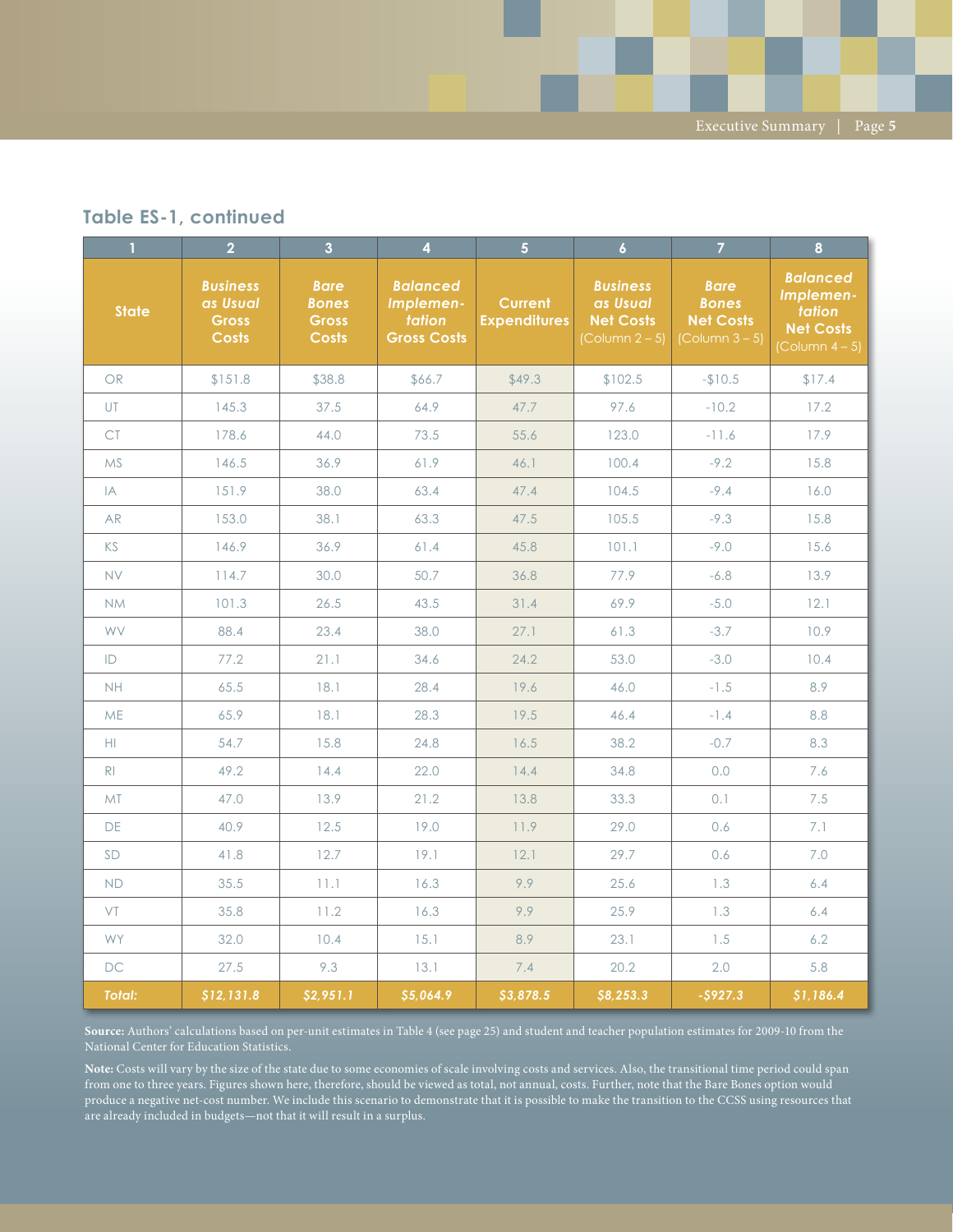As is evident from the table, current expenditures may cover a significant share of the transitional costs, regardless of the approach a state employs. Under *Business as Usual,* current expenditures represent about one-third of the gross transitional costs. For instance, we estimate that New York currently spends roughly \$270 million each year on instructional materials, assessment, and professional development, which would mean that the net cost of a traditional approach to implementation would be roughly \$583 million. A more "balanced" approach would cost the Empire State roughly \$71 million.

We estimate that CCSS states as a group currently spend about \$3.9 billion on instructional materials, assessment, and professional development. Under the less expensive *Balanced Implementation* approach, current outlays could cover as mush as three-fourths of the gross transitional costs. Nationally, this equates to a net cost of \$1.2 billion. By using the *Bare Bones* approach, it is possible for a state to cover most of its transitional costs via existing expenditures (and nationally, to come out in the black). Yet we do not recommend this route for all states, since some of them are not currently funding materials for development, assessment, and professional development at levels that support efficacious transition to the Common Core. Still, it's hard to fathom why any state or district would not seek to repurpose much of its current budget for standards implementation at least relative to math and English language arts.

The latter part of the paper discusses how the Common Core may also afford states an opportunity to rethink not only implementation of standards but also their approaches to education delivery as a whole. These opportunities include making the most of multi-state collaborations that take advantage of the "common-ness" of the CCSS; capitalizing on and learning from the rise of innovative school delivery models such as charter networks and virtual schools; and implementing new instructional tools that help teachers teach the new standards.

The bottom line is that successful CCSS implementation does not have to be wildly expensive and could also support changes that have a permanent and positive impact on the quality and effectiveness of teaching and learning.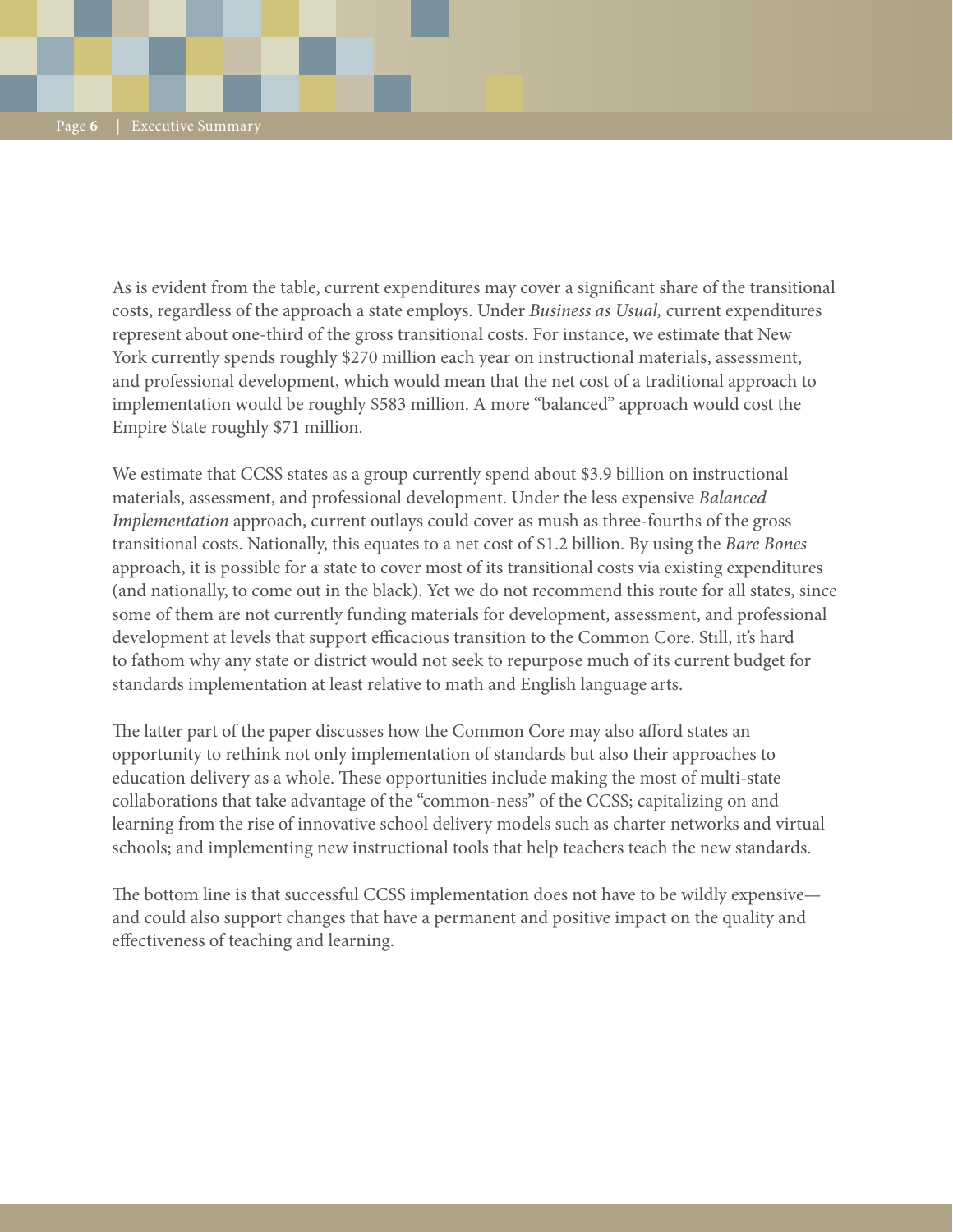## **Foreword**

By Chester E. Finn, Jr. and Amber M. Winkler

Forty-five. That's the number of states (plus the District of Columbia) that have adopted the Common Core State Standards (CCSS) for both English language arts and mathematics.<sup>4</sup> An impressive feat, no doubt, but as supporters of the Common Core standards, we've said it before: Adoption was the easy part. Implementation is where things get real—and really challenging.

Some states are busily attending to their implementation checklists while others amble at a turtle's pace. But generally lost amid the discussions of curriculum maps, computer-administered assessments, how to get teachers up to snuff, and so on, are fundamental questions: How much will all this cost? And are there innovative ways to contain costs—including the thoughtful use of technology—that could make implementation more affordable and perhaps more productive, if not necessarily easier?

Those are the key questions this timely report addresses. It is timely because the cost issue has become something of a political hot potato. Having lost the adoption battle, Common Core opponents are now waging a budget battle, determined to paint the CCSS as a crazily costly mandate imposed upon the states. Though we loathe scare tactics, we do agree that states and districts had better go in with eyes wide open. After all, if they are to approach implementation seriously, they must have a solid estimate of its price tag.

Opponents would have us believe that those costs are all new. But that's false. Most states have been implementing their own academic standards (be they good, bad, or mediocre) for fifteen years or more. This leads to our third question: How much of what states are currently spending on standards implementation could be repurposed for Common Core implementation?

To answer these queries, we tapped a terrific team. Patrick Murphy, professor in the Department of Politics at the University of San Francisco, headed up the financial analysis, and Elliot Regenstein, a partner at EducationCounsel LLC, spearheaded the implementation discussion. Keith McNamara, independent contractor and former Teach For America alumnus, offered up stellar research assistance.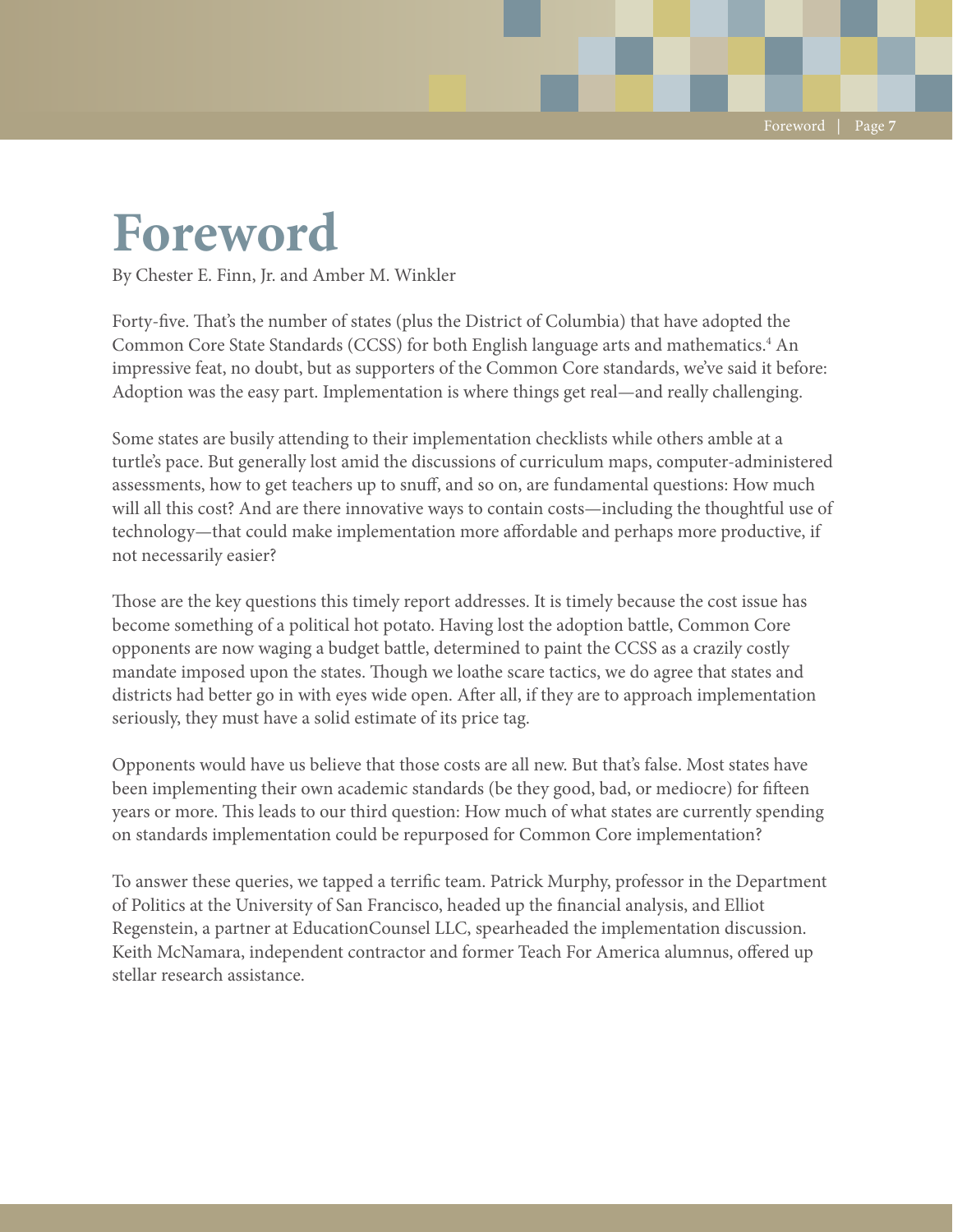Our analysts provide various disclaimers within these pages that "bound" their findings and estimates. We'll mention just two here. First, estimates are limited to the transitional costs of implementing the Common Core. In other words, those initial or one-time expenses that are required to make the shift to the new standards (and not the long-term costs of helping every student achieve college and career readiness). Second, the analysis targets three key expenses instructional materials, student assessments, and professional development—because these are primary cost drivers in implementing standards. Other items, such as infrastructure costs to administer online assessments, are not included.

Within these parameters, Messrs. Murphy and Regenstein craft three hypothetical approaches to implementing the Common Core standards during the transitional phase. They are:

- *Business as Usual*. This "traditional" approach to implementation means buying hard-copy textbooks, administering paper student assessments annually, and delivering in-person professional development to all teachers.
- *Bare Bones.* This is the lowest-cost alternative, employing open-source materials, annual computer-administered assessments, and online professional development via webinars and modules.
- *Balanced Implementation*. This is a mix of approaches, some of which may be more effective than others while also reducing costs. It uses a blend of instructional materials (e.g., teacher self-published texts and/or district-produced materials), both interim and summative assessments, and a hybrid system of professional development (e.g., trainthe-trainers).

Of course, we know that costs will vary by size of state because there will be some economies of scale for costs and services. So the analysts calculated costs at the state level and then cumulated them nationally. What did they find?

As expected, cost projections vary widely, depending on the approach chosen. Columns 2, 3, and 4 in Table FW-1 present, at the national level, estimated gross costs for transition to the CCSS. (See Executive Summary and/or the main report for state results.) As shown, *Business as Usual* costs roughly \$12.1 billion, *Bare Bones* roughly \$3.0 billion, and *Balanced Implementation* roughly \$5.1 billion. In other words, the last of these costs less than half as much as the more traditional approach. (That adds up to a national difference of roughly \$7 billion.) The most significant source of cost reduction comes from shifting away from hard-copy textbooks and increasing the use of online resources to deliver professional development. The *Balanced Implementation* approach also models *increased* expenditures for assessment, because states may legitimately deem the inclusion of interim tests to be a worthy additional investment.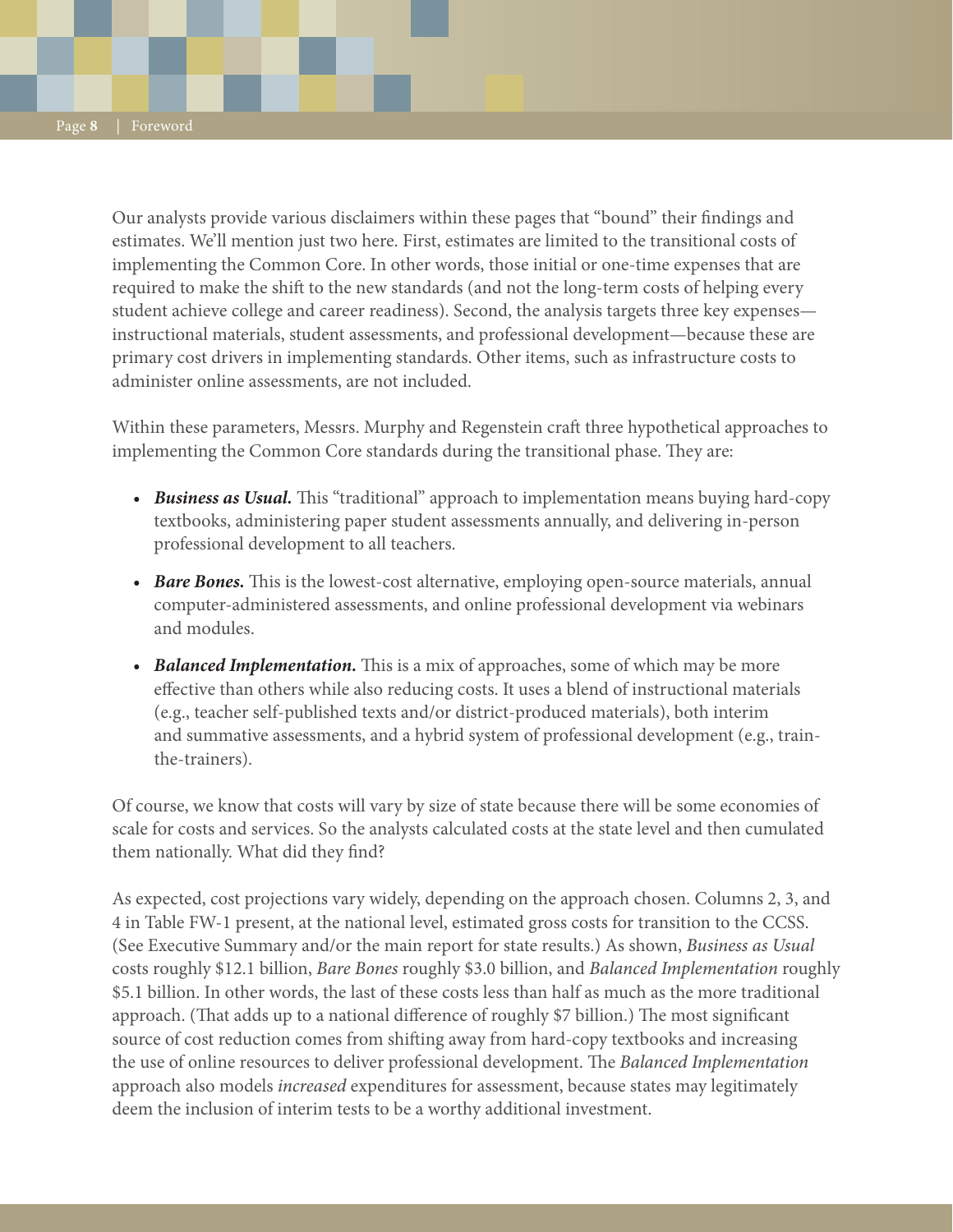### **Table FW-1. National Estimates for Gross and Net Transitional Costs, by Approach**

|                                           |                                                             | 3                                                           | 4                                                                   |                                       | l 6                                                                        |                                                                                   | 8                                                                                           |
|-------------------------------------------|-------------------------------------------------------------|-------------------------------------------------------------|---------------------------------------------------------------------|---------------------------------------|----------------------------------------------------------------------------|-----------------------------------------------------------------------------------|---------------------------------------------------------------------------------------------|
|                                           | <b>Business</b><br>as Usual<br><b>Gross</b><br><b>Costs</b> | <b>Bare</b><br><b>Bones</b><br><b>Gross</b><br><b>Costs</b> | <b>Balanced</b><br>Implemen-<br><b>tation</b><br><b>Gross Costs</b> | <b>Current</b><br><b>Expenditures</b> | <b>Business</b><br>as Usual<br><b>Net Costs</b><br>$\lfloor$ Column 2 – 5) | <b>Bare</b><br><b>Bones</b><br><b>Net Costs</b><br>$\text{(\text{Column }3 - 5)}$ | <b>Balanced</b><br>Implemen-<br><b>tation</b><br><b>Net Costs</b><br>$\left($ Column 4 – 5) |
| Forty-five<br>CCSS<br>states<br>plus D.C. | \$12,131.8                                                  | \$2,951.1                                                   | \$5,064.9                                                           | \$3,878.5                             | \$8,253.3                                                                  | $-$ \$927.3                                                                       | \$1,186.4                                                                                   |

#### *Dollars in millions*

**Note:** The transitional time period could span from one to three years. Figures shown here, therefore, should be viewed as total, not annual, transitional costs. Also note that the *Bare Bones* option would produce a negative net cost number. We include this scenario to demonstrate that it is possible to make the transition to the CCSS using resources that are already included in budgets—not that it will result in a surplus.

Viewed on a per-pupil basis, state-level costs range from \$249 to \$396 for the traditional approach, *Business as Usual.<sup>5</sup>* Under *Balanced Implementation*, they range from \$109 to \$189. (See Table 7 on page 35 for per-pupil figures.) Nationally, per-pupil expenditures were \$10,499 in 2009.<sup>6</sup> In other words, under the most expensive option, these transitional costs would represent about 3 percent of annual K–12 education spending. But if states pursue strategies that take advantage of technology—and in some instances are more cost effective—their gross costs could fall to around 1.5 percent of what most states spend every year. In other words, small potatoes.

But note that they're *already spending significant sums every year* on instructional materials, assessment, and professional development. Can much of that be repurposed as states move to the Common Core?

Take a look at the rest of the table. Column 5 uses conservative assumptions (delineated in the paper) to estimate *national* current expenditures for instructional materials, assessment, and professional development. The authors estimate that the forty-five states participating in the CCSS (plus the District of Columbia) now spend roughly \$3.9 billion in these critical areas. Columns 6, 7, and 8 subtract this figure from the gross costs (discussed above) to produce net estimates for each implementation approach.

Observe that current expenditures may cover a significant share of the transitional costs, regardless of the approach employed. Under *Business as Usual,* current national expenditures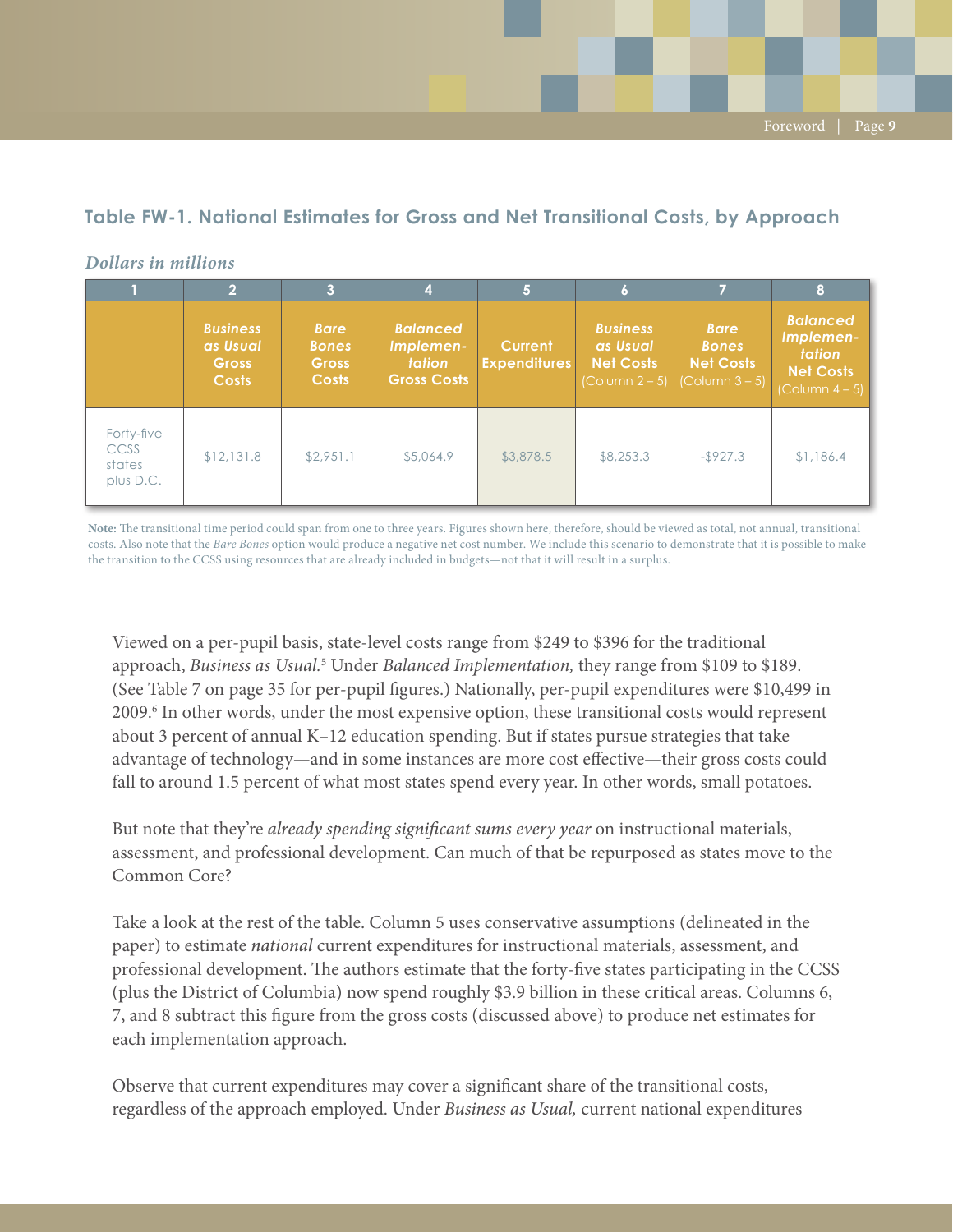represent about one-third of the gross transitional costs, equating to a net cost of about \$8.3 billion. Under the less expensive *Balanced Implementation* approach, current outlays could be three-fourths of the gross transitional costs. Nationally, this equates to a net cost of \$1.2 billion. By using the lowest cost alternative, *Bare Bones,* it is possible that CCSS states would cover their transitional costs via existing expenditures and even come out in the black.

No, we do not recommend the *Bare Bones* route for all states. Tackling implementation more cost-effectively—and innovating in ways sketched in the report—should enable states to reduce expenses, but we cannot assume that existing funding streams will cover the entire tab. Some states and districts are not currently funding materials development, assessment, and professional development at levels that support efficacious transition to the Common Core. In such cases, new spending will be needed.

Still, it's hard to fathom why any state or district would not seek to repurpose as much as possible of its current budget for materials, assessment, and professional development, at least relative to math and English language arts.

What do we take from these findings? Two lessons.

#### **First, high-quality implementation need not break the bank.**

Common Core critics and opponents love to depict the standards as a pricey new mandate with little potential impact on student achievement. In February, for example, the Boston-based Pioneer Institute released its intentionally provocative *National Cost of Aligning States and Localities to the Common Core Standards.* That paper estimated that, over the next seven years, CCSS implementation costs would total roughly \$16 billion across participating states. No, that number isn't totally nuts; it's not far from our *Business as Usual* national estimate if you also throw in a ballpark figure for technology infrastructure (which Pioneer did)—and if you limit yourself to gross costs, not netting out any current outlays for these kinds of things.

But that \$16 billion assumes 1990s-style implementation. For instance, Pioneer calculated a one-time professional development cost of \$5.26 billion across all states—a third of their total implementation estimate. But, as Fordham's own Kathleen Porter-Magee has pointed out, this figure assumes that states will do what they have always done, meaning they will not "rethink professional development delivery or imagine savings in this area."*<sup>7</sup>* Further, it assumes that every teacher receives "exactly the same level of training at the same cost to the state" (again, as in our *Business as Usual* model). Not surprisingly, Pioneer concluded that "[i]mplementation of the Common Core standards is likely to represent substantial additional expense for most states."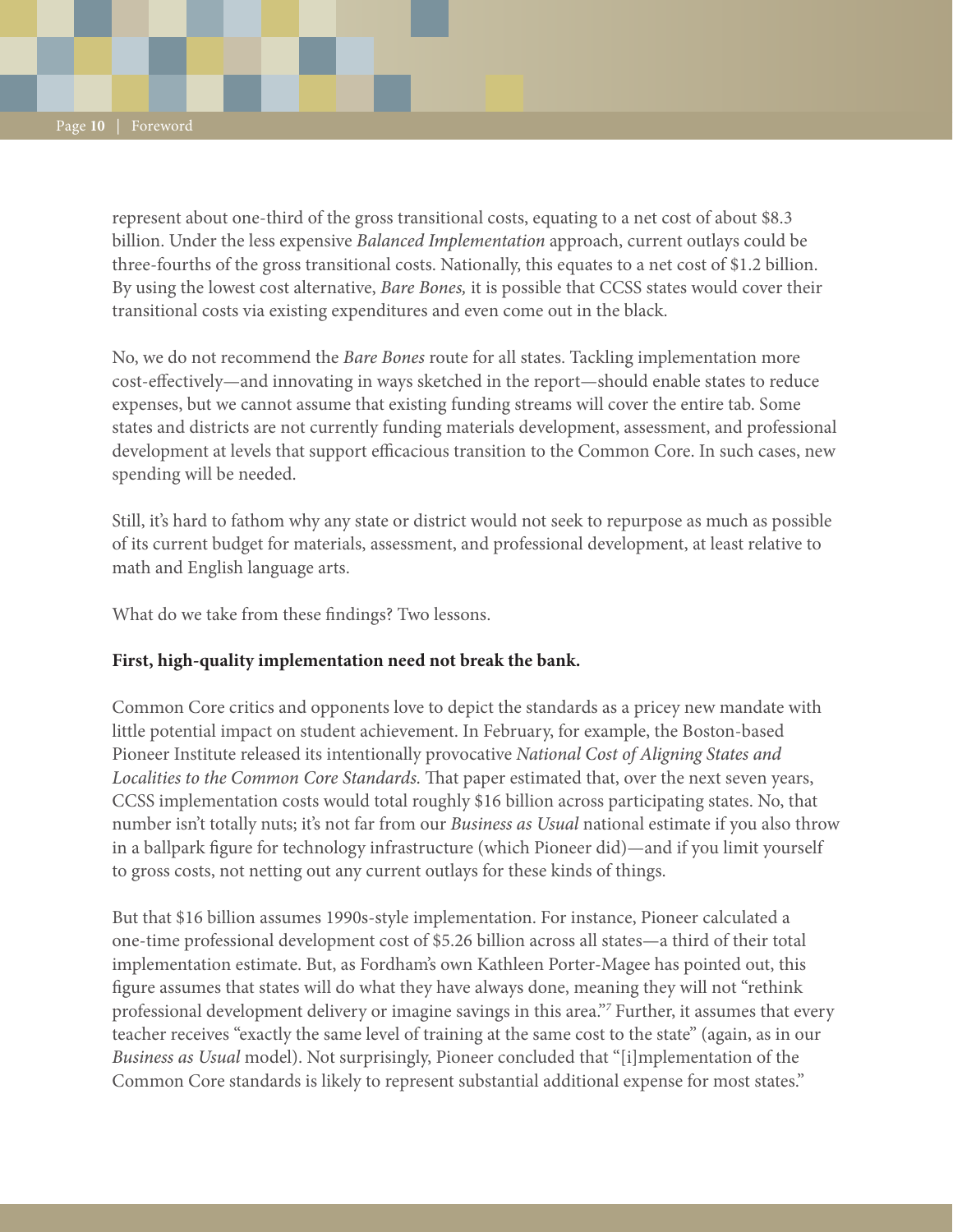Based on assumptions like those, yes. But to pretend that there's one best way to implement the Common Core—which does not consider technological or scale efficiencies and does not net out current expenditures—is more a political ploy than a serious public debate about CCSS costs, which Pioneer says it encourages.

#### **Second, the Common Core offers states and districts the opportunity to rethink standards implementation, even education delivery writ large.**

The potential of the CCSS lies not only in its alignment to assessments and professional development, but also in its impact on the quality and effectiveness of teaching and learning. Properly implemented, more rigorous standards mean more rigorous teaching and the application of better tools and materials to do it. Multi-state collaborations are now taking advantage of the "common-ness" of CCSS via shared assessments, instructional materials, and online professional development. Creation of new and better instructional tools by multiple vendors is helping more teachers teach the new standards. And the rise of innovative school-delivery models, such as charter networks and virtual schools, means that lessons gleaned from them can benefit more teachers—all of whom are teaching the same standards.

If embedded in a larger vision of transformation, the impact of the CCSS rises exponentially. For example, states and districts should also be rethinking their personnel-management policies so that they can extend the reach of their most qualified teachers; redeploying staff to address the most pressing needs; offering incentives for effective teachers to take on more students; reorganizing the school day and year to maximize learning time and learning opportunities; creating multiple viable pathways to graduation; and allowing parents and children the freedom to "customize" their education in ways that transcend the geographical boundaries that now limit them. Further, such transformations have real cost-savings potential. A recent analysis by the Parthenon Group, for instance, found that the average overall per-pupil costs of blended learning are significantly lower than for brick-and-mortar schools.<sup>8</sup>

## **Bottom Line**

Let's not kid ourselves. Of *course* it is going to be a challenge to implement the Common Core standards well. School leaders will be charged with advancing new teaching and learning paradigms, teachers with conveying more demanding material, and students with learning tougher content and skills.

And yes, it could be costly if states go about this implementation process in the traditional way and also fail to redeploy existing budgetary resources for this purpose. Worse, it might not be all that effective if nothing else about their education systems changes.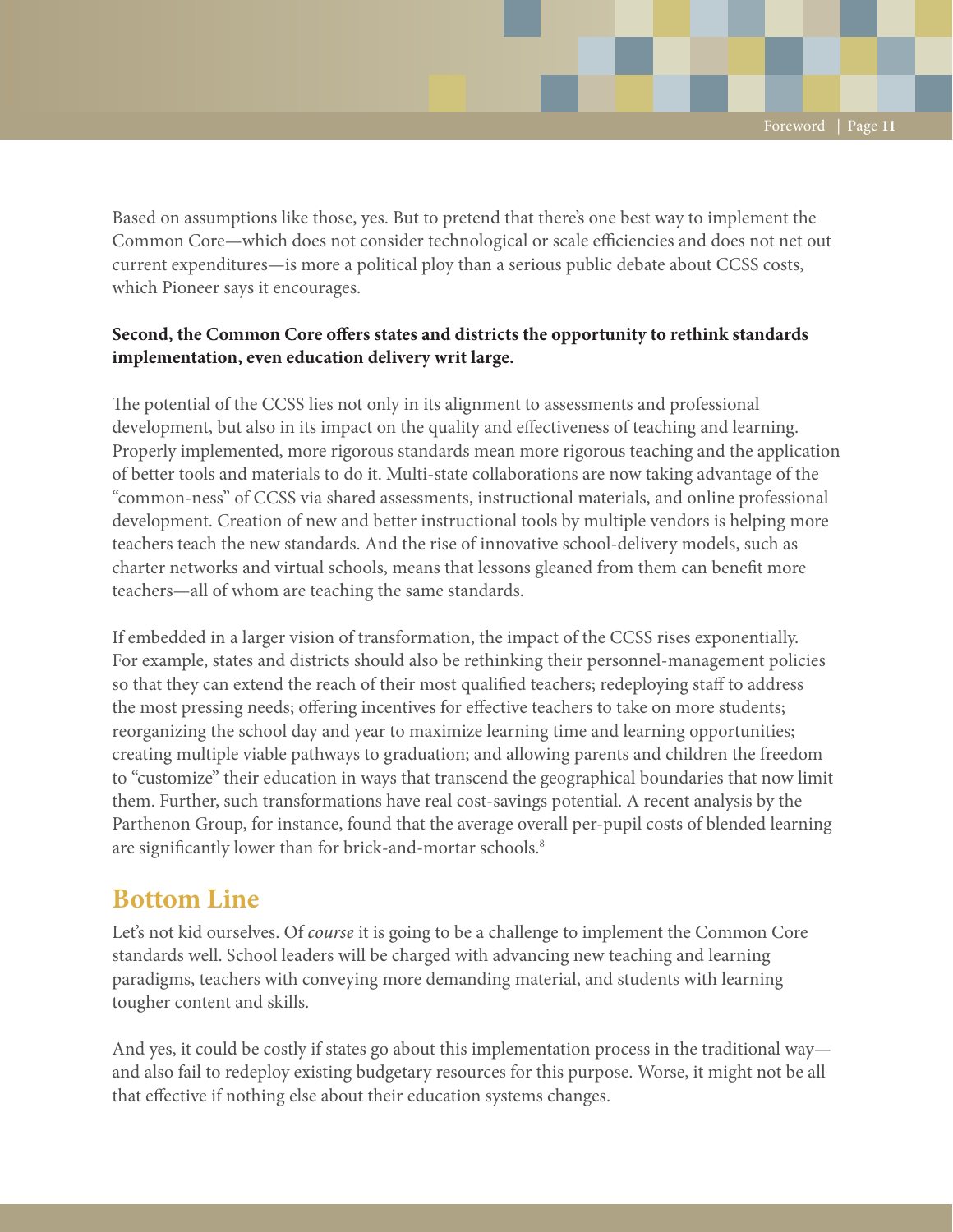Enemies and critics of the Common Core want you to believe the worst: that besides being hard, it will be very pricey and likely ineffective.

But this report says otherwise. Implementation can be modestly priced *and* likely more effective if states are astute enough to (a) implement differently, (b) redeploy resources that they're already spending, and (c) take advantage of this rare opportunity to revamp their education delivery systems, too.

That's what they OUGHT to do. And what they can do, so long as they don't cripple themselves by lack of imagination and daring.

Who's first?

## **Acknowledgments**

Many people and organizations helped make this report possible. Our thanks go to the Bill & Melinda Gates Foundation for its support of Fordham's standards and accountability work, and also to our sister organization, the Thomas B. Fordham Foundation.

Special thanks to lead analyst Patrick Murphy. Dr. Murphy came highly recommended to us by our colleagues at the Center for Reinventing Public Education (CRPE) and we now know why. Similar appreciation goes to Elliot Regenstein, who exceeded our expectations. Messrs. Murphy and Regenstein persisted through multiple drafts and worked hard to accommodate feedback promptly and with good humor. We are grateful.

We're thankful, too, for the excellent research assistance provided by Keith McNamara. Keith read through many grueling state documents relative to CCSS implementation and Race to the Top and helped with interviews and other data collection. Several others also lent a hand: At EducationCounsel, Terri Taylor provided substantial research assistance (including conducting numerous interviews), and Robin Gelinas, Reginal Leichty, Scott Palmer, Amy Starzynski, and Margery Yeager contributed helpful comments on multiple drafts; Margaret Reed Millar at the Council of Chief State School Officers facilitated our access to state leaders at a Council convening; and Marguerite Roza, senior scholar at CPRE, provided input on the early study design.

Finally, kudos to the Fordham team. Kathleen Porter-Magee, senior director of our High Quality Standards Program, provided spot-on feedback at multiple junctures, as did Executive Vice President Michael Petrilli and President Chester E. Finn, Jr. Janie Scull oversaw production; Tyson Eberhardt and Joe Portnoy managed dissemination. Roger Williams served as copyeditor, Bill Buttaggi as layout designer, and Samuel Whitehead as cover illustrator.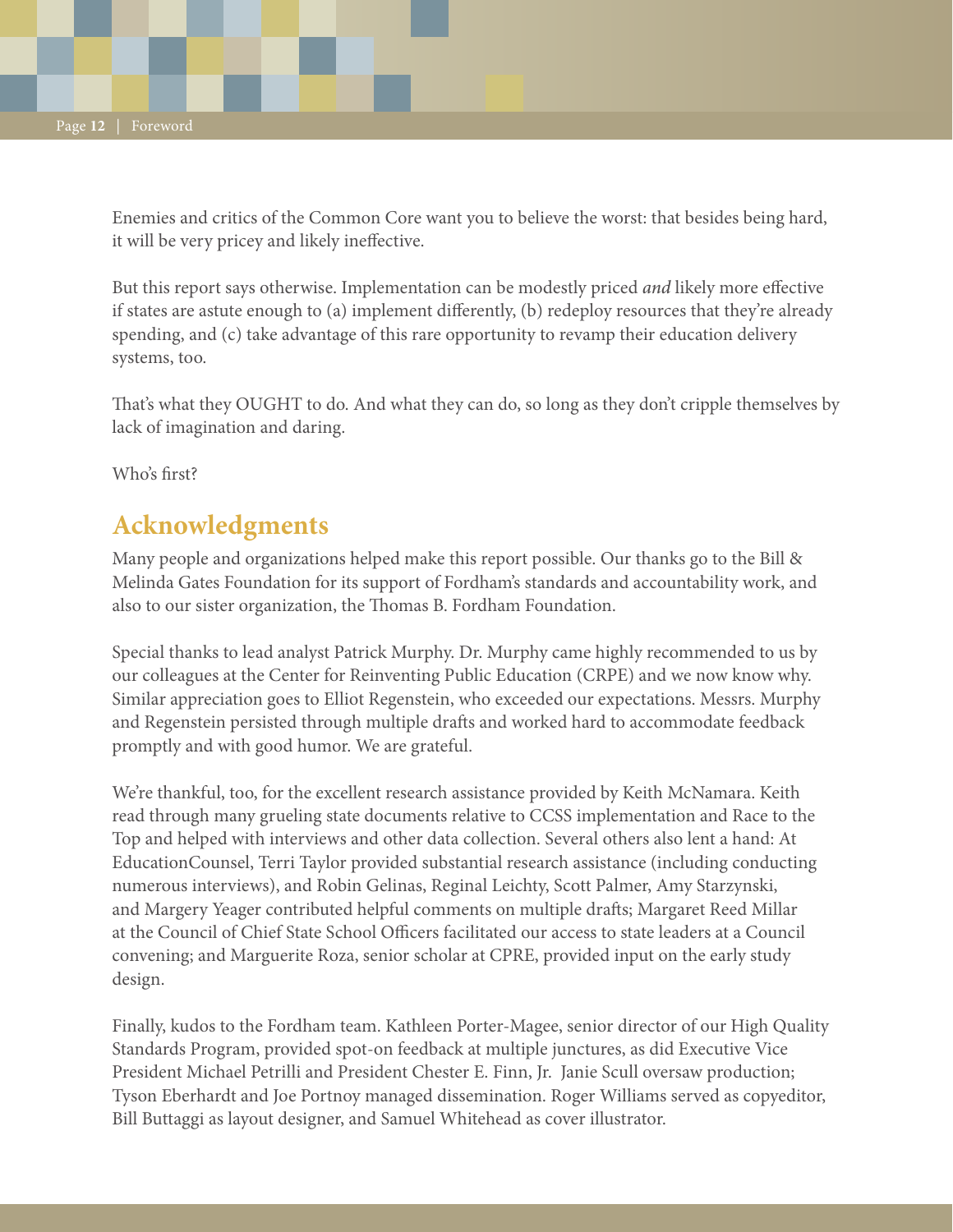# **Introduction**

Since the Common Core State Standards (CCSS) for mathematics and English language arts (ELA) were unveiled in 2010, forty-five states and the District of Columbia have adopted them.9 Further, thirty-seven states have applied for federal waivers (eleven of which had been approved as of mid-April 2012) that require them to implement new college- and career-readiness standards and assessments. (These need not be the Common Core, though most will be.10) Yet the gap between adoption and implementation is wide, and much work must be done to prepare districts, schools, and teachers for the 2014–15 academic year—when much-anticipated new assessments will be used to gauge student mastery of the new standards.

The CCSS are intended not only to raise the level of rigor in instruction but also to focus anew on the knowledge and skills that all students must master to succeed in college and/or career. These changes will likely require that curriculum, instruction, and assessment, as we now know them, undergo significant transformation. The Common Core also offers the possibility of new economies of scale, with promising products, services, and practices now part of a more-uniform national market. In this context, state and district implementation choices made in the next two years will likely determine whether or not the CCSS will have a significant impact on student achievement. Adoptions sans serious implementation won't change anything.

This paper is designed to help states approach CCSS implementation by framing various options and their associated costs. We examine three cost drivers that will significantly impact those costs: developing new instructional materials; administering, scoring, and reporting results of new assessments; and providing professional development to teachers and other staff.

Because our focus is on the *transition* to the Common Core, we exclude the costs of remediation needed to bring *all* students on track to graduate from high school ready for college or career. These costs are likely to include tutoring, extended learning time, special interventions, and school turnarounds—activities that may well prove pricey. But they are also among the core responsibilities of our education system, and thus should not be thought of as *transitional* costs of the Common Core. (See Part I for additional cost exclusions.)

We lay out three typical approaches to standards implementation—termed *Business as Usual, Bare Bones,* and *Balanced Implementation*—and, examining the three key cost drivers noted above, we estimate the price range of each nationally and by state. Then we illustrate how those "gross" cost estimates can be reduced by factoring in what states already spend on standards implementation (yielding a "net" cost).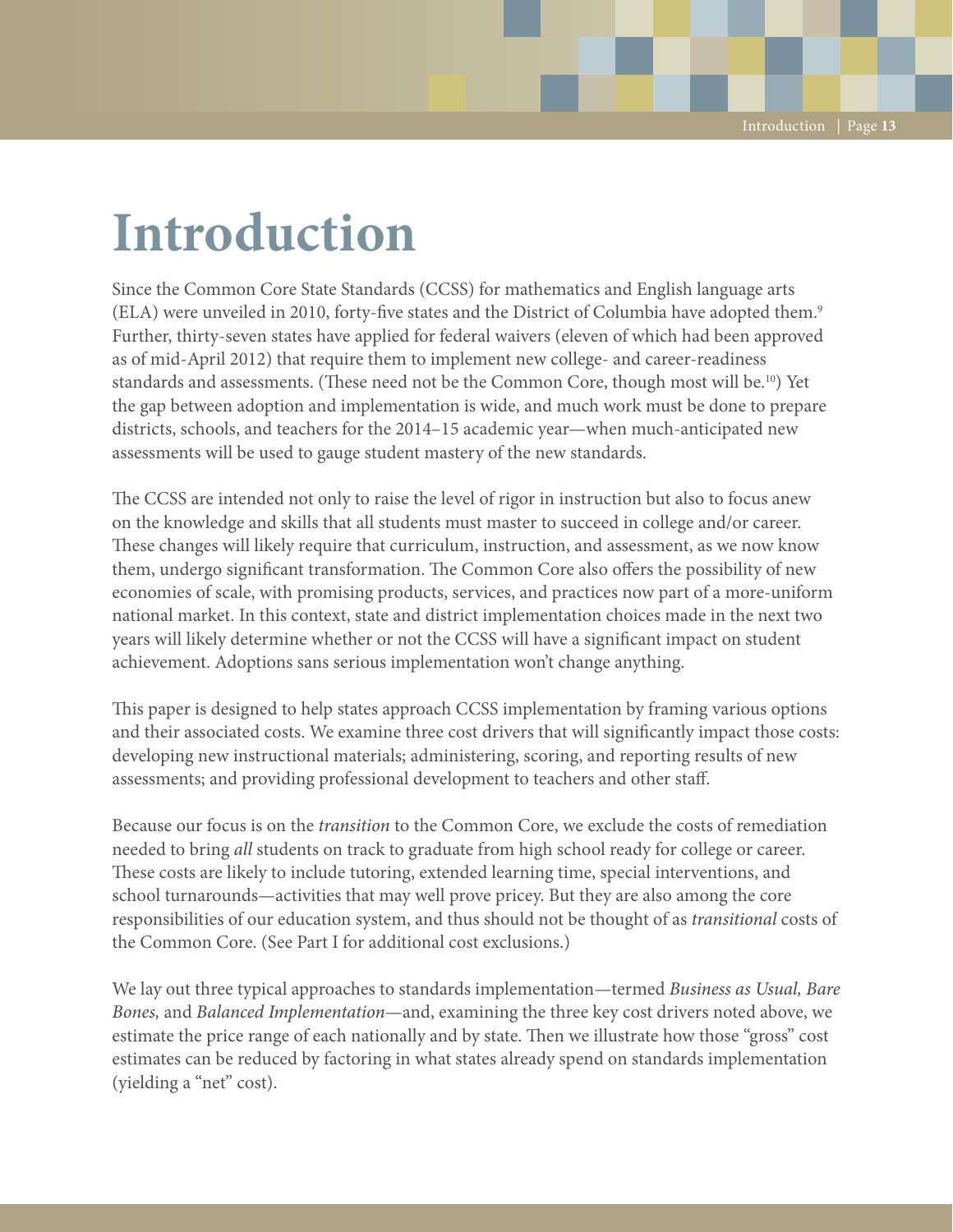## **Differences in Cost Analyses of the Common Core**

This analysis is in some ways similar to one released in February 2012 by the Pioneer Institute.<sup>11</sup> That study, like ours, focused on instructional materials, assessment, and professional development. And both studies excluded the costs of remedial instruction that may be necessary to help students meet the demands of the Common Core standards, as well as possible investments in new teacher preparation and certification. But our report differs in four significant ways:

Pioneer attempted to estimate both transitional **1** costs (incurred in years "zero" and "one") and implementation costs for six subsequent years. Our estimate is limited to transitional costs.

Pioneer's analysis relies largely on **2** implementation strategies that have been used in the past. While we include a *Business as Usual* scenario, we also cost out alternative approaches.

The Pioneer figures include an estimate for the **3** cost of building technical infrastructure.

Perhaps most important, we attempt to **4**calculate how much is currently being spent by states and districts on these activities to arrive at a net-cost estimate.

If one compares our estimates in the *Business as Usual* scenario with those of the Pioneer report, they are quite similar. It is when we explore alternative implementation scenarios, particularly when we account for a portion of current funds being spent on these activities, that our estimates fall significantly lower.

States and districts face many choices with regard to implementation, and there is scant information on how those choices affect their budgets. Part of the issue is of course cost, but the more important part is value: How can states and districts transition efficiently to the CCSS while also taking full advantage of technology, economies of scale, and other opportunities? That's the critical question posed in this report.

### **Organization**

In Part I, we describe the key cost drivers used in our analyses and explain how we "bound" our estimates. In Part II, we examine three approaches to standards implementation and their tradeoffs, analyze their gross costs, and then calculate *net* costs based on estimates of current spending.

Part III explores ways to think about CCSS implementation that extend beyond the three approaches laid out in Part II. We discuss, for example, how states and districts can take advantage of the "common-ness" of the CCSS as well as new instructional tools and delivery models. Though we are unable to provide "hard" cost estimates for these advantages, we urge states to consider them, as they have the potential to make the transition both more effective and less expensive.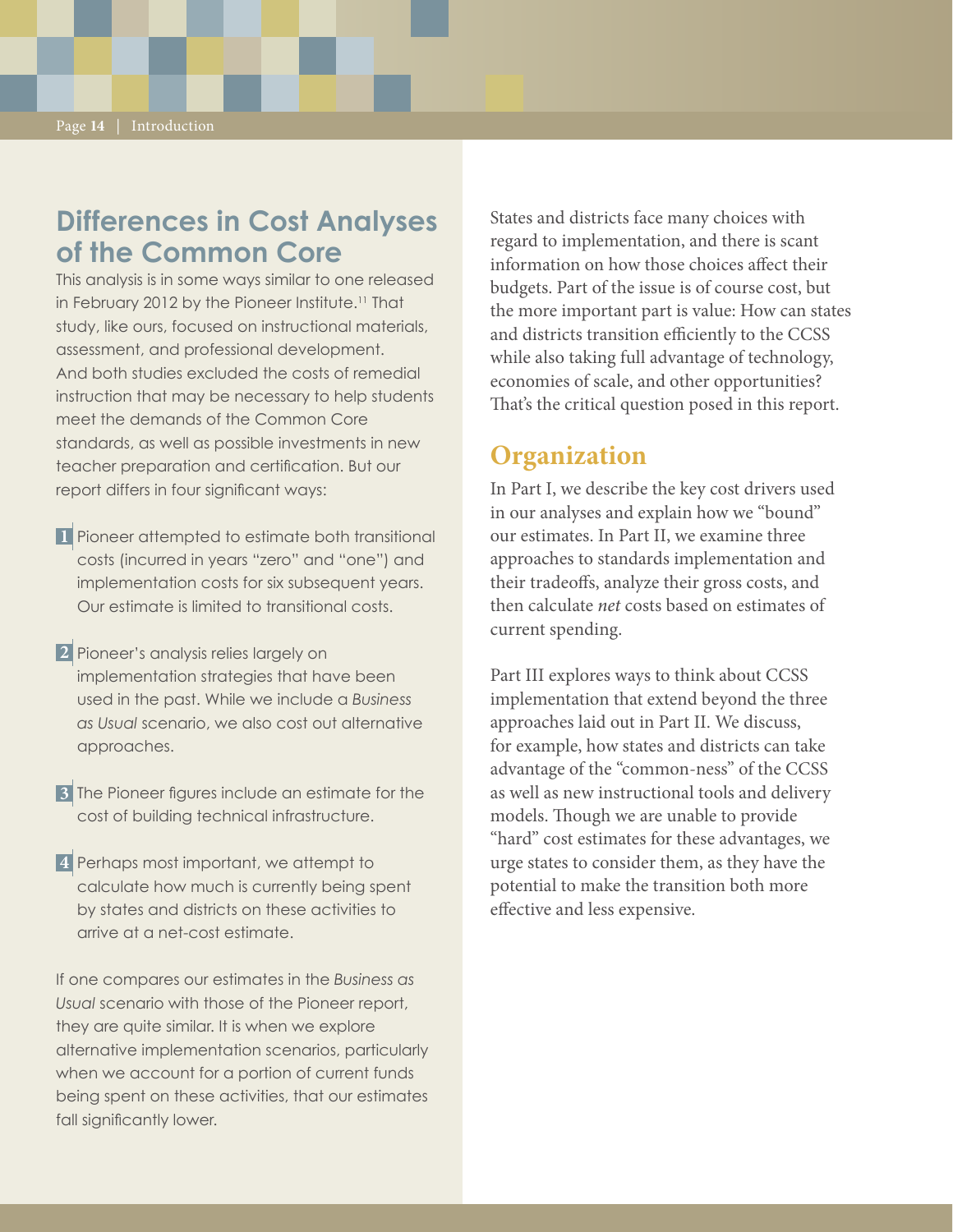# **Part I. Bounding the Discussion**

## **A Focus on Transitional Costs**

Our estimate of the transitional costs of the CCSS employs two conventions to simplify the analysis. We take these steps because education-budget timetables and decisions are not uniform across the fifty states. First, our analysis conceives of the costs borne by states and districts as occurring within a single "year" as they transition to the Common Core.12 Of course, it is likely that these costs will be spread over one to three years prior to full implementation in 2014–15. But we express them as annual expenditures for simplicity's sake as we have no way of predicting whether and how the spread will take place.

Second, we calculate total transitional costs *by state,* but do not break out the relative portions funded by the state or its local districts. States vary widely in terms of the share of state general fund dollars that are devoted to education relative to local resources—and they vary even more with regard to spending for specific activities (e.g., some states pay for new textbooks out of the general fund; in other states, districts budget for books). Our estimates, therefore, are reported at the state level, but we expect that the actual dollars spent will represent some combination of state and local funds.

By transitional costs, we mean those initial or one-time expenses that are required to make the shift to the new standards. For instance, our estimate for gross transitional costs includes one year of administering a new testing regime. But in calculating the total *net* costs, we subtract current assessment expenditures in an effort to capture the impact during the transitional period. Beyond the transition, we anticipate that any costs will become part of the state's regular, ongoing operating expenditures. For example, we would include the initial purchase cost of new math textbooks and instructional materials if they are needed to align with the CCSS. Purchase of materials in *subsequent* years to keep texts up to date would not be considered part of the transition.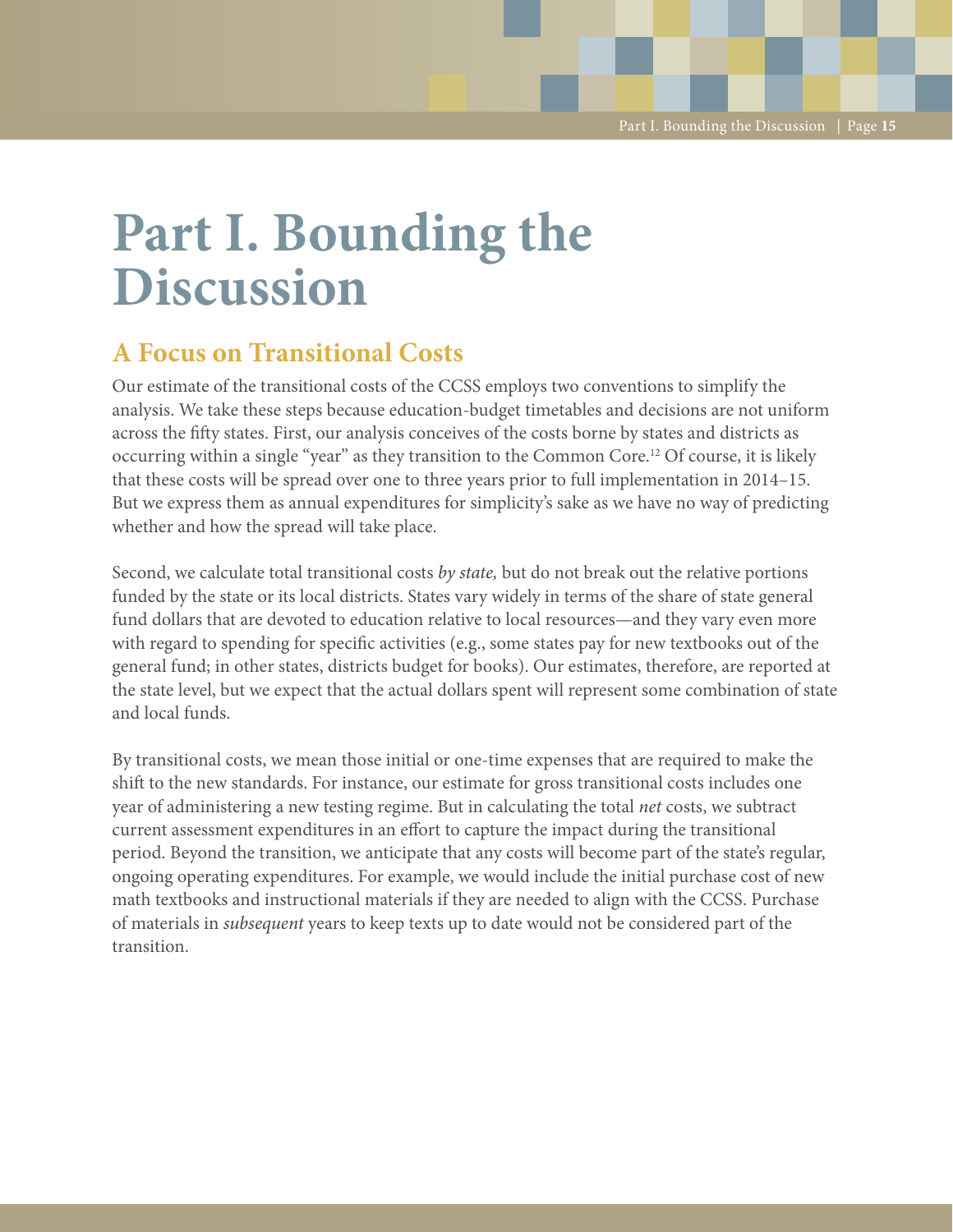As previously noted, we focus on three key expenses:

- • Instructional materials (e.g., textbooks, teacher guides, digital content) that are needed to help teachers to teach and students to learn the new material;
- Student assessments (including the administration, scoring and reporting of results, but *not* test development), which should help teachers understand how well their students are learning the standards, as well as serve various summative purposes such as accountability for students and schools;<sup>13</sup> and
- Professional development to help teachers understand what is expected of them (as well as of their students).

There are a number of costs that we specifically did *not* include in our estimates, most of which were unrelated to the three areas above. See *What We Left Out on Purpose.*

## **Allocating Costs: State and Local**

As indicated, our estimates are *total* costs, and we have not broken them out according to which portions will be borne by states versus districts.<sup>14</sup> Each state has developed its own division of labor and allocation of resources.<sup>15</sup> Such variability makes it difficult to draw a line between amounts financed by the state versus its districts; hence, our cost estimates span both levels (as well as intermediate agencies that may be involved, such as Ohio's Education Service Centers).

Of course, whatever a state's existing balance of responsibility, CCSS implementation can provide an opportunity for rethinking such allocations. Districts are clearly fearful that states will try to implement the Common Core through "unfunded mandates"16—an anxiety that is warranted if states do not ensure that districts have the capacity to do the work well. We suspect that, in many states, the balance of responsibility for curriculum and materials, assessments, and professional development is based on a combination of history and inertia—not on a thoughtful analysis of competence and capacity. The Common Core provides an opportunity to revisit some of these allocations with fresh eyes, and we hope the approaches described in this paper will help states do that. Moreover, the transitional period could serve as an opportunity to leverage philanthropic funds for this purpose.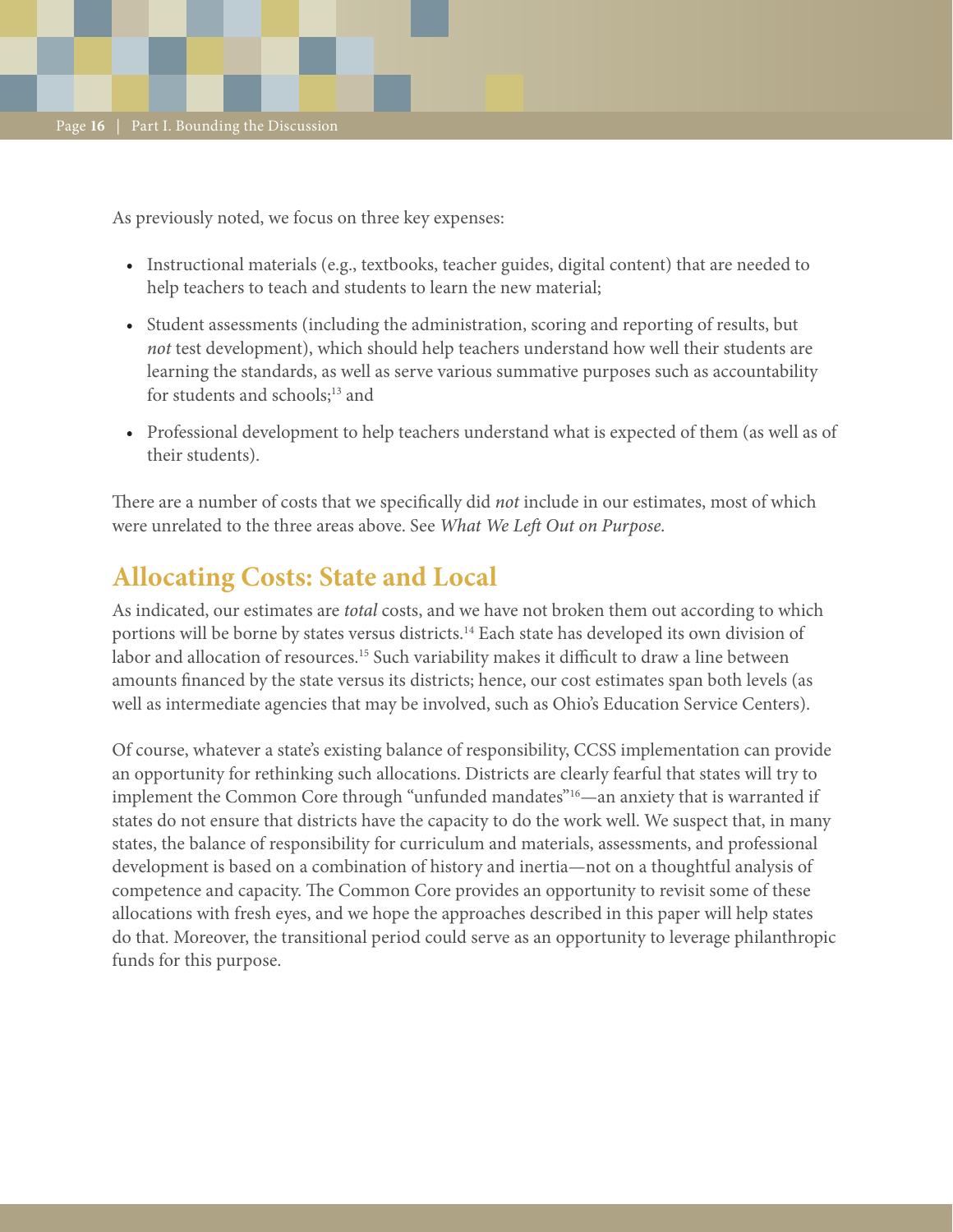## **What We Left Out on Purpose**

The following items were not included in our estimates:

**The costs associated with remedial services 1 needed to bring** *all* **students on track to graduate from high school college- and careerready (e.g., tutoring, extended learning time, special interventions, and school turnarounds).** The cost of such efforts varies widely across states and within districts but is a basic responsibility of our education system, not a transitional cost. The Common Core may well expose a need for more aggressive strategies to improve student outcomes, and while that subject is worthy of greater study, we do not address it here.

**Innovations in personnel management and 2 staffing practices to help schools deliver high-quality content more efficiently.** (We do, however, offer examples of such innovations in Part III on page 37.) Innovation of this kind could have a significant impact on professional development costs but, given the range of possibilities, and the fact that districts should consider them regardless of their Common Core status, we omit their costs here.<sup>17</sup>

**Development of assessment tools by the 3 two assessment consortia (which have been funded separately by federal grants).** We do examine assessment costs that states and districts will incur during the transitional period that are separate and apart from costs borne by the consortia, but the consortia's federally funded work to develop interim and summative assessments will not constitute an incremental cost to states or districts.

**The costs of upgrading schools of education to 4 train teachers and leaders who are prepared to help students meet the demands of the more rigorous standards.** The implementation of the CCSS is an excellent opportunity to rethink teacher preparation and certification requirements, but the financial impact of doing so is not considered here—and would certainly occur beyond our transitional time period.

**Any costs associated with realigning 5 expectations or quality in either early learning or higher education.** Although early and higher education are critical bridges to and from the Common Core, our paper focuses solely on the years of education covered by the CCSS, i.e., Kindergarten through twelfth grade.

**The infrastructure costs of online assessments. 6**These include both the hardware for students to take the tests (e.g., desktop, laptop, or tablet computers) as well as internet bandwidth. (Other studies have included these costs; see *Differences in Cost Analyses of the Common Core* on page 14.) For many policy makers, the decision to adopt computer-administered tests will be influenced by a state's or district's technology capacity, and these vary greatly. For instance, many states already use computeradministered tests or require them.18 (Though these costs are not included in our estimates, see Appendix A for further discussion.)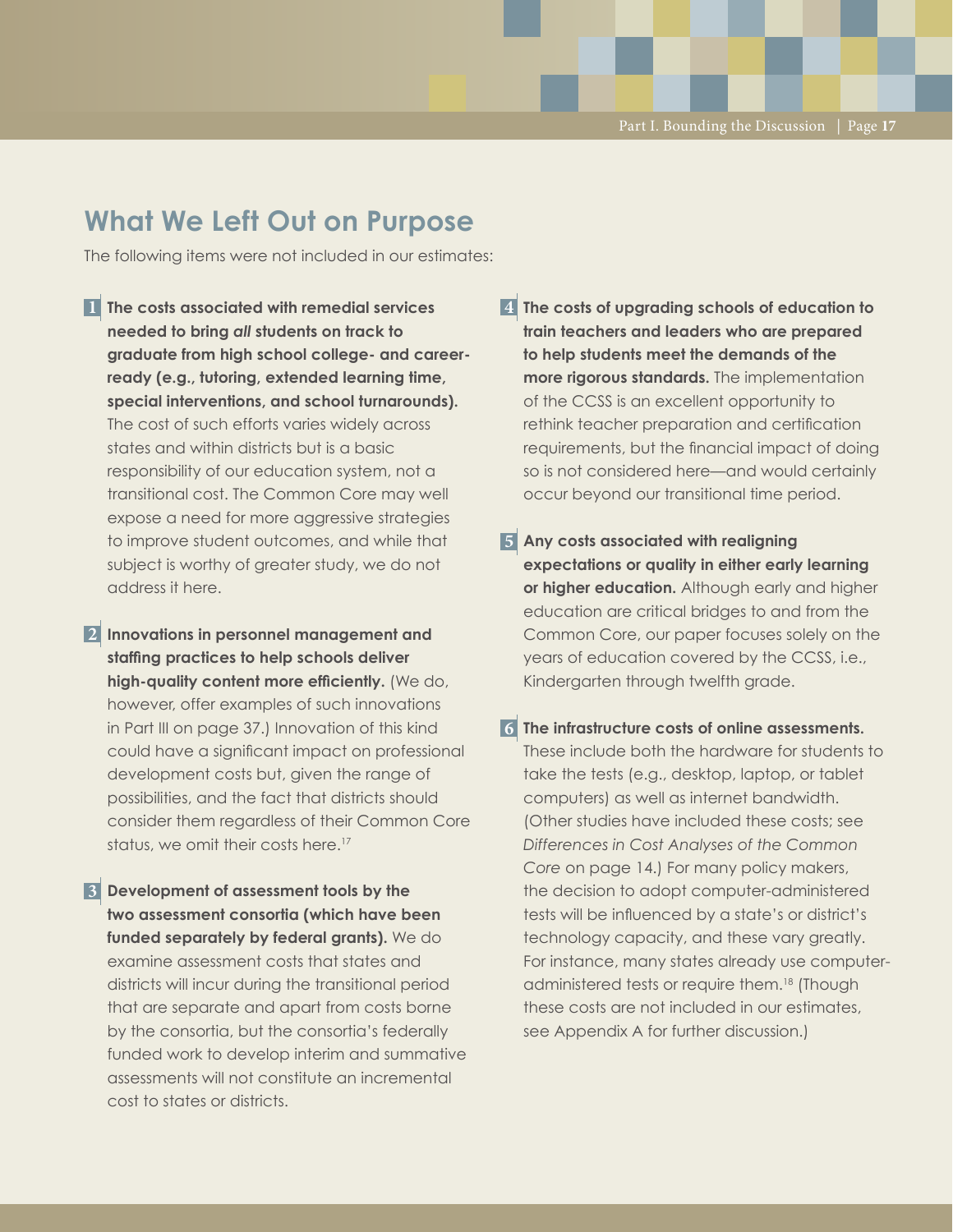# **Part II. Estimating the Costs of Implementation**

In this section, we explain three approaches to implementation and the different costs associated with them. The three approaches are as follows:

- *Business as Usual.* This is the "traditional" approach to standards implementation: buying hard-copy textbooks, administering annual paper assessments to students, and delivering inperson professional development to all teachers.
- *• Bare Bones.* This is the lowest-cost alternative. It utilizes online open-source materials, computer-administered assessments, and online professional development via webinars and modules.
- *Balanced Implementation.* This is a mix of approaches, some of which may be at least as effective as their *Business as Usual* counterparts and also reduce costs. It utilizes a blend of instructional materials (e.g., teacher self-published texts and/or district-produced materials), both interim and summative assessments, and a hybrid system of professional development (e.g., a train-the-trainers approach).

These options are by no means definitive or exhaustive. They do, however, illustrate how moving beyond traditional approaches can open the door to cost savings *and* improved efficacy.

Before we explain the cost drivers, one key caveat must be mentioned: If the Common Core achieves the goals set for it by the states and others that created it, it will likely require, among other areas, entirely new types of learning tools, performance assessments unlike any heretofore used at scale, and embedded, ongoing professional development that leads to continuous improvement in teachers' and schools' capacity to deliver instruction effectively to all their pupils. Yet our estimates below are necessarily limited to the costs that states have incurred for kindred activities in the past. In conducting their own reviews, states should use these estimates as starting points, but understand that realizing the full potential of the CCSS limits the relevance of past experience.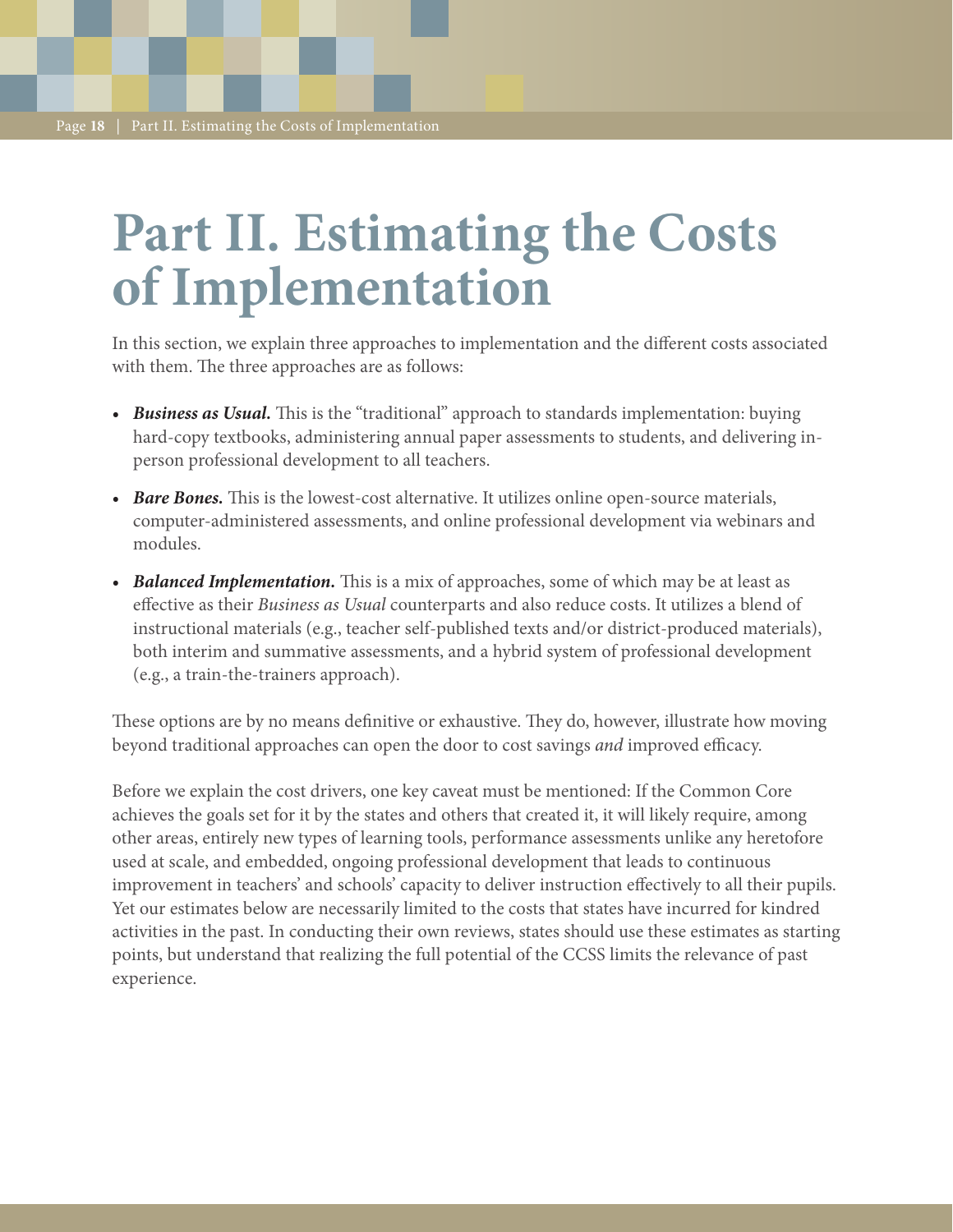## **Primary Cost Drivers**

#### **Instructional Materials**

The evolution of instructional materials is rapid and ongoing.<sup>19</sup> Some of that change is technological, as electronic devices replace traditional paper textbooks. But some is driven by the expanding marketplace of content providers—no longer limited to the monopoly of traditional large publishers. Thus the widespread adoption of the Common Core has the potential to alter the market for instructional materials significantly. Vendors may no longer focus disproportionately on a few large states,<sup>20</sup> and niche providers can emerge as the market for their products broadens and new economies of scale become possible.

Table 1 (see page 20) reflects these opportunities. It provides cost estimates for our three approaches and some of the trade-offs associated with each. Note that we assume that new materials will be needed to support CCSS implementation. But as discussed below, that assumption may be invalid or only partially valid in states that already have strong standards. Similarly, states may be situated differently relative to their ability to move toward more technology-based options. States lacking technology infrastructure, for example, will first have to upgrade their connectivity (see Appendix A for more information).

As shown, per-student costs vary widely. The *Business as Usual* approach costs nearly seven times the *Bare Bones* model, while the *Balanced Implementation* approach costs roughly twice as much as *Bare Bones.*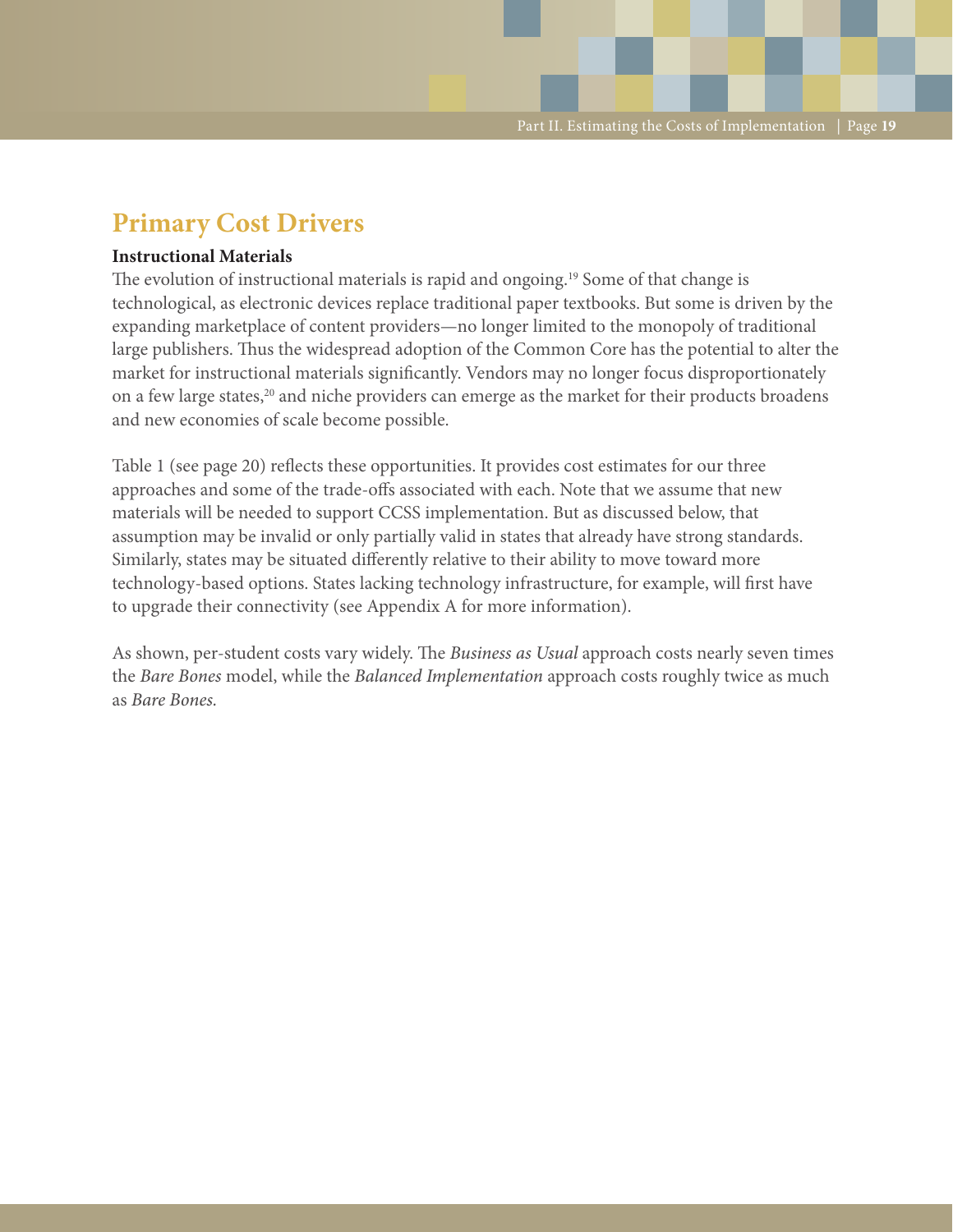### **Table 1. Alternatives for New Instructional Materials**

| <b>Alternative</b>                                                                                                    | <b>Description</b>                                                                                                                                                                                                        | <b>Per-Student Cost</b><br><b>Estimate</b> | <b>Trade-Offs</b>                                                                                                                                                                                                                                                                                                                                                                                                                                                                                                                                                                                                                                                 |
|-----------------------------------------------------------------------------------------------------------------------|---------------------------------------------------------------------------------------------------------------------------------------------------------------------------------------------------------------------------|--------------------------------------------|-------------------------------------------------------------------------------------------------------------------------------------------------------------------------------------------------------------------------------------------------------------------------------------------------------------------------------------------------------------------------------------------------------------------------------------------------------------------------------------------------------------------------------------------------------------------------------------------------------------------------------------------------------------------|
| A. Business as Usual:<br>Hard-copy textbooks<br>only                                                                  | Funds would be used to<br>purchase new math and<br>English language arts<br>hard-copy textbooks for<br>each student.                                                                                                      | $$135$ per student. <sup>21</sup>          | Pros: Traditional textbooks provide<br>maximum consistency relative to<br>content. They are also durable.<br>Cons: Because their content is largely<br>determined by publishers, textbooks<br>offer the least flexibility to states,<br>districts, and teachers. Updates are<br>difficult and costly.                                                                                                                                                                                                                                                                                                                                                             |
| <b>B. Bare Bones:</b> All online<br>or device-supported<br>materials-including<br>free, open educational<br>resources | States, districts, or<br>schools adopt open<br>instructional materials<br>that have been<br>developed by the state,<br>districts, nonprofits, or<br>low-cost vendors and<br>made available at low<br>or no cost.          | $$20$ per student. <sup>22</sup>           | Pros: Potential to maximize flexibility,<br>adaption, and control of content<br>at the state, district, school, or even<br>classroom level. Updating could<br>be frequent. Promotes content<br>development by teachers and<br>students. <sup>23</sup> Meta-tagging promotes<br>discovery of high-quality content<br>aligned to the standards.<br>Cons: Lacks centralized control over<br>content and quality. Assumes access<br>to technology for all students and<br>their teachers (or teachers must print<br>materials for students). Assumes a<br>ready supply of materials, or some<br>capacity for creation or modification<br>at the state or local level. |
| C. Balanced<br><b>Implementation:</b><br>"Blended" materials                                                          | Instructional materials<br>are produced by<br>the state, districts,<br>nonprofits, or low-cost<br>vendors. <sup>24</sup> (Students<br>can access materials<br>on demand in either<br>electronic or hard-copy<br>formats.) | \$35 to \$45 per student. <sup>25</sup>    | Pros: Periodic updating should<br>be possible and less costly than<br>traditional options. Easier to modify<br>and flexible with potential to tailor the<br>material to the individual student or<br>class.<br>Cons: Online access assumes<br>technology is available to significant<br>numbers of students. Also assumed is<br>a ready supply of materials, or some<br>capacity for creation or modification<br>at the state or local level.                                                                                                                                                                                                                     |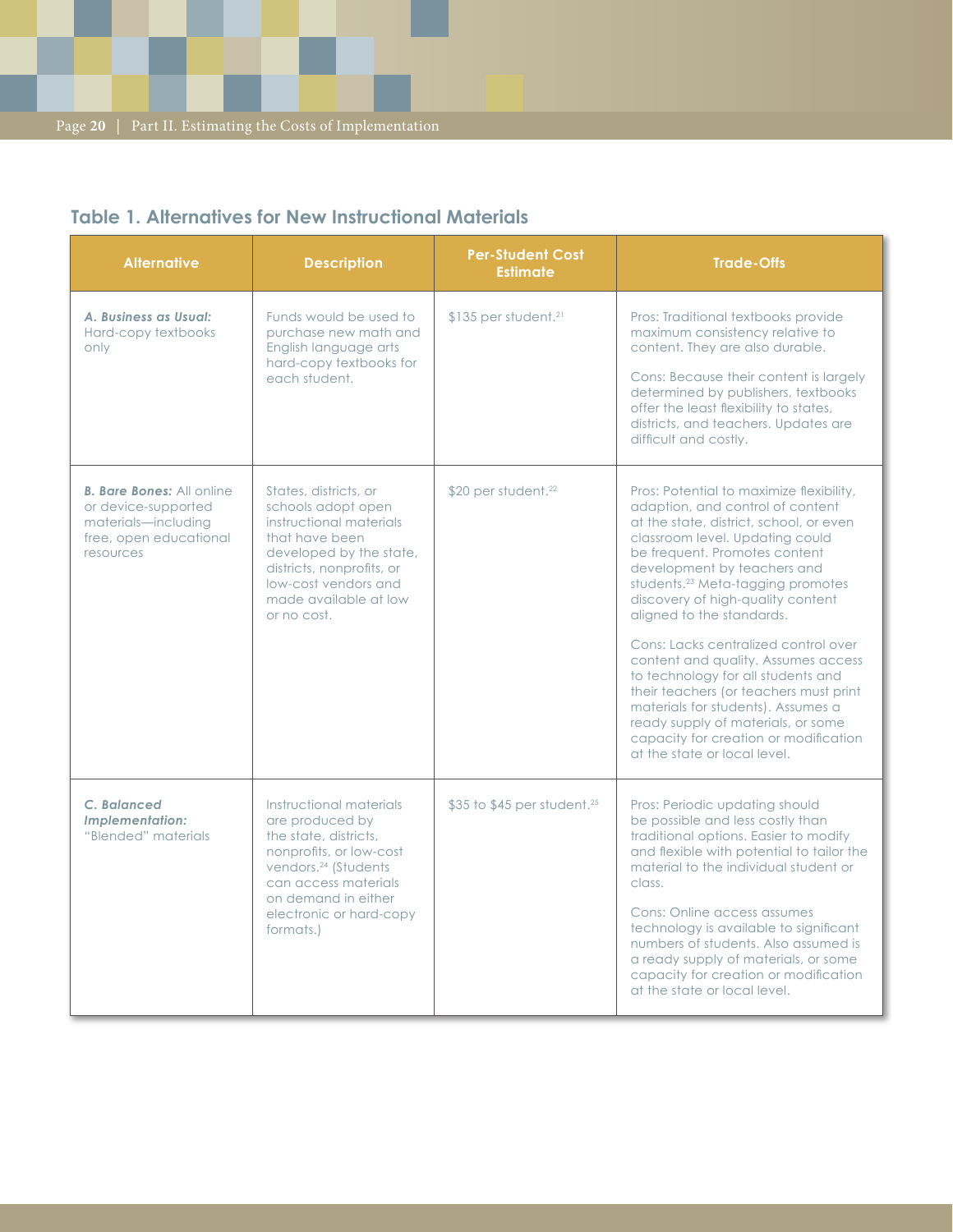#### **Assessments**

States are now required by federal law to offer summative annual assessments in certain grades, and many are also considering implementing aligned interim assessments. Further, the two federally funded consortia, the SMARTER Balanced Assessment Consortium (SBAC) and the Partnership for Assessment of Readiness for College and Careers (PARCC), are developing computer-administered tests that will presumably reduce the expense and time needed to provide results to teachers and students.26 Computer-administered assessments are unlikely to cost significantly more per unit than paper and pencil tests—and arguably could end up costing less.<sup>27</sup> Both consortia are also developing interim or unit tests to focus instruction. (See Part III for more information.)

The alternatives presented in Table 2 reflect these developments.<sup>28</sup>

#### **Table 2. Alternatives for New Assessments**

| <b>Alternative</b>                                                                              | <b>Description</b>                                                                                                                                                                              | <b>Per-Student Cost</b><br><b>Estimate</b> | <b>Trade-Offs</b>                                                                                                                                                                                                                                                                                                                                                                                                                                        |
|-------------------------------------------------------------------------------------------------|-------------------------------------------------------------------------------------------------------------------------------------------------------------------------------------------------|--------------------------------------------|----------------------------------------------------------------------------------------------------------------------------------------------------------------------------------------------------------------------------------------------------------------------------------------------------------------------------------------------------------------------------------------------------------------------------------------------------------|
| A. Business as<br><b>Usual: Annual</b><br>paper assessments                                     | Once a year, usually<br>in spring, states<br>administer a summative<br>test on paper.                                                                                                           | \$20 per student. <sup>29</sup>            | Pros: Little training needed for teachers to be<br>able to administer the assessment. Classroom<br>activities interrupted only once a year.<br>Cons: Lack of interim testing makes it more<br>difficult to identify students who are falling<br>behind or to provide formative feedback<br>to teachers. (Or, puts the burden of creating<br>interim assessments on districts, schools, or<br>teachers.) Reporting of test results is often<br>very slow. |
| <b>B. Bare Bones:</b><br>Annual computer-<br>administered<br>assessments                        | Once a year, states/<br>districts administer a<br>computer-based test.                                                                                                                          | \$20 per student. <sup>30</sup>            | Pros: Less training needed for teachers to<br>administer. Classroom activities interrupted only<br>once a year.<br>Cons: Requires training for teachers and proper<br>technology infrastructure. Lack of interim testing<br>makes it more difficult to identify students who<br>are falling behind or to provide teachers and<br>schools with formative data and opportunities<br>for mid-course corrections.                                            |
| C. Balanced<br>Implementation:<br>Summative and<br>interim/benchmark<br>computer<br>assessments | Schools offer up to three<br>interim assessments<br>during the course of the<br>school year and a final<br>summative test at year's<br>end using computer<br>adaptive technology. <sup>31</sup> | $$45$ per student. $32$                    | Pros: Quick reporting of results. Interim testing<br>yields formative data and helps identify<br>students who are falling behind.<br>Cons: Requires teacher training and substantial<br>technology infrastructure.                                                                                                                                                                                                                                       |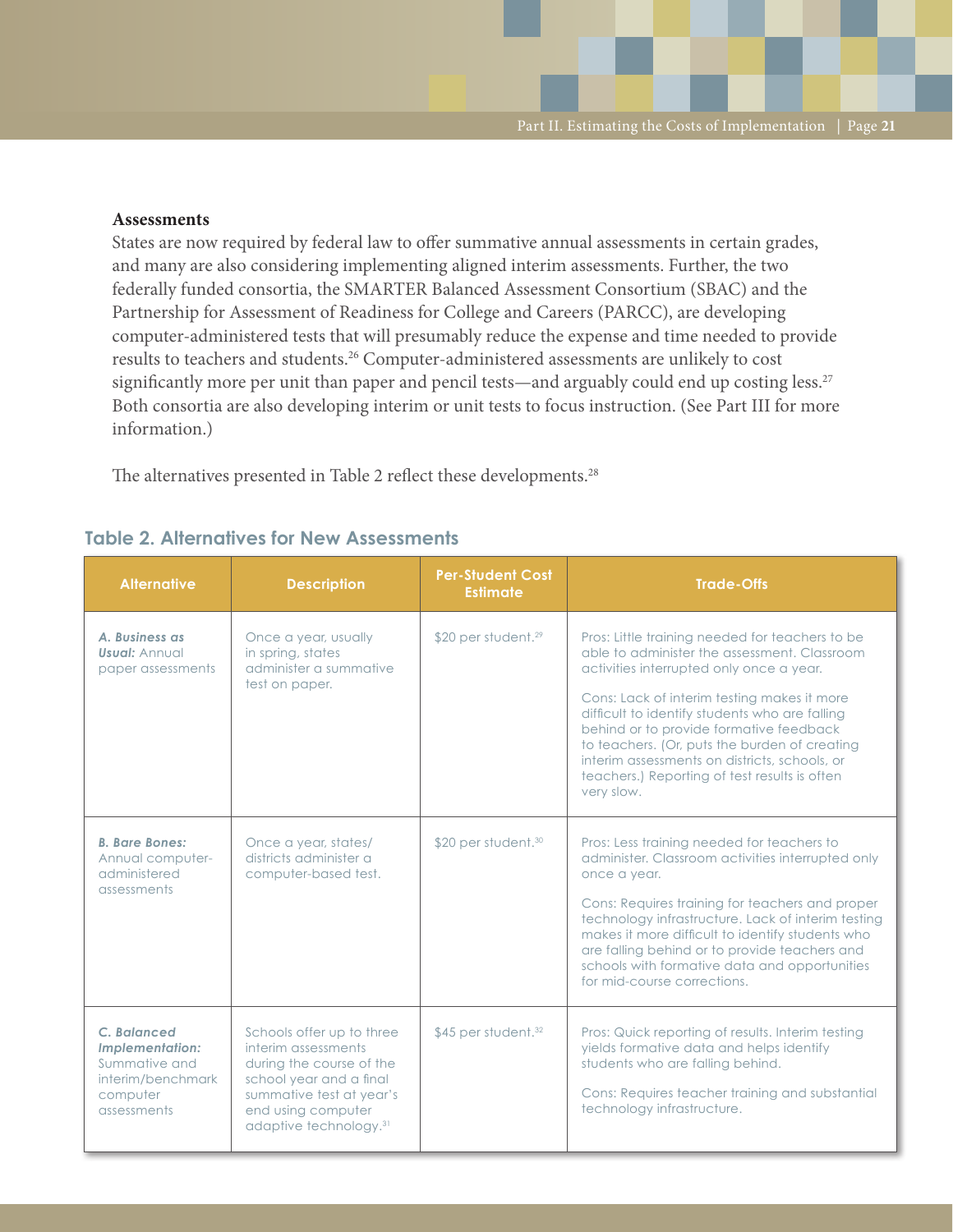In this case, the per-student expense of the *Business as Usual* and *Bare Bones* approaches are the same, while *Balanced Implementation*—with its addition of interim tests—is more than twice as expensive.

### **Professional Development**

A key initial consideration for states in implementing the Common Core is how much professional development will be needed and how much of that will be statewide, targeted to particular kinds of teachers (by grade or subject area), and/or individualized. Most states and districts already have what amounts to a default combination of these formats, but often that mix has simply arisen without purposeful consideration of the optimal balance.<sup>33</sup> Professional development does not—indeed, should not—mean the same training for all teachers;<sup>34</sup> it should be customized and targeted, with technology helping states to offer that customization. For instance, a state could choose to combine in-person sessions with some forms of online delivery.

In developing targeted professional development, states will likely find that the Common Core standards demand increased rigor and that teachers will therefore require additional preparation.35 Further, professional development costs will be affected by choices that states make relative to instructional materials and assessments; the bigger the changes in those areas, the more likely that professional development will be needed.<sup>36</sup>

In addition, as for so many other features of American education policy, some state agencies provide extensive support and direction to districts regarding professional development while others are accustomed to handling professional development locally through regional entities or train-the-trainers models.37

Table 3 (see page 23) illustrates some of these options, including flexible delivery methods.<sup>38</sup> The table reflects just three of a host of different options available for the delivery of professional development. The options vary in terms of the delivery method, program intensity, and number of participating teachers—which also obviously impact costs.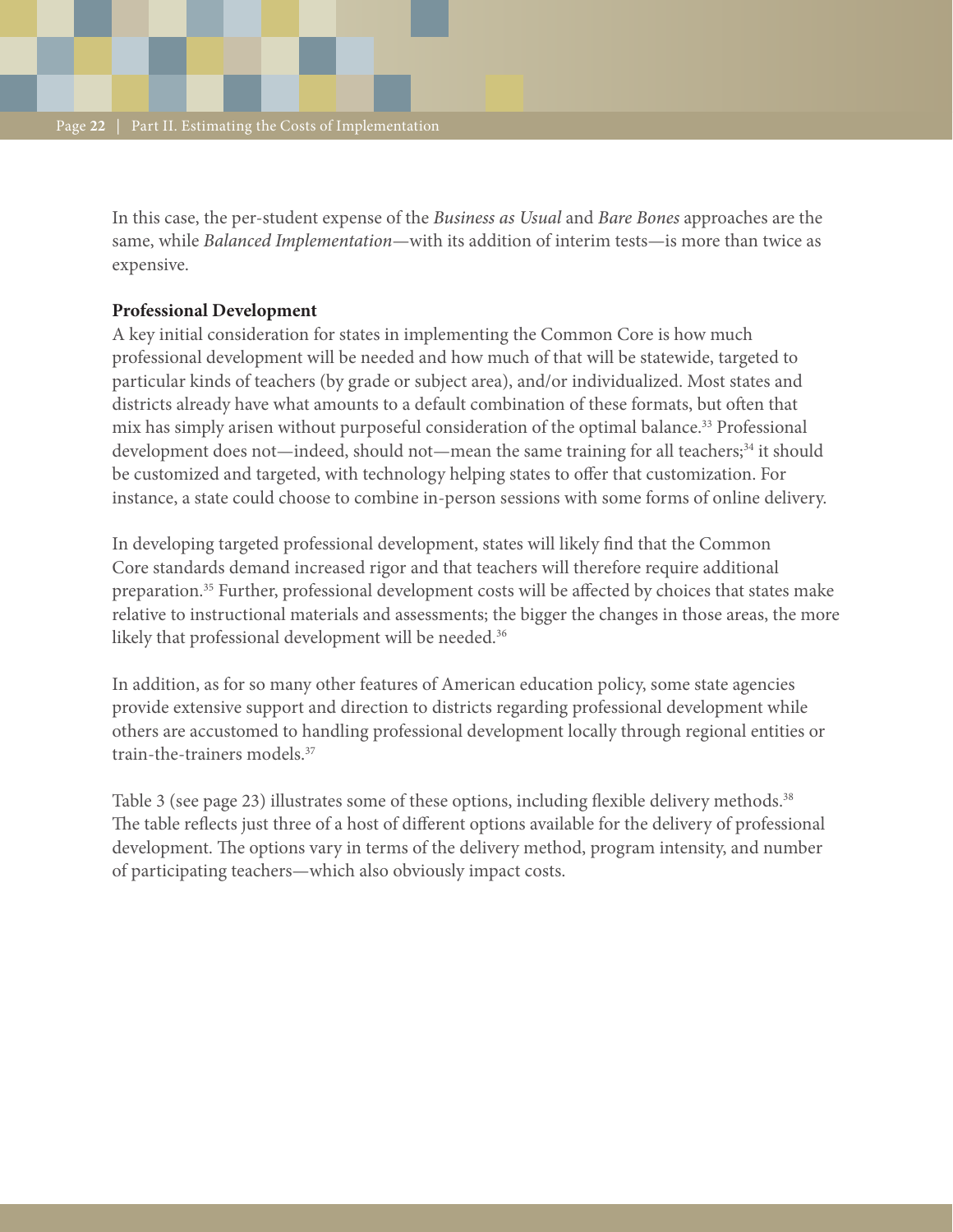### **Table 3. Alternatives for Professional Development**

| <b>Alternative</b>                                                                               | <b>Description</b>                                                                                                                                                                                                                                                                            | <b>Per-Student Cost</b><br>Estimate <sup>39</sup>                                                                                                                                                                                                                                                                                        | <b>Trade-Offs</b>                                                                                                                                                                                                                                                                                                                                                                                                                                  |
|--------------------------------------------------------------------------------------------------|-----------------------------------------------------------------------------------------------------------------------------------------------------------------------------------------------------------------------------------------------------------------------------------------------|------------------------------------------------------------------------------------------------------------------------------------------------------------------------------------------------------------------------------------------------------------------------------------------------------------------------------------------|----------------------------------------------------------------------------------------------------------------------------------------------------------------------------------------------------------------------------------------------------------------------------------------------------------------------------------------------------------------------------------------------------------------------------------------------------|
| A. Business as Usual:<br>In-person professional<br>development for all<br>teachers <sup>40</sup> | Each teacher attends<br>a set number of hours<br>per subject (elementary<br>teachers, two subjects;<br>middle and high school<br>teachers, one subject).                                                                                                                                      | \$2,000 per teacher (80<br>hours at \$25 per hour). <sup>41</sup>                                                                                                                                                                                                                                                                        | Pros: Standardization of content.<br>Shared experience and opportunity<br>to interact directly with peers. Covers<br>all relevant teachers.<br>Cons: A one-size-fits-all approach,<br>in terms of both timing and content.<br>Difficult to tailor delivery to individual<br>needs and circumstances.                                                                                                                                               |
| <b>B. Bare Bones: Online</b><br>instruction                                                      | Professional<br>development modules<br>are developed and<br>delivered via webinars.<br>online cohorts, and/or<br>self-paced instructional<br>units.                                                                                                                                           | \$200 to \$600 per<br>teacher; pricing varies<br>due to structure (e.g.,<br>per teacher versus<br>per site) and selected<br>features (e.g., level of<br>support). <sup>42</sup>                                                                                                                                                          | Pros: Teachers can access<br>professional development without<br>travel. Can be tailored to their<br>individual needs, and they can refer<br>back to or repeat material.<br>Cons: Need to build a library of<br>high-quality exemplars (a potentially<br>significant startup cost, although<br>one that can be shared). Potentially<br>limited opportunity for real-time<br>feedback and shifts in delivery.<br>Assumes technology infrastructure. |
| C. Balanced<br><b>Implementation:</b><br>Hybrid approach<br>to professional<br>development       | A mixture of in-person<br>instruction and online<br>training. Options vary<br>in terms of who/how<br>many teachers receive<br>in-person professional<br>development as well<br>as the mix of delivery<br>method (e.g., number<br>of hours in person versus<br>the number of hours<br>online). | Precise cost will<br>depend on the mix<br>of delivery methods<br>and the number of<br>teachers involved.<br>We estimate that in-<br>person professional<br>development could<br>cost as much as \$25 per<br>teacher per hour and<br>that online modules<br>could be offered for<br>between \$200 and \$660<br>per teacher. <sup>43</sup> | Pros: Enables teachers to interact<br>with peers while using online features<br>to address specific needs and<br>concentrations.<br>Cons: All teachers may not receive<br>the same level of support. Assumes<br>technology infrastructure.                                                                                                                                                                                                         |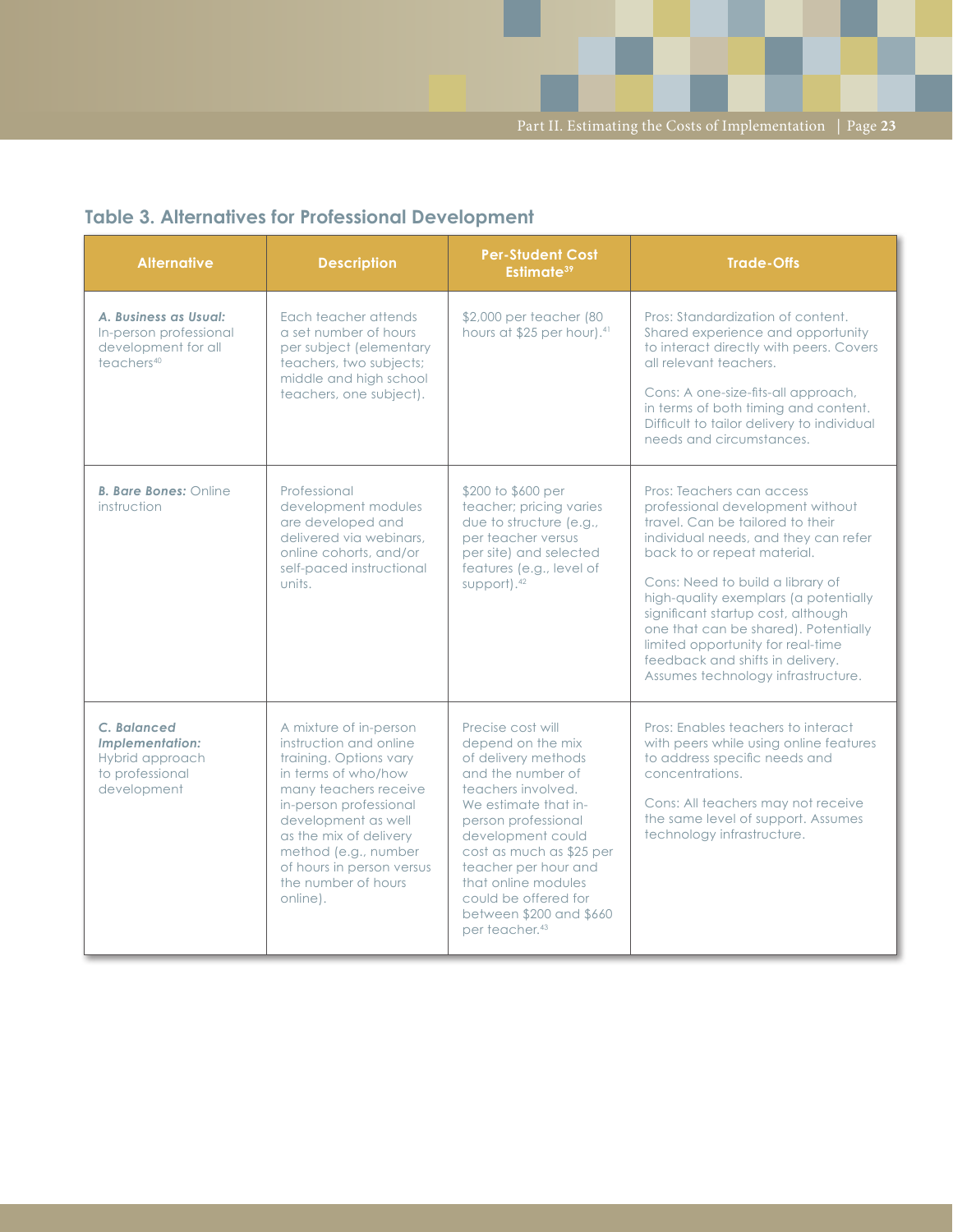## **Modeling the Gross Costs**

Next, we aggregate the costs for each approach in order to estimate the total expense of transitioning to the CCSS. Here's how:

- *• Business as Usual* (the traditional path) incorporates Option A from Tables 1, 2, and 3. (These figures resemble other cost estimates published earlier.44) This scenario utilizes new hard-copy textbooks, annual paper summative tests, and in-person professional development sessions for all teachers (eighty hours).
- *• Bare Bones* (the least expensive) uses Option B from Tables 1, 2, and 3. It assumes annual computer-administered assessments, though the cost is the same as for traditional paper tests. Professional development costs drop, however, due to the exclusive use of online modules, and so do the costs of instructional materials.
- *• Balanced Implementation* (the mixed path) uses Option C in Tables 1, 2, and 3. It takes advantage of CCSS features with potential to improve achievement while saving costs, though it does not always use the lowest cost alternative. It includes the cost of a final summative assessment and three interim tests per student, all computer administered.45 Instructional materials can be developed or selected by state or district and distributed in online modules, allowing for some central control, while taking advantage of the lower cost of digital technology. This approach uses a hybrid professional development model, where 10 percent of teachers receive in-person training as facilitators and instruct the remaining 90 percent, as well as help them leverage accompanying online modules.

Table 4 (see page 25) presents the figures used to generate the gross costs for transitioning to the Common Core. The figures also include an estimate for the fixed costs that would most likely be incurred by the state education agency. These funds help stakeholders reconcile the Common Core with existing state standards, devise an implementation strategy, and execute that plan. Washington State, for instance, estimates that this process will cost \$5.4 million.<sup>46</sup> Tennessee's Elementary and Secondary Education Act (ESEA) waiver application estimates \$2.9 million.47 Such divergent estimates for two jurisdictions of similar size suggest that states will make a number of choices that will impact their fixed costs. For present purposes, we use a fixed cost of \$4 million—a number that falls roughly between the Washington and Tennessee figures. Consistent with our other estimates, we do not attempt to allocate these costs between a state and its districts.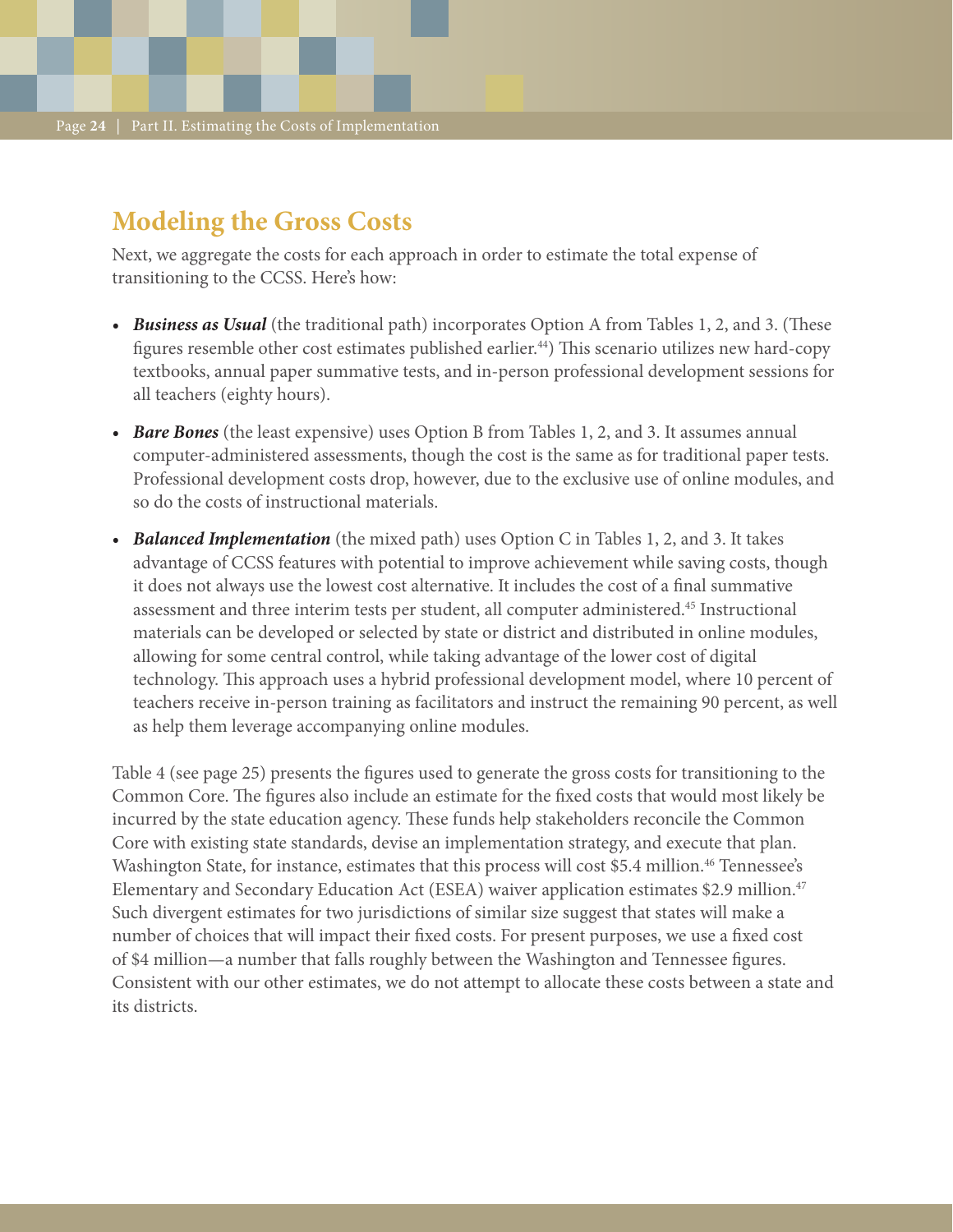| <b>Primary Cost</b><br><b>Drivers</b>     | <b>Business as</b><br><b>Usual</b> | <b>Bare Bones</b> | <b>Balanced</b><br>Implementation |
|-------------------------------------------|------------------------------------|-------------------|-----------------------------------|
| Instructional materials<br>(per student)  | \$135                              | \$20              | \$35                              |
| Assessment (per student) <sup>48</sup>    | \$20                               | \$20              | \$45                              |
| Professional development<br>(per teacher) | \$2,000                            | \$400             | $$560*$                           |
| Fixed transitional costs<br>per state     | \$4 million                        | \$4 million       | \$4 million                       |

### **Table 4. Figures Used to Calculate the Cost of Each Approach**

\*Weighted average for a hybrid train-the-trainers model.

Now we merge those cost estimates with figures for the number of students and teachers in each state to calculate total cost estimates.<sup>49</sup> A state's gross implementation cost is calculated as follows:

Total gross costs = Fixed costs + (assessment assumption X number of students) + (materials assumption X number of students) + (professional development assumption X number of teachers)

Table 5 (see page 26) shows gross cost estimates for participating CCSS states.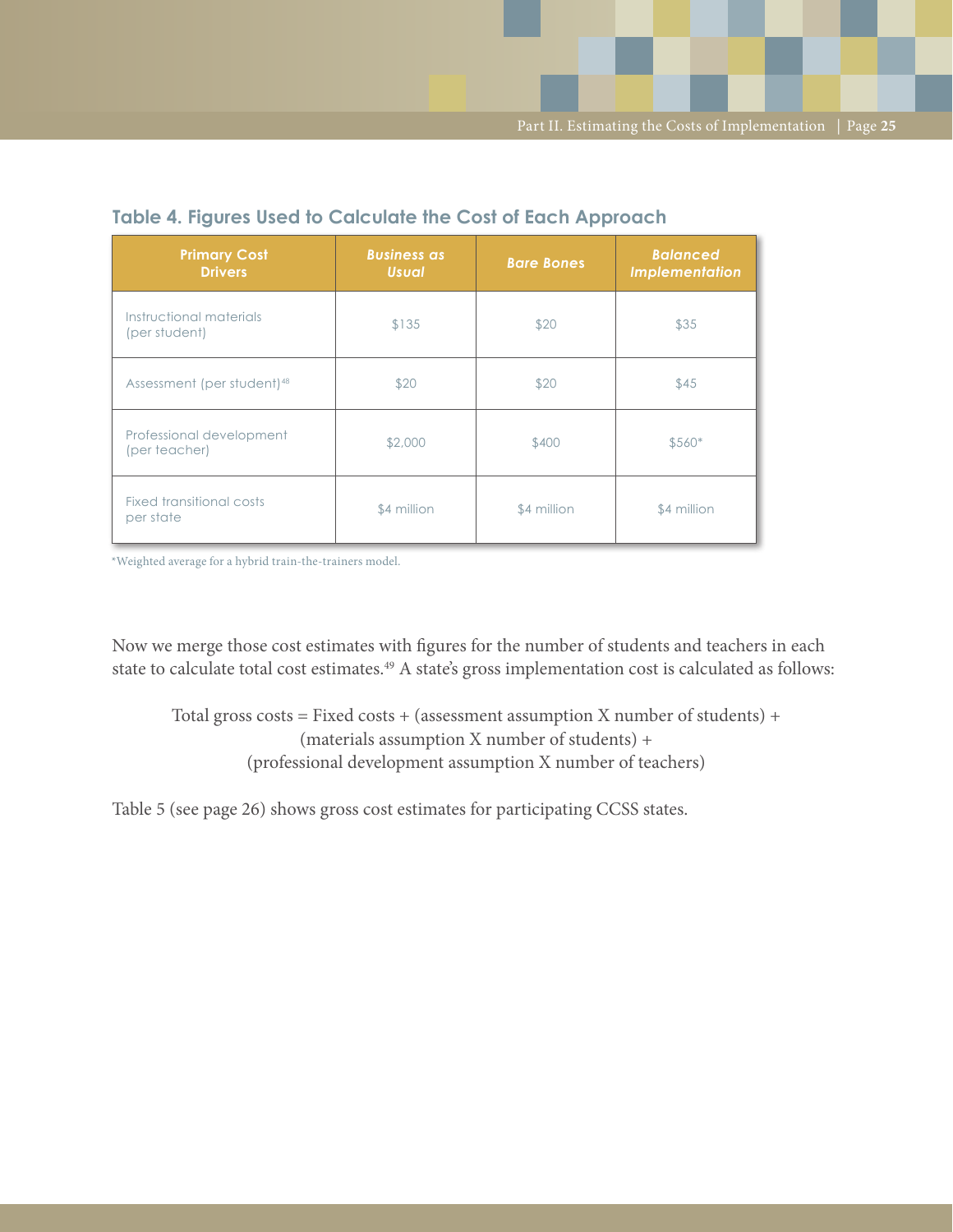### **Table 5. Estimated Gross Transitional Costs for CCSS Implementation, by Approach**

(States arranged by largest to smallest student population)

### *Dollars in millions*

| <b>State</b>                                                 | <b>Business as Usual</b><br><b>Gross Costs</b> | <b>Bare Bones</b><br><b>Gross Costs</b> | <b>Balanced</b><br><b>Implementation</b><br><b>Gross Costs</b> |
|--------------------------------------------------------------|------------------------------------------------|-----------------------------------------|----------------------------------------------------------------|
| CA                                                           | \$1,602.4                                      | \$380.1                                 | \$680.8                                                        |
| <b>NY</b>                                                    | 853.0                                          | 198.2                                   | 340.8                                                          |
| FL.                                                          | 780.0                                          | 182.9                                   | 317.7                                                          |
| IL.                                                          | 607.1                                          | 143.6                                   | 249.9                                                          |
| PA                                                           | 542.8                                          | 127.8                                   | 220.2                                                          |
| OH                                                           | 500.2                                          | 119.1                                   | 207.5                                                          |
| GA                                                           | 494.3                                          | 117.1                                   | 202.3                                                          |
| MI                                                           | 445.0                                          | 107.0                                   | 187.8                                                          |
| <b>NC</b>                                                    | 444.0                                          | 105.4                                   | 181.5                                                          |
| <b>NJ</b>                                                    | 450.9                                          | 105.9                                   | 180.2                                                          |
| AZ                                                           | 275.0                                          | 67.9                                    | 119.3                                                          |
| IN                                                           | 290.7                                          | 70.8                                    | 122.6                                                          |
| <b>WA</b>                                                    | 271.4                                          | 66.8                                    | 116.8                                                          |
| <b>TN</b>                                                    | 285.5                                          | 69.0                                    | 118.4                                                          |
| <b>MA</b>                                                    | 292.2                                          | 70.2                                    | 119.7                                                          |
| <b>MO</b>                                                    | 281.9                                          | 67.8                                    | 115.4                                                          |
| WI                                                           | 256.1                                          | 62.3                                    | 106.5                                                          |
| <b>MD</b>                                                    | 252.0                                          | 61.2                                    | 104.5                                                          |
| CO                                                           | 231.1                                          | 56.9                                    | 98.1                                                           |
| AL                                                           | 215.1                                          | 53.0                                    | 90.5                                                           |
| SC                                                           | 210.0                                          | 51.7                                    | 88.2                                                           |
| LA                                                           | 210.4                                          | 51.5                                    | 87.1                                                           |
| KY                                                           | 198.2                                          | 49.0                                    | 83.3                                                           |
| $\mathsf{OK}% _{\mathsf{CL}}\times\mathsf{CN}_{\mathsf{CL}}$ | 190.9                                          | 47.3                                    | 80.3                                                           |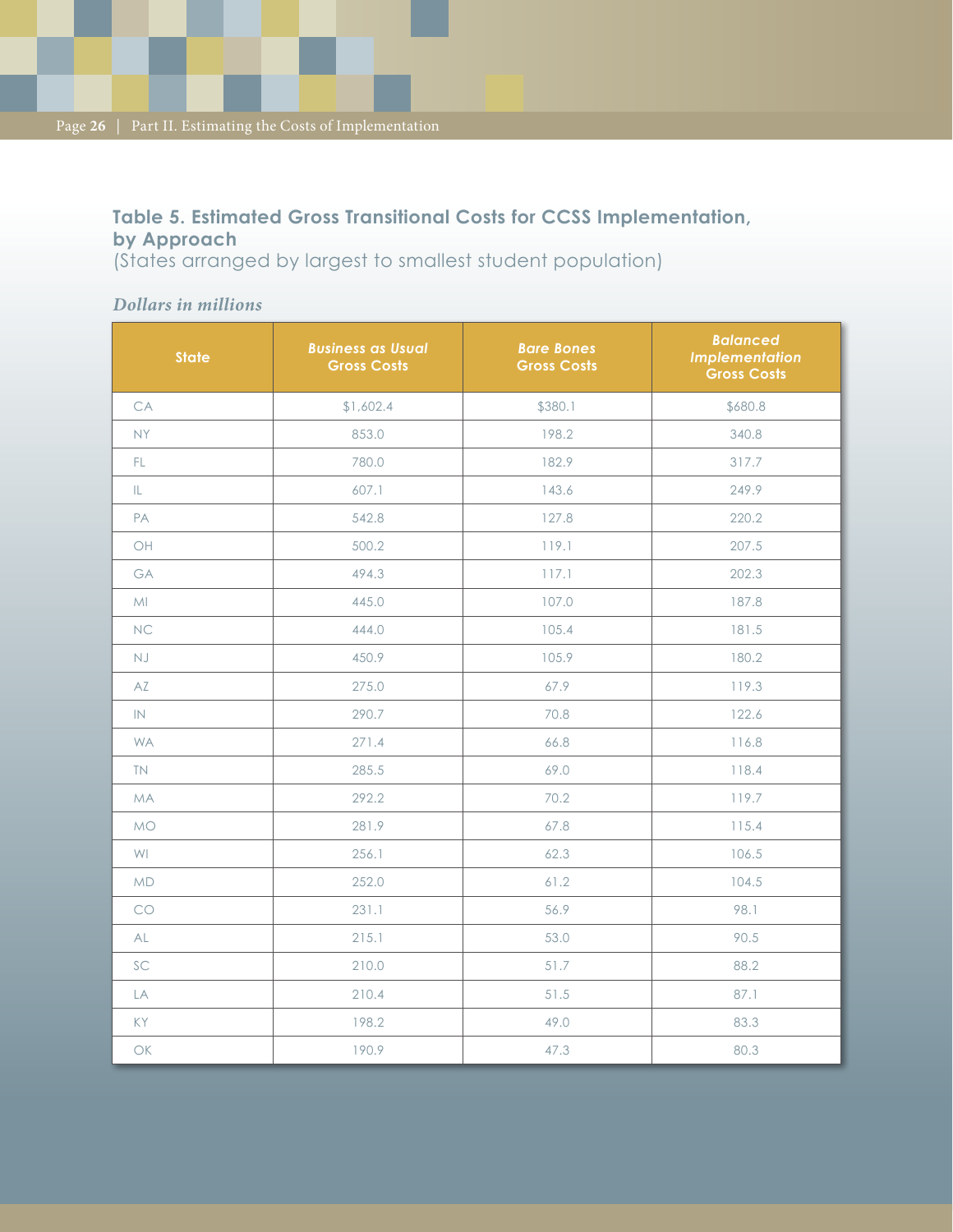| <b>State</b>   | <b>Business as Usual</b><br><b>Gross Costs</b> | <b>Bare Bones</b><br><b>Gross Costs</b> | <b>Balanced</b><br><b>Implementation</b><br><b>Gross Costs</b> |
|----------------|------------------------------------------------|-----------------------------------------|----------------------------------------------------------------|
| OR             | \$151.8                                        | \$38.8                                  | \$66.7                                                         |
| UT             | 145.3                                          | 37.5                                    | 64.9                                                           |
| $\mathsf{CT}$  | 178.6                                          | 44.0                                    | 73.5                                                           |
| <b>MS</b>      | 146.5                                          | 36.9                                    | 61.9                                                           |
| IA             | 151.9                                          | 38.0                                    | 63.4                                                           |
| <b>AR</b>      | 153.0                                          | 38.1                                    | 63.3                                                           |
| KS             | 146.9                                          | 36.9                                    | 61.4                                                           |
| <b>NV</b>      | 114.7                                          | 30.0                                    | 50.7                                                           |
| <b>NM</b>      | 101.3                                          | 26.5                                    | 43.5                                                           |
| <b>WV</b>      | 88.4                                           | 23.4                                    | 38.0                                                           |
| ID             | 77.2                                           | 21.1                                    | 34.6                                                           |
| <b>NH</b>      | 65.5                                           | 18.1                                    | 28.4                                                           |
| ME             | 65.9                                           | 18.1                                    | 28.3                                                           |
| $\mathbb H$    | 54.7                                           | 15.8                                    | 24.8                                                           |
| R <sub>1</sub> | 49.2                                           | 14.4                                    | 22.0                                                           |
| MT             | 13.9<br>47.0                                   |                                         | 21.2                                                           |
| DE             | 40.9                                           | 12.5                                    | 19.0                                                           |
| SD             | 41.8                                           | 12.7                                    | 19.1                                                           |
| <b>ND</b>      | 35.5                                           | 11.1                                    | 16.3                                                           |
| VT             | 35.8                                           | 11.2                                    | 16.3                                                           |
| WY             | 32.0                                           | 10.4                                    | 15.1                                                           |
| <b>DC</b>      | 27.5                                           | 9.3                                     | 13.1                                                           |
| <b>Total:</b>  | \$12,131.8                                     | \$2,951.1                               | \$5,064.9                                                      |

### **Table 5, continued**

**Source:** Authors' calculations based upon per-unit estimates in Table 4 and student and teacher population estimates for 2009–10 from the

**Note:** Costs will vary by the size of the state due to some economies of scale involving costs and services. Also, the transitional time period could span from one to three years. Figures shown here, therefore, should be viewed as total, not annual, transitional costs.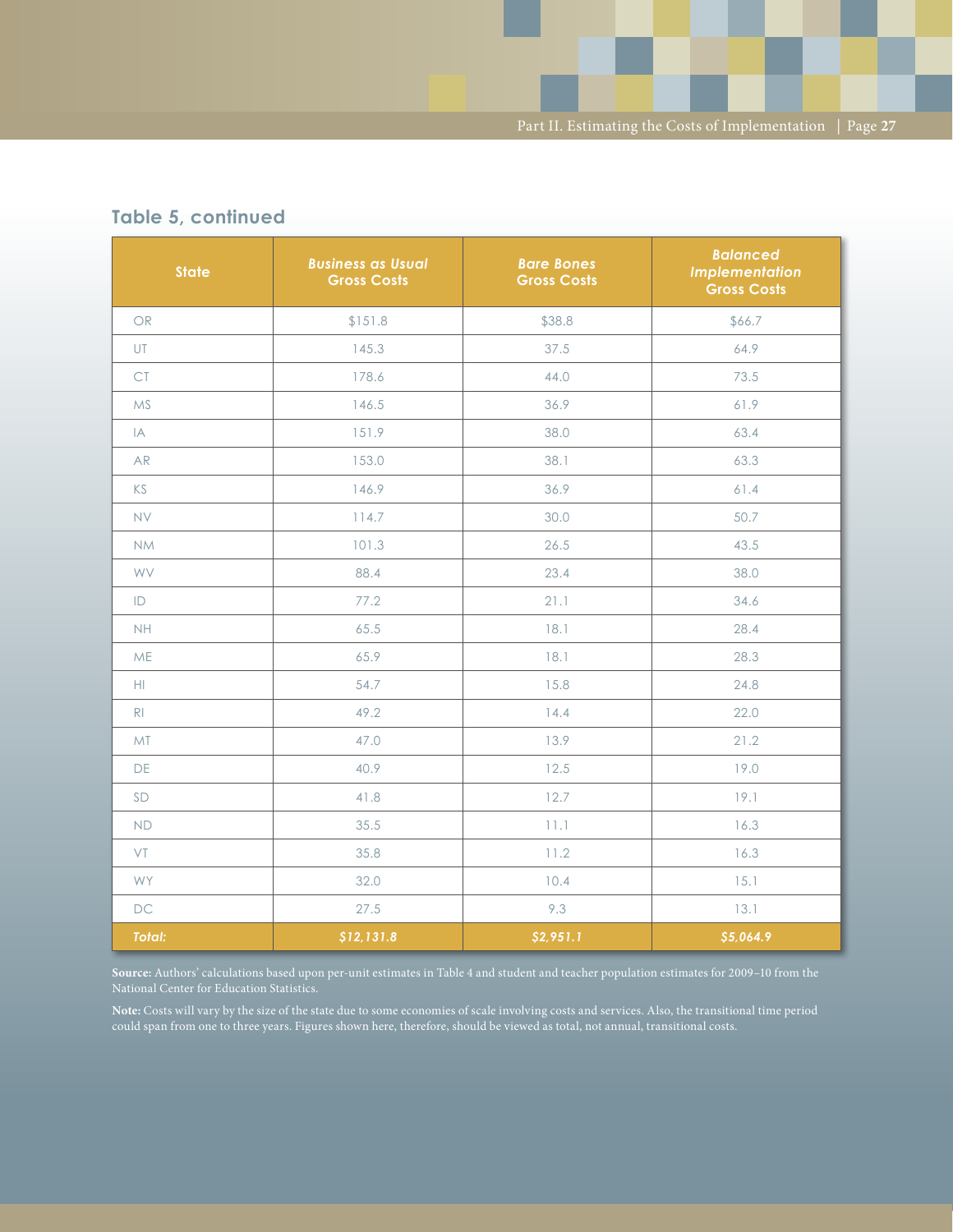As Table 5 suggests, there is real potential to contain costs via the choice of implementation strategies. *Balanced Implementation,* for instance, costs less than half as much as a more traditional approach. The most significant source of cost savings results from jettisoning hardcopy textbooks and using online resources to deliver professional development.<sup>50</sup> Note that this approach also yields *increased* expenditures for assessment, because we expect some states to view interim tests as an additional worthy investment.

One way to understand these costs better is to examine them on a per-pupil basis (see Table 7 on page 35). Here the costs shown in Table 5 translate to \$249 to \$396 per student for *Business as Usual* and \$109 to \$189 under *Balanced Implementation.*<sup>51</sup>

Nationally, per-pupil expenditures were \$10,499 in 2009.<sup>52</sup> In other words, under the most conservative option, these transitional costs would represent about 3 percent of annual K–12 education spending. But if states pursue strategies that take advantage of technology—and in some instances are more cost effective—the *gross* costs could fall to around 1.5 percent of what most states spend per-student. Again, it is important to note that we compare the transitional costs to annual figures for the purpose of putting them into perspective. We expect that the actual expenditures will span from one to three years.

## **Determining the Net Costs of Implementation**

The estimates above represent the *total* cost of implementing the Common Core, but not necessarily the *net new* cost to states. Discussing these figures as 1 to 3 percent of annual spending overlooks the fact that states already spend sizable sums on instructional materials, assessment, and professional development (see *Politics and CCSS Cost Estimates*). If these funds are leveraged appropriately, the net new cost to states shrinks further.

To calculate the net cost of transitioning to the CCSS, we glean data from various sources, as explained below. Then we use those data to derive estimates of what states and districts are already spending on the three cost drivers. In other words, how much funding can be repurposed as states move to the Common Core?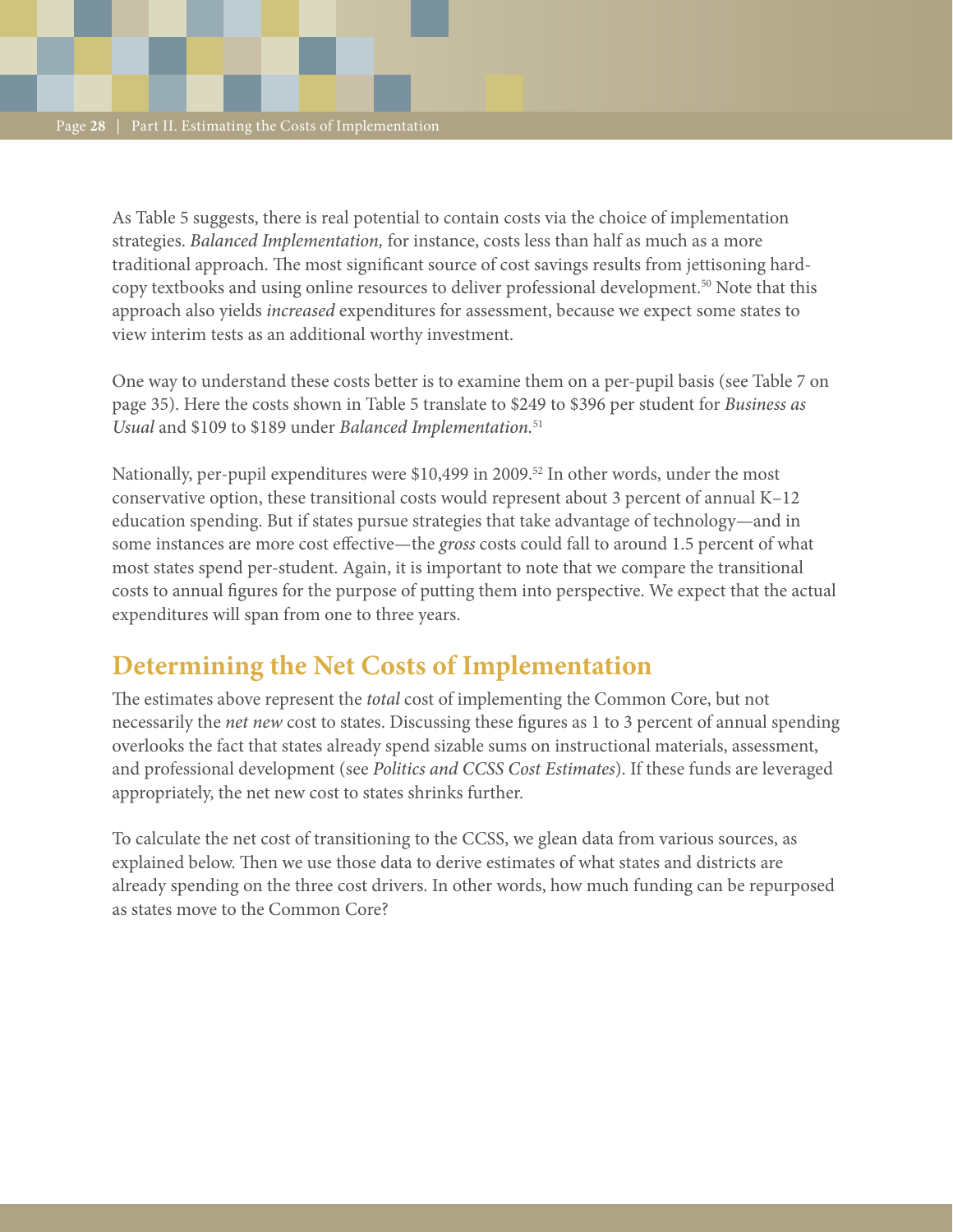## **Politics and CCSS Cost Estimates**

Our research unearthed two dramatically disparate views about leveraging existing funding for CCSS implementation. One treats implementation as a massive new exercise that does not repurpose any funds currently being spent in or by the state. This approach seems intended not so much to inform the discussion as to project an image of the Common Core as a monstrous and costly mandate imposed upon the state. This is, essentially, a scare tactic.

The opposite view treats transitioning to the Common Core as just another policy directive that can be easily absorbed by existing budgets and infrastructures. Because states already provide some funding for instructional materials, assessment, and professional development, the thinking goes, those funds *must* be sufficient for CCSS implementation.

The first approach inevitably overstates the cost impact of implementation. After all, some existing funding streams can and should be used to implement the Common Core. But the second approach almost certainly understates the fiscal challenge. Tackling implementation more cost effectively—and innovating in ways we discuss in Part III—should enable states to reduce expenses, but we cannot assume that existing funding streams will cover the entire tab. Some states and districts are not currently funding materials development, assessment, and professional development at levels that support efficacious transition to the Common Core, and in those cases, new spending will be needed.

#### **Instructional Materials**

The National Center for Education Statistics (NCES) collects expenditures on textbook acquisition for forty-two states. In 2008–09, the most recent school year for which data are available, states reported spending for this purpose that ranged from a low of \$4 per student (Texas) to a high of \$126 per student (Pennsylvania). The average was about \$62, a little less than half of what it would cost to purchase new hard-copy textbooks for students under the *Business as Usual* scenario described in Table 1—but higher than the estimate used for the *Balanced Implementation* scenario described in that table.

These figures are, however, limited to those states with dedicated funding streams for textbook purchasing. (Moreover, in some states, as noted above, existing materials may already be relatively well aligned to the Common Core.)

Because budgeting for textbooks is a local decision in some states, we also reviewed the operating budgets for a sample of medium and large school districts. Estimates for their expenditures on instructional materials varied from a low of \$43 to over \$250 per student. These figures served as a crosscheck, suggesting that the NCES numbers are not totally out of line. (See Appendix B for district budget data.)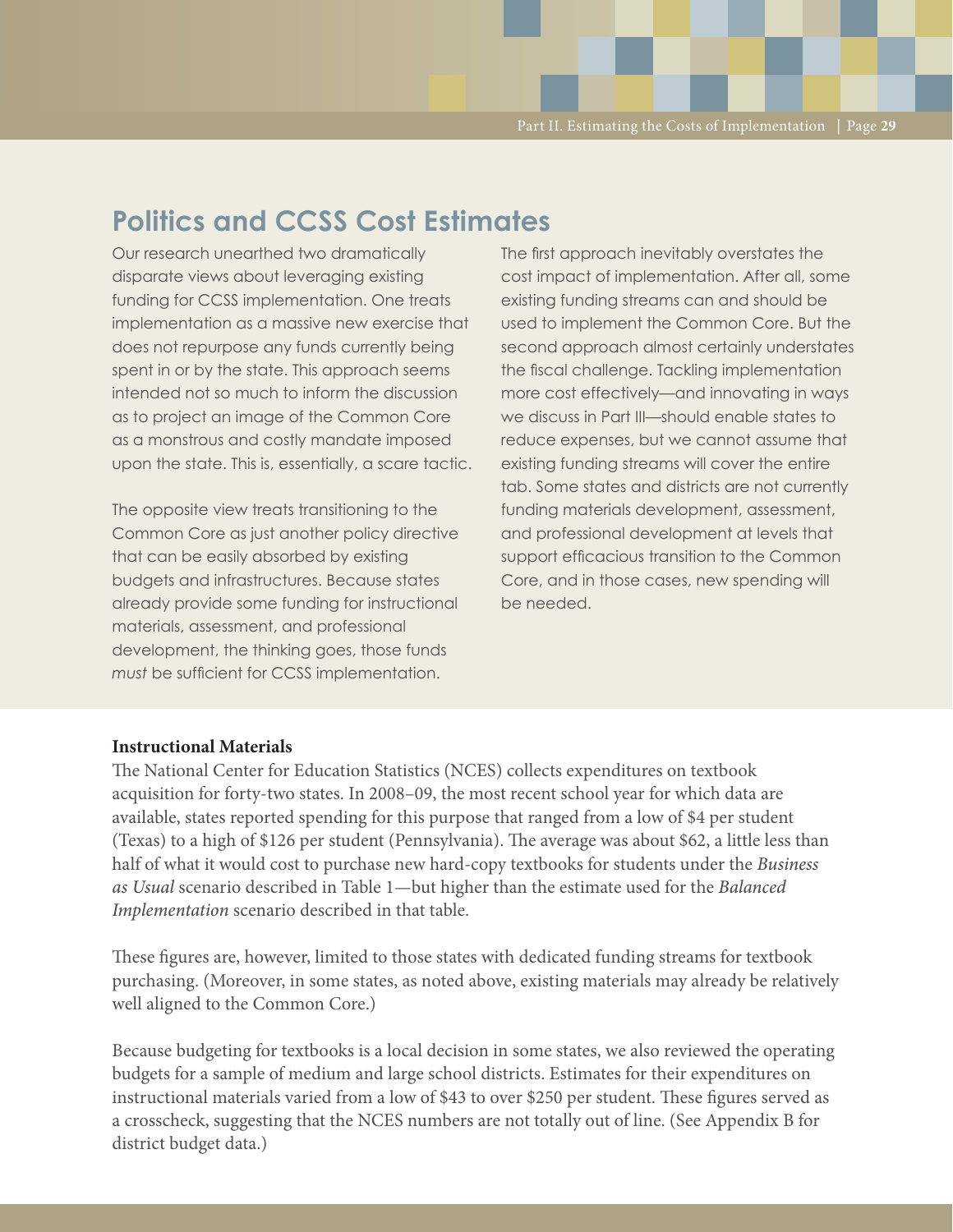#### **Assessment**

Thankfully, fairly precise estimates exist for assessment expenditures. Florida estimates that its standards-based assessment, the Florida Comprehensive Assessment Test, cost \$12.26 per scored test in 2010–11. Between 2000 and 2008, that state reported that its tests cost between \$11.79 and \$19.44 per student.53 In 2008–09, Texas reported spending \$37 million—just under \$8 per student—on testing materials.<sup>54</sup> A 2002 study by Stanford economist Carolyn Hoxby presented assessment costs for twenty-two states. These ranged widely, from \$1.79 per student in South Carolina to \$34.02 per student in Delaware. The average cost for the twenty-two states was \$14.23 per student.55 SBAC surveyed thirty-one states and reported costs that ranged from \$7 to \$110 per student; the average was \$31.56 All of these estimates include the cost of the test itself, as well as administration and scoring, but not test development (save Texas, which *only* included the cost of materials).

These data underscore the fact that states are already spending money on assessment, most of which will be repurposed and applied to the new CCSS summative assessment. In other words, states will replace one end-of-year test with another end-of-year test. What will cause costs to increase is if states opt to include additional interim tests to gauge student progress and help focus instruction.

#### **Professional Development**

Distressingly few sources of reliable information exist regarding outlays for professional development. These are the best available:

- In 2003, Karen Hawley Miles and her colleagues analyzed professional development spending in five urban school districts. On average, they found that districts spend \$4,380 per teacher, or 3.6 percent of their operating budgets, on professional development.<sup>57</sup>
- • Using a similar methodology, Education Resource Strategies examined professional development expenditures in the Philadelphia school district for the 2007–08 school year. The authors of the report estimated that the district spent about \$6,000 per teacher, or 2.8 percent of its total operating budget, on professional development. Analysts noted that this figure was low relative to other districts they had examined, notably Cincinnati (which spent 4.6 percent of its operating budget for this purpose), Atlanta (5.0 percent), and Rochester  $(5.5$  percent).<sup>58</sup>
- The Massachusetts Department of Elementary and Secondary Education reported that its school districts spent \$209 million in 2007 on professional development activities. This figure translates into more than \$2,500 per teacher and represents 1.8 percent of K–12 spending in Massachusetts that year.<sup>59</sup>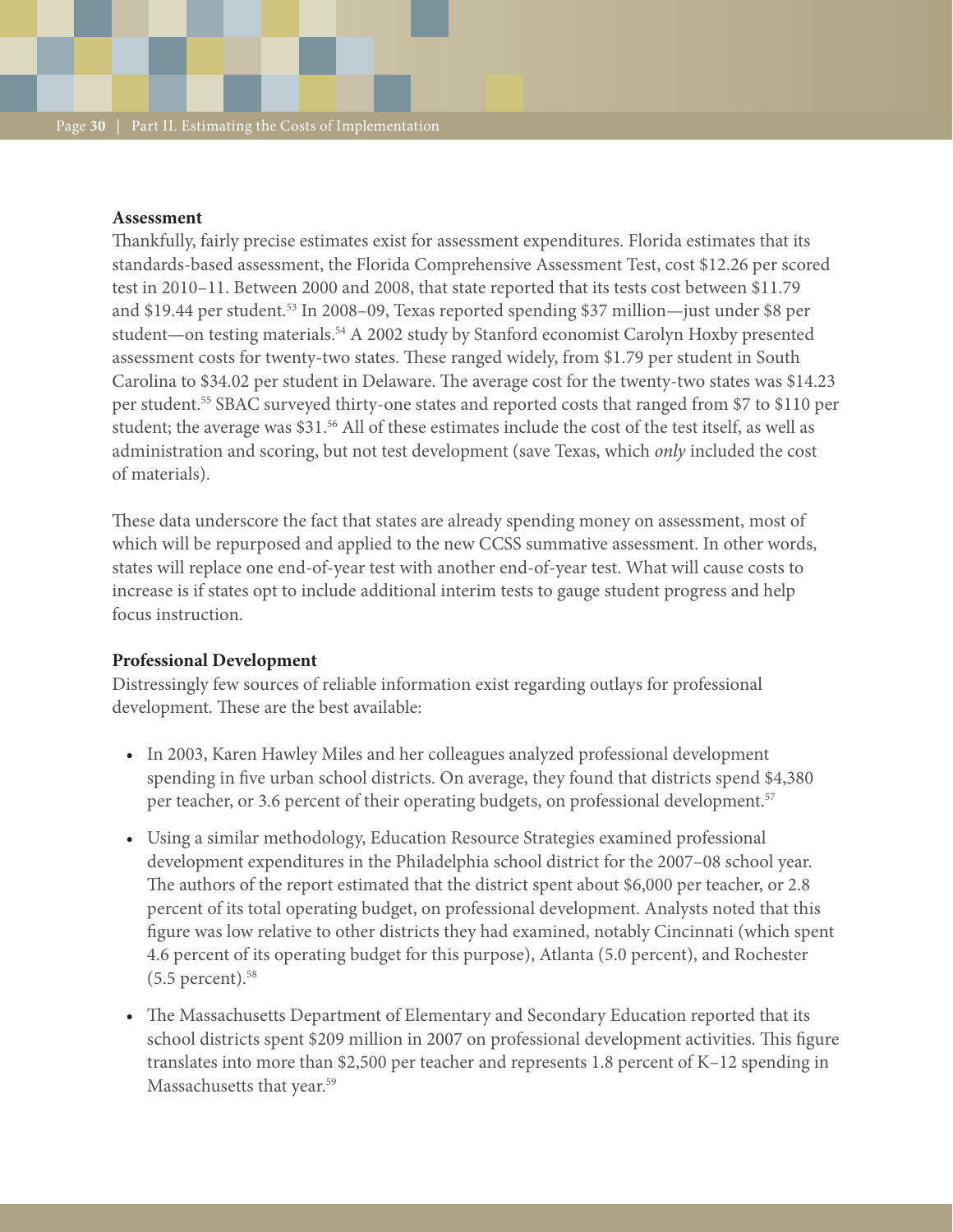The NCES finance surveys also ask how much districts spend on "staff improvement,"<sup>60</sup> but it is hard to know how respondents interpret this question. Not all states support such a categorical program. Moreover, the question only refers to state resources and is not intended to include any funds from local or federal grant dollars (e.g., Title II). It is, therefore, a qualified indicator. Still, using a selection of 4,200 districts in twenty-three states—those that represent the mid-range of staff improvement spending—the average reported state funding is just under \$2,500 per teacher.<sup>61</sup>

#### **Estimating Net Transitional Costs**

From these data sources, we constructed assumptions relative to what state and districts are currently spending per year on assessment, professional development, and the purchase of instructional materials. For the purposes of calculating the net costs of transitioning to the CCSS, we estimate that states and districts currently spend \$40 per student for instructional materials; \$20 per student for assessments; and \$500 per teacher for professional development.

These are conservative assumptions, particularly with regard to instructional materials and professional development. Our estimate for the former is well below the average of \$62 per student spent on textbooks as reported by states to the U.S. Census Bureau. Likewise, using a figure of \$500 per teacher for professional development expenses represents only a fraction of the dollars reported by other analysts and in surveys. (We use a lower-end estimate, in part, to acknowledge that professional development addresses more than simply math and ELA curricula. Teachers receive professional development for other subjects as well as for issues such as classroom management, communicating with parents, etc.<sup>62</sup>) Further, although assessment costs vary greatly, a lower-range estimate of \$20 per student is not out of line, especially because it rightly excludes funds allocated to the assessment consortia for development of the new tests.

Because we estimate conservatively, our estimates represent a floor or minimum by which to calculate the repurposed funds available for transition to the CCSS. If a state believes that its current expenditures are higher than these figures, its net costs of transitioning to the CCSS would be that much lower.

Table 6 (see page 32) presents estimates by state for the net costs of CCSS transition. Columns 2, 3, and 4 repeat the gross estimates for each of our implementation approaches. Column 5 uses the assumptions above to estimate current expenditures on instructional materials, assessment, and professional development. The final three columns (6, 7, and 8) subtract current expenditures from the gross costs to produce net estimates for each implementation approach.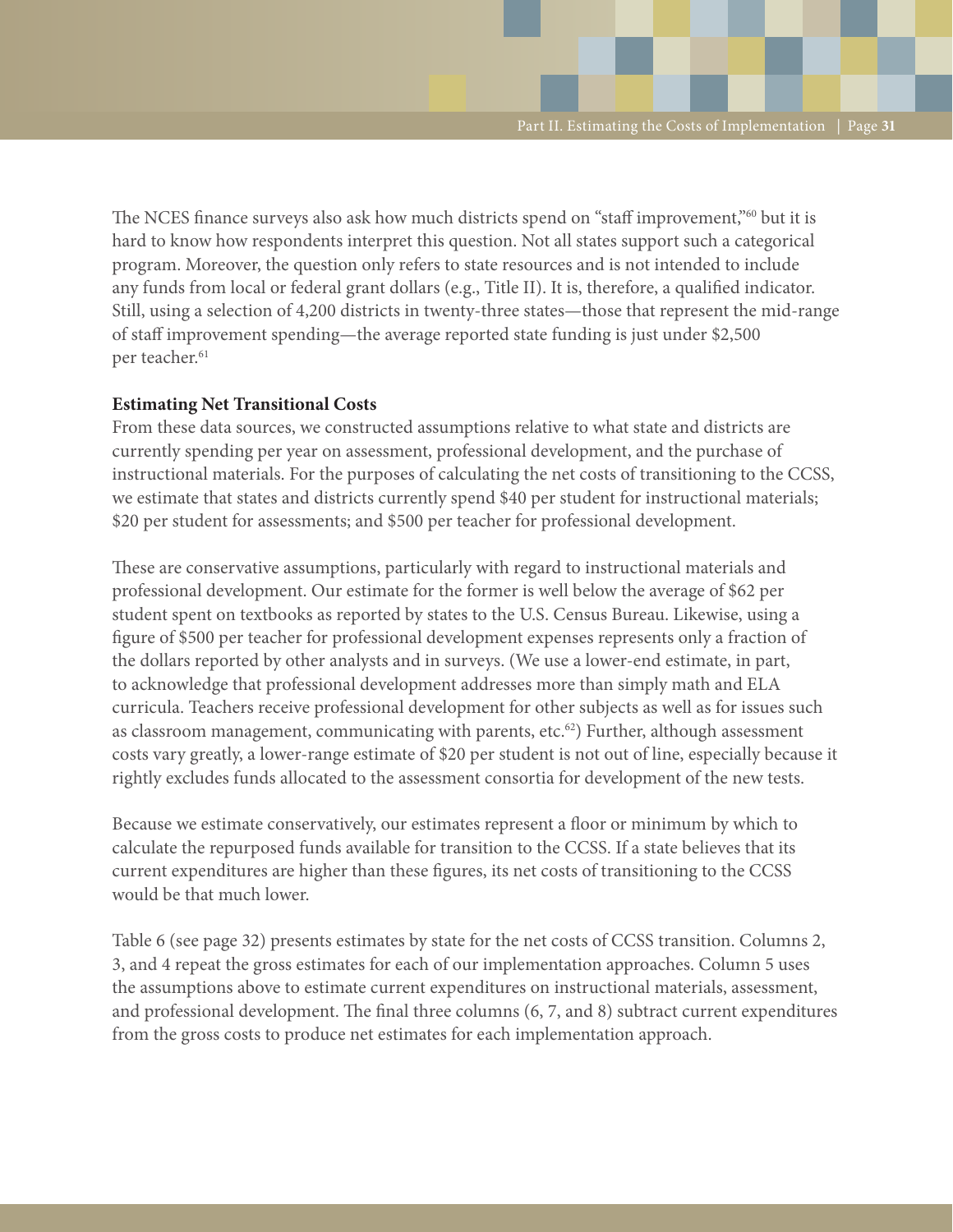### **Table 6. Estimated Gross and Net Transitional Costs for CCSS Implementation, by Approach**

(States arranged by largest to smallest student population)

#### *Dollars in millions*

|                                                              | $\overline{2}$                                              | $\overline{3}$                                              | $\overline{4}$                                               | $\overline{5}$                        | $\overline{6}$                                                            | $\overline{7}$                                                            | 8                                                                                    |
|--------------------------------------------------------------|-------------------------------------------------------------|-------------------------------------------------------------|--------------------------------------------------------------|---------------------------------------|---------------------------------------------------------------------------|---------------------------------------------------------------------------|--------------------------------------------------------------------------------------|
| <b>State</b>                                                 | <b>Business</b><br>as Usual<br><b>Gross</b><br><b>Costs</b> | <b>Bare</b><br><b>Bones</b><br><b>Gross</b><br><b>Costs</b> | <b>Balanced</b><br>Implemen-<br>tation<br><b>Gross Costs</b> | <b>Current</b><br><b>Expenditures</b> | <b>Business</b><br>as Usual<br><b>Net Costs</b><br>$\left($ Column 2 – 5) | <b>Bare</b><br><b>Bones</b><br><b>Net Costs</b><br>$\left($ Column 3 – 5) | <b>Balanced</b><br>Implemen-<br>tation<br><b>Net Costs</b><br>$\left($ Column 4 – 5) |
| CA                                                           | \$1,602.4                                                   | \$380.1                                                     | \$680.8                                                      | \$532.7                               | \$1,069.7                                                                 | $-$152.6$                                                                 | \$148.1                                                                              |
| <b>NY</b>                                                    | 853.0                                                       | 198.2                                                       | 340.8                                                        | 269.8                                 | 583.3                                                                     | $-71.6$                                                                   | 71.0                                                                                 |
| FL.                                                          | 780.0                                                       | 182.9                                                       | 317.7                                                        | 250.0                                 | 530.0                                                                     | $-67.1$                                                                   | 67.7                                                                                 |
| IL.                                                          | 607.1                                                       | 143.6                                                       | 249.9                                                        | 195.5                                 | 411.6                                                                     | $-51.9$                                                                   | 54.4                                                                                 |
| PA                                                           | 542.8                                                       | 127.8                                                       | 220.2                                                        | 172.7                                 | 370.2                                                                     | $-44.8$                                                                   | 47.6                                                                                 |
| OH                                                           | 500.2                                                       | 119.1                                                       | 207.5                                                        | 161.5                                 | 338.7                                                                     | $-42.4$                                                                   | 46.0                                                                                 |
| GA                                                           | 494.3                                                       | 117.1                                                       | 202.3                                                        | 158.0                                 | 336.3                                                                     | $-40.9$                                                                   | 44.3                                                                                 |
| MI                                                           | 445.0                                                       | 107.0                                                       | 187.8                                                        | 145.3                                 | 299.7                                                                     | $-38.3$                                                                   | 42.5                                                                                 |
| <b>NC</b>                                                    | 444.0                                                       | 105.4                                                       | 181.5                                                        | 141.5                                 | 302.5                                                                     | $-36.2$                                                                   | 40.0                                                                                 |
| <b>NJ</b>                                                    | 450.9                                                       | 105.9                                                       | 180.2                                                        | 141.4                                 | 309.5                                                                     | $-35.4$                                                                   | 38.8                                                                                 |
| AZ                                                           | 275.0                                                       | 67.9                                                        | 119.3                                                        | 90.6                                  | 184.3                                                                     | $-22.8$                                                                   | 28.7                                                                                 |
| IN                                                           | 290.7                                                       | 70.8                                                        | 122.6                                                        | 93.9                                  | 196.8                                                                     | $-23.2$                                                                   | 28.7                                                                                 |
| <b>WA</b>                                                    | 271.4                                                       | 66.8                                                        | 116.8                                                        | 88.8                                  | 182.5                                                                     | $-22.1$                                                                   | 27.9                                                                                 |
| <b>TN</b>                                                    | 285.5                                                       | 69.0                                                        | 118.4                                                        | 91.0                                  | 194.4                                                                     | $-22.0$                                                                   | 27.4                                                                                 |
| <b>MA</b>                                                    | 292.2                                                       | 70.2                                                        | 119.7                                                        | 92.4                                  | 199.8                                                                     | $-22.1$                                                                   | 27.3                                                                                 |
| <b>MO</b>                                                    | 281.9                                                       | 67.8                                                        | 115.4                                                        | 89.0                                  | 192.9                                                                     | $-21.1$                                                                   | 26.4                                                                                 |
| WI                                                           | 256.1                                                       | 62.3                                                        | 106.5                                                        | 81.6                                  | 174.5                                                                     | $-19.3$                                                                   | 25.0                                                                                 |
| <b>MD</b>                                                    | 252.0                                                       | 61.2                                                        | 104.5                                                        | 80.0                                  | 172.0                                                                     | $-18.8$                                                                   | 24.5                                                                                 |
| CO                                                           | 231.1                                                       | 56.9                                                        | 98.1                                                         | 74.5                                  | 156.7                                                                     | $-17.6$                                                                   | 23.6                                                                                 |
| AL                                                           | 215.1                                                       | 53.0                                                        | 90.5                                                         | 68.7                                  | 146.4                                                                     | $-15.7$                                                                   | 21.8                                                                                 |
| SC                                                           | 210.0                                                       | 51.7                                                        | 88.2                                                         | 66.9                                  | 143.2                                                                     | $-15.2$                                                                   | 21.3                                                                                 |
| LA                                                           | 210.4                                                       | 51.5                                                        | 87.1                                                         | 66.3                                  | 144.1                                                                     | $-14.8$                                                                   | 20.8                                                                                 |
| <b>KY</b>                                                    | 198.2                                                       | 49.0                                                        | 83.3                                                         | 63.0                                  | 135.2                                                                     | $-14.0$                                                                   | 20.3                                                                                 |
| $\mathsf{OK}% _{\mathsf{CL}}\times\mathsf{CN}_{\mathsf{CL}}$ | 190.9                                                       | 47.3                                                        | 80.3                                                         | 60.6                                  | 130.2                                                                     | $-13.4$                                                                   | 19.7                                                                                 |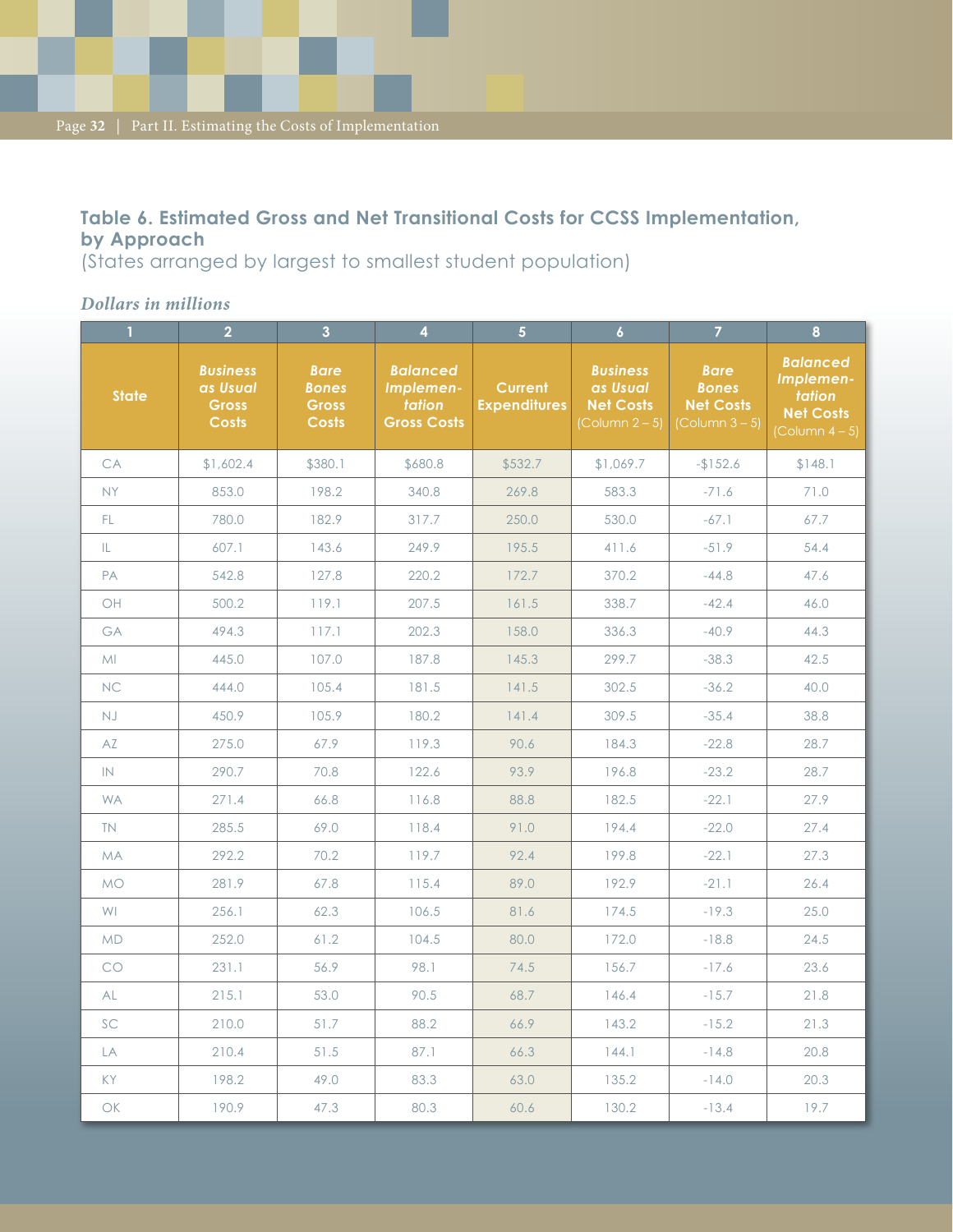Part II. Estimating the Costs of Implementation  $\; \mid$  Page **33** 

### **Table 6, continued**

| $\mathbf{1}$   | $\overline{2}$                                              | $\overline{3}$                                              | $\overline{4}$                                               | $\overline{5}$                        | $\overline{6}$                                                                       | $\overline{7}$                                                            | $\boldsymbol{8}$                                                                     |
|----------------|-------------------------------------------------------------|-------------------------------------------------------------|--------------------------------------------------------------|---------------------------------------|--------------------------------------------------------------------------------------|---------------------------------------------------------------------------|--------------------------------------------------------------------------------------|
| <b>State</b>   | <b>Business</b><br>as Usual<br><b>Gross</b><br><b>Costs</b> | <b>Bare</b><br><b>Bones</b><br><b>Gross</b><br><b>Costs</b> | <b>Balanced</b><br>Implemen-<br>tation<br><b>Gross Costs</b> | <b>Current</b><br><b>Expenditures</b> | <b>Business</b><br>as Usual<br><b>Net Costs</b><br>$\left(\text{Column } 2-5\right)$ | <b>Bare</b><br><b>Bones</b><br><b>Net Costs</b><br>$\left($ Column 3 – 5) | <b>Balanced</b><br>Implemen-<br>tation<br><b>Net Costs</b><br>$\left($ Column 4 – 5) |
| <b>OR</b>      | \$151.8                                                     | \$38.8                                                      | \$66.7                                                       | \$49.3                                | \$102.5                                                                              | $-$10.5$                                                                  | \$17.4                                                                               |
| UT.            | 145.3                                                       | 37.5                                                        | 64.9                                                         | 47.7                                  | 97.6                                                                                 | $-10.2$                                                                   | 17.2                                                                                 |
| <b>CT</b>      | 178.6                                                       | 44.0                                                        | 73.5                                                         | 55.6                                  | 123.0                                                                                | $-11.6$                                                                   | 17.9                                                                                 |
| <b>MS</b>      | 146.5                                                       | 36.9                                                        | 61.9                                                         | 46.1                                  | 100.4                                                                                | $-9.2$                                                                    | 15.8                                                                                 |
| IA             | 151.9                                                       | 38.0                                                        | 63.4                                                         | 47.4                                  | 104.5                                                                                | $-9.4$                                                                    | 16.0                                                                                 |
| <b>AR</b>      | 153.0                                                       | 38.1                                                        | 63.3                                                         | 47.5                                  | 105.5                                                                                | $-9.3$                                                                    | 15.8                                                                                 |
| KS             | 146.9                                                       | 36.9                                                        | 61.4                                                         | 45.8                                  | 101.1                                                                                | $-9.0$                                                                    | 15.6                                                                                 |
| <b>NV</b>      | 114.7                                                       | 30.0                                                        | 50.7                                                         | 36.8                                  | 77.9                                                                                 | $-6.8$                                                                    | 13.9                                                                                 |
| <b>NM</b>      | 101.3                                                       | 26.5                                                        | 43.5                                                         | 31.4                                  | 69.9                                                                                 | $-5.0$                                                                    | 12.1                                                                                 |
| <b>WV</b>      | 88.4                                                        | 23.4                                                        | 38.0                                                         | 27.1                                  | 61.3                                                                                 | $-3.7$                                                                    | 10.9                                                                                 |
| ID             | 77.2                                                        | 21.1                                                        | 34.6                                                         | 24.2                                  | 53.0                                                                                 | $-3.0$                                                                    | 10.4                                                                                 |
| <b>NH</b>      | 65.5                                                        | 18.1                                                        | 28.4                                                         | 19.6                                  | 46.0                                                                                 | $-1.5$                                                                    | 8.9                                                                                  |
| <b>ME</b>      | 65.9                                                        | 18.1                                                        | 28.3                                                         | 19.5                                  | 46.4                                                                                 | $-1.4$                                                                    | 8.8                                                                                  |
| HI.            | 54.7                                                        | 15.8                                                        | 24.8                                                         | 16.5                                  | 38.2                                                                                 | $-0.7$                                                                    | 8.3                                                                                  |
| R <sub>1</sub> | 49.2                                                        | 14.4                                                        | 22.0                                                         | 14.4                                  | 34.8                                                                                 | $0.0$                                                                     | 7.6                                                                                  |
| <b>MT</b>      | 47.0                                                        | 13.9                                                        | 21.2                                                         | 13.8                                  | 33.3                                                                                 | 0.1                                                                       | 7.5                                                                                  |
| DE             | 40.9                                                        | 12.5                                                        | 19.0                                                         | 11.9                                  | 29.0                                                                                 | 0.6                                                                       | 7.1                                                                                  |
| SD             | 41.8                                                        | 12.7                                                        | 19.1                                                         | 12.1                                  | 29.7                                                                                 | 0.6                                                                       | $7.0\,$                                                                              |
| <b>ND</b>      | 35.5                                                        | 11.1                                                        | 16.3                                                         | 9.9                                   | 25.6                                                                                 | 1.3                                                                       | 6.4                                                                                  |
| <b>VT</b>      | 35.8                                                        | 11.2                                                        | 16.3                                                         | 9.9                                   | 25.9                                                                                 | 1.3                                                                       | 6.4                                                                                  |
| <b>WY</b>      | 32.0                                                        | 10.4                                                        | 15.1                                                         | 8.9                                   | 23.1                                                                                 | 1.5                                                                       | 6.2                                                                                  |
| <b>DC</b>      | 27.5                                                        | 9.3                                                         | 13.1                                                         | 7.4                                   | 20.2                                                                                 | 2.0                                                                       | 5.8                                                                                  |
| <b>Total:</b>  | \$12,131.8                                                  | \$2,951.1                                                   | \$5,064.9                                                    | \$3,878.5                             | \$8,253.3                                                                            | $-5927.3$                                                                 | \$1,186.4                                                                            |

**Note:** The transitional time period could span from one to three years. Figures shown here, therefore, should be viewed as total, not annual, transitional costs. Also note that the *Bare Bones* option would produce a negative net-cost number. We include this scenario to demonstrate that it is possible to make the transition to the CCSS using resources that are already included in budgets—not that it will result in a surplus.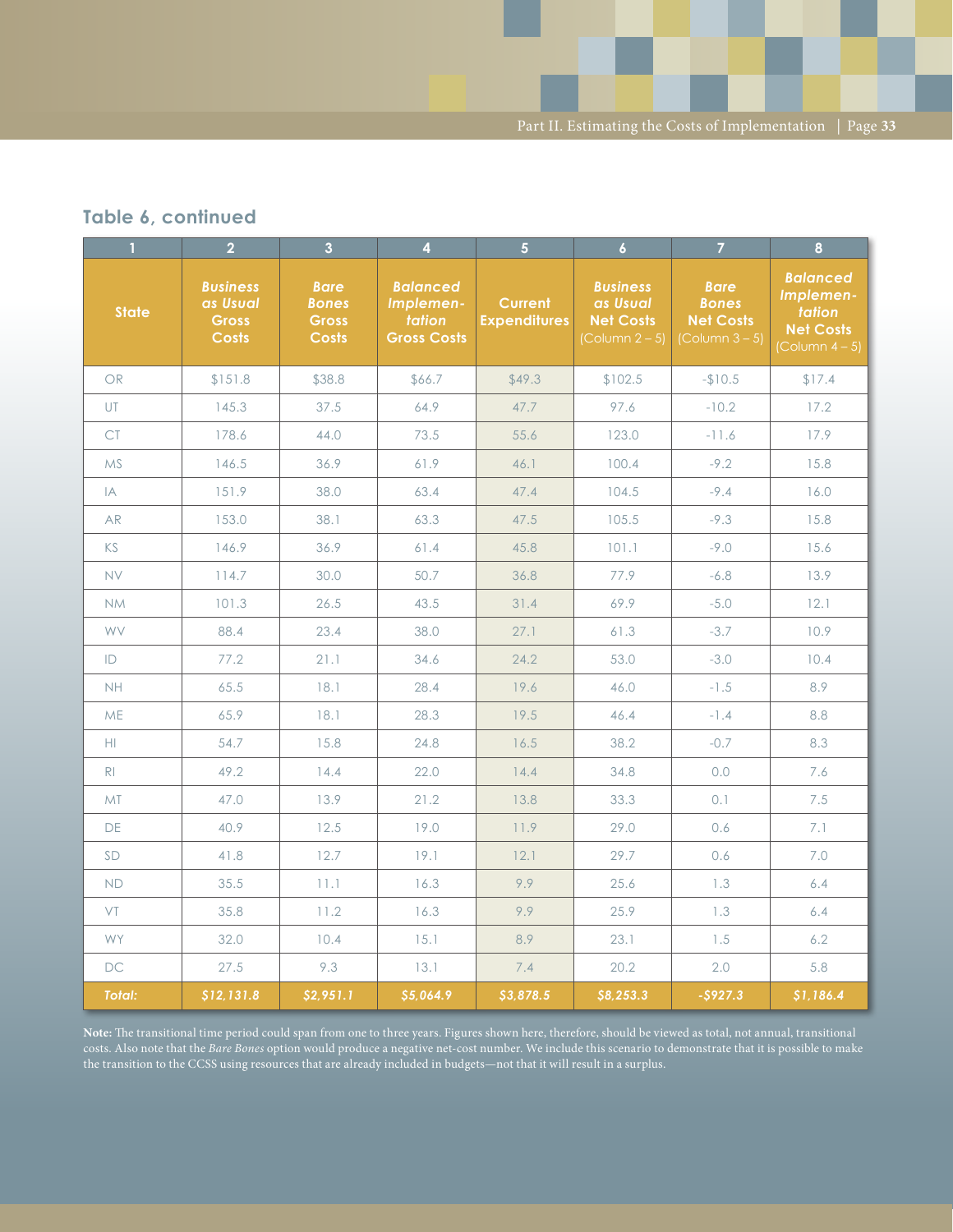Table 6 shows that current expenditures may cover a significant share of the transitional costs, regardless of the approach chosen. Under *Business as Usual,* current expenditures represent about one-third of the gross transitional costs. Under *Balanced Implementation,* current outlays equal three-fourths of the gross transitional costs. By using the lowest cost alternative, *Bare Bones,* it is possible for a state to cover most of its transitional costs via existing expenditures.

Table 7 (see page 35) presents these same data (for both gross and net transitional costs) in dollars per student.

If Florida, for example, were to choose an approach similar to *Business as Usual,* its gross transitional cost to the CCSS would be about \$780 million. We calculate, conservatively, that Florida and its districts are already spending about \$250 million on professional development, assessment, and instructional materials. The net new cost of transitioning would be roughly \$530 million (\$780 million – \$250 million = \$530 million) or about \$201 per student. If, however, Florida were to implement the CCSS along the lines of the *Balanced Implementation* approach, its gross cost of transitioning would be \$318 million and its net spending about \$68 million, or \$26 per student. Finally, if the state chose to implement the standards via *Bare Bones*—which we are not encouraging—we would expect that its current expenditures would more than cover the expense; in fact it would amount to roughly \$67 million less than what we estimate that they are now spending (or \$25 less per student).

Let us say again that transitioning to the Common Core is not likely to be funded in full from currently budgeted resources. Yet it is hard to fathom why a state or district would not seek to repurpose much of its current budget for professional development and instructional materials, at least those pertaining to math and English language arts.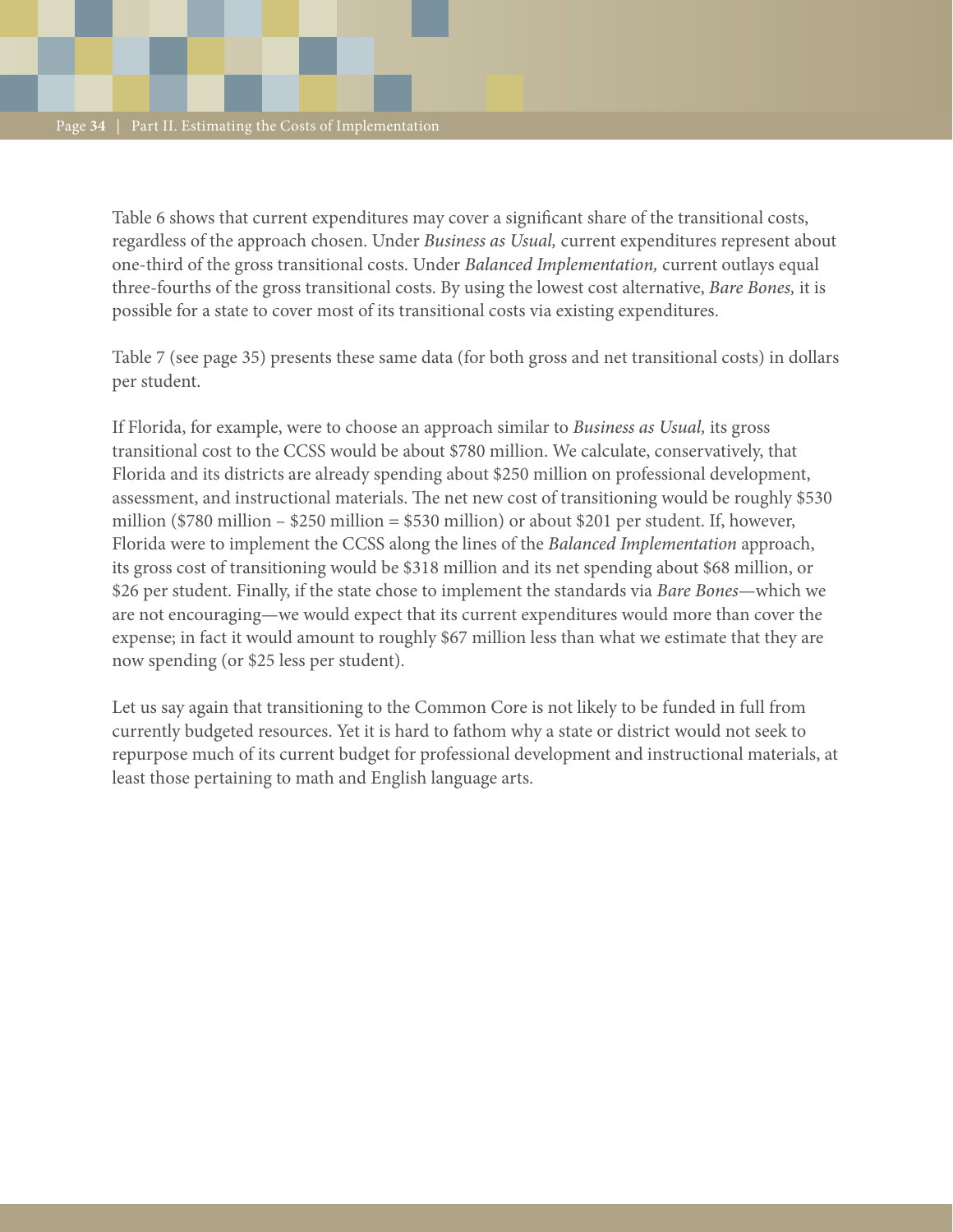**Table 7. Estimated Gross and Net Transitional Costs for CCSS Implementation, Per Student** (States arranged by largest to smallest student population)

| $\mathbf{1}$ | 2 <sup>1</sup>                                              | $\overline{3}$                                              | $\overline{4}$                                               | $\overline{5}$                                            | $\overline{6}$                                                                     | $\overline{7}$                                                            | $\overline{\mathbf{8}}$                                                                         |
|--------------|-------------------------------------------------------------|-------------------------------------------------------------|--------------------------------------------------------------|-----------------------------------------------------------|------------------------------------------------------------------------------------|---------------------------------------------------------------------------|-------------------------------------------------------------------------------------------------|
| <b>State</b> | <b>Business</b><br>as Usual<br><b>Gross</b><br><b>Costs</b> | <b>Bare</b><br><b>Bones</b><br><b>Gross</b><br><b>Costs</b> | <b>Balanced</b><br>Implemen-<br>tation<br><b>Gross Costs</b> | <b>Estimated</b><br><b>Current</b><br><b>Expenditures</b> | <b>Business</b><br>as Usual<br><b>Net Costs</b><br>$\left[$ Column 2 – 5 $\right]$ | <b>Bare</b><br><b>Bones</b><br><b>Net Costs</b><br>$\left($ Column 3 – 5) | <b>Balanced</b><br>Implemen-<br>tation<br><b>Net Costs</b><br>$\left(\text{Column } 4-5\right)$ |
| CA           | \$256                                                       | \$61                                                        | \$109                                                        | \$85                                                      | \$171                                                                              | $-$ \$24                                                                  | \$24                                                                                            |
| <b>NY</b>    | 315                                                         | 73                                                          | 126                                                          | 100                                                       | 216                                                                                | $-26$                                                                     | 26                                                                                              |
| FL.          | 296                                                         | 69                                                          | 121                                                          | 95                                                        | 201                                                                                | $-25$                                                                     | 26                                                                                              |
| IL.          | 289                                                         | 68                                                          | 119                                                          | 93                                                        | 196                                                                                | $-25$                                                                     | 26                                                                                              |
| PA           | 304                                                         | 72                                                          | 123                                                          | 97                                                        | 207                                                                                | $-25$                                                                     | 27                                                                                              |
| OH           | 284                                                         | 68                                                          | 118                                                          | 92                                                        | 192                                                                                | $-24$                                                                     | 26                                                                                              |
| GA           | 296                                                         | 70                                                          | 121                                                          | 95                                                        | 202                                                                                | $-25$                                                                     | 27                                                                                              |
| MI           | 270                                                         | 65                                                          | 114                                                          | 88                                                        | 182                                                                                | $-23$                                                                     | 26                                                                                              |
| <b>NC</b>    | 299                                                         | 71                                                          | 122                                                          | 95                                                        | 204                                                                                | $-24$                                                                     | 27                                                                                              |
| <b>NJ</b>    | 323                                                         | 76                                                          | 129                                                          | 101                                                       | 222                                                                                | $-25$                                                                     | 28                                                                                              |
| AZ           | 255                                                         | 63                                                          | 111                                                          | 84                                                        | 171                                                                                | $-21$                                                                     | 27                                                                                              |
| IN           | 278                                                         | 68                                                          | 117                                                          | 90                                                        | 188                                                                                | $-22$                                                                     | 27                                                                                              |
| <b>WA</b>    | 262                                                         | 65                                                          | 113                                                          | 86                                                        | 176                                                                                | $-21$                                                                     | 27                                                                                              |
| <b>TN</b>    | 294                                                         | 71                                                          | 122                                                          | 94                                                        | 200                                                                                | $-23$                                                                     | 28                                                                                              |
| <b>MA</b>    | 305                                                         | 73                                                          | 125                                                          | 97                                                        | 209                                                                                | $-23$                                                                     | 29                                                                                              |
| <b>MO</b>    | 307                                                         | 74                                                          | 126                                                          | 97                                                        | 210                                                                                | $-23$                                                                     | 29                                                                                              |
| <b>WI</b>    | 294                                                         | 71                                                          | 122                                                          | 93                                                        | 200                                                                                | $-22$                                                                     | 29                                                                                              |
| <b>MD</b>    | 297                                                         | 72                                                          | 123                                                          | 94                                                        | 203                                                                                | $-22$                                                                     | 29                                                                                              |
| CO           | 278                                                         | 68                                                          | 118                                                          | 89                                                        | 188                                                                                | $-21$                                                                     | 28                                                                                              |
| AL           | 287                                                         | 71                                                          | 121                                                          | 92                                                        | 195                                                                                | $-21$                                                                     | 29                                                                                              |
| SC           | 290                                                         | 72                                                          | 122                                                          | 92                                                        | 198                                                                                | $-21$                                                                     | 29                                                                                              |
| LA           | 305                                                         | 75                                                          | 126                                                          | 96                                                        | 209                                                                                | $-21$                                                                     | 30                                                                                              |
| <b>KY</b>    | 291                                                         | 72                                                          | 122                                                          | 93                                                        | 199                                                                                | $-21$                                                                     | 30                                                                                              |
| OK           | 291                                                         | 72                                                          | 123                                                          | 93                                                        | 199                                                                                | $-20$                                                                     | 30                                                                                              |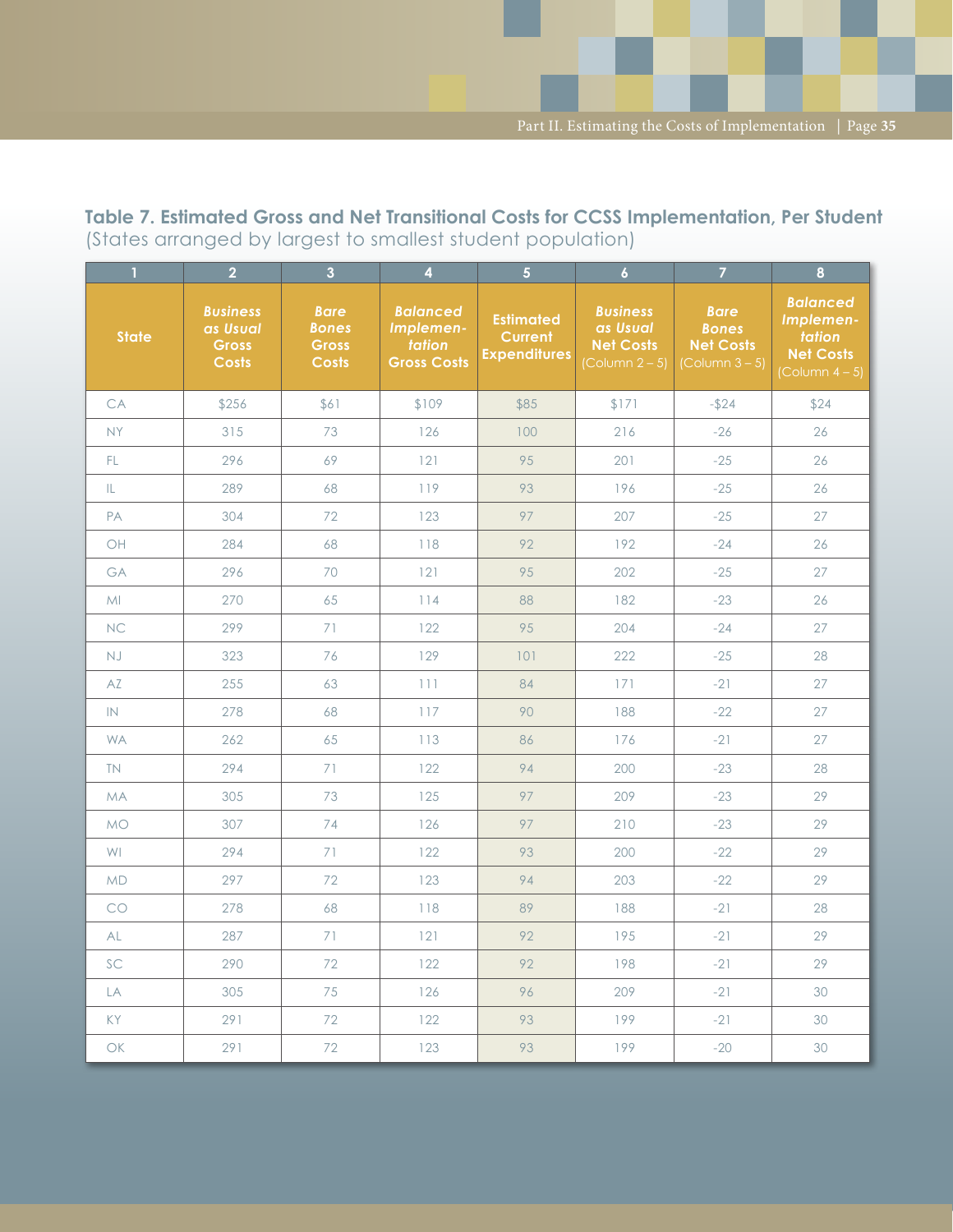### **Table 7, continued**

| $\mathbf{1}$   | 2 <sup>1</sup>                                              | 3 <sup>1</sup>                                              | $\overline{4}$                                               | $\overline{\mathbf{5}}$                                   | $\overline{6}$                                                            | $\overline{7}$                                                            | $\bf{8}$                                                                             |
|----------------|-------------------------------------------------------------|-------------------------------------------------------------|--------------------------------------------------------------|-----------------------------------------------------------|---------------------------------------------------------------------------|---------------------------------------------------------------------------|--------------------------------------------------------------------------------------|
| <b>State</b>   | <b>Business</b><br>as Usual<br><b>Gross</b><br><b>Costs</b> | <b>Bare</b><br><b>Bones</b><br><b>Gross</b><br><b>Costs</b> | <b>Balanced</b><br>Implemen-<br>tation<br><b>Gross Costs</b> | <b>Estimated</b><br><b>Current</b><br><b>Expenditures</b> | <b>Business</b><br>as Usual<br><b>Net Costs</b><br>$\left($ Column 2 – 5) | <b>Bare</b><br><b>Bones</b><br><b>Net Costs</b><br>$\left($ Column 3 – 5) | <b>Balanced</b><br>Implemen-<br>tation<br><b>Net Costs</b><br>$\left($ Column 4 – 5) |
| OR             | \$261                                                       | \$67                                                        | \$114                                                        | \$85                                                      | \$176                                                                     | $-$ \$18                                                                  | \$30                                                                                 |
| UT             | 249                                                         | 64                                                          | 111                                                          | 82                                                        | 167                                                                       | $-18$                                                                     | 29                                                                                   |
| <b>CT</b>      | 317                                                         | 78                                                          | 130                                                          | 99                                                        | 218                                                                       | $-21$                                                                     | 32                                                                                   |
| <b>MS</b>      | 298                                                         | 75                                                          | 126                                                          | 94                                                        | 204                                                                       | $-19$                                                                     | 32                                                                                   |
| IA             | 309                                                         | 77                                                          | 129                                                          | 96                                                        | 212                                                                       | $-19$                                                                     | 33                                                                                   |
| AR             | 318                                                         | 79                                                          | 132                                                          | 99                                                        | 220                                                                       | $-19$                                                                     | 33                                                                                   |
| KS             | 310                                                         | 78                                                          | 129                                                          | 97                                                        | 213                                                                       | $-19$                                                                     | 33                                                                                   |
| <b>NV</b>      | 267                                                         | 70                                                          | 118                                                          | 86                                                        | 182                                                                       | $-16$                                                                     | 32                                                                                   |
| <b>NM</b>      | 303                                                         | 79                                                          | 130                                                          | 94                                                        | 209                                                                       | $-15$                                                                     | 36                                                                                   |
| WV             | 313                                                         | 83                                                          | 134                                                          | 96                                                        | 217                                                                       | $-13$                                                                     | 38                                                                                   |
| ID             | 280                                                         | 76                                                          | 125                                                          | 88                                                        | 192                                                                       | $-11$                                                                     | 38                                                                                   |
| NH             | 332                                                         | 92                                                          | 144                                                          | 99                                                        | 233                                                                       | $-8$                                                                      | 45                                                                                   |
| <b>ME</b>      | 348                                                         | 96                                                          | 149                                                          | 103                                                       | 245                                                                       | $-7$                                                                      | 46                                                                                   |
| HI.            | 304                                                         | 88                                                          | 138                                                          | 92                                                        | 212                                                                       | $-4$                                                                      | 46                                                                                   |
| R <sub>1</sub> | 339                                                         | 99                                                          | 151                                                          | 99                                                        | 240                                                                       | $\mathsf O$                                                               | 52                                                                                   |
| <b>MT</b>      | 332                                                         | 98                                                          | 150                                                          | 97                                                        | 234                                                                       | $\mathbf{1}$                                                              | 53                                                                                   |
| DE             | 323                                                         | 99                                                          | 150                                                          | 94                                                        | 229                                                                       | 5                                                                         | 56                                                                                   |
| SD             | 338                                                         | 102                                                         | 155                                                          | 98                                                        | 240                                                                       | 5                                                                         | 57                                                                                   |
| <b>ND</b>      | 373                                                         | 117                                                         | 171                                                          | 104                                                       | 269                                                                       | 13                                                                        | 67                                                                                   |
| VT             | 387                                                         | 121                                                         | 176                                                          | 107                                                       | 280                                                                       | 14                                                                        | 69                                                                                   |
| <b>WY</b>      | 363                                                         | 118                                                         | 171                                                          | 101                                                       | 262                                                                       | 17                                                                        | 70                                                                                   |
| <b>DC</b>      | 396                                                         | 134                                                         | 189                                                          | 106                                                       | 290                                                                       | 28                                                                        | 83                                                                                   |
| Average:       | \$289                                                       | \$70                                                        | \$121                                                        | \$92                                                      | \$197                                                                     | $-$ \$22                                                                  | \$28                                                                                 |

**Note:** The transitional time period could span from one to three years. Figures shown here, therefore, should be viewed as total, not annual, transitional costs. Also note that the *Bare Bones* option would produce a negative net-cost number. We include this scenario to demonstrate that it is possible to make the transition to the CCSS using resources that are already included in budgets—not that it will result in a surplus.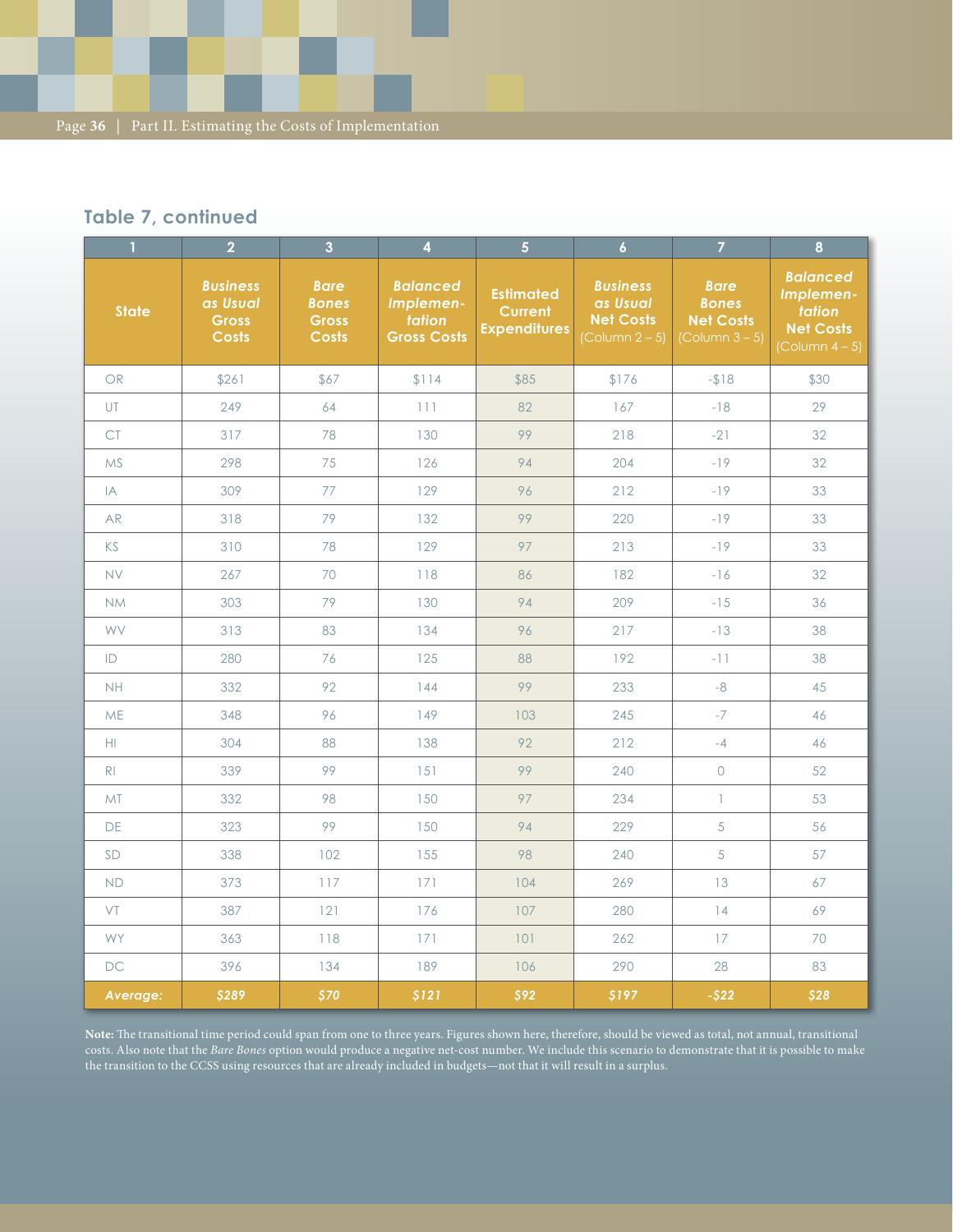## **Part III. Thinking Differently about Common Core Implementation**

Our estimates in Part II can and do apply to a state implementing content standards of its own design. But because the Common Core is national, it offers—and states can take advantage of unique opportunities to approach standards implementation differently. Here are three such opportunities:

- "Common" standards make cross-state collaboration possible in ways previously not feasible. Such collaboration can both improve implementation and save money as states and districts achieve greater economies of scale.
- Second, the rapid pace of technological improvements in recent years is yielding instructional tools that many current teachers—even those in their first few years of teaching—could not have imagined when they were in school. Some of these tools can facilitate effective Common Core implementation.
- Third, the rise of innovative education-delivery models, including high-quality charter networks and virtual schools, offer alternatives that states and districts may want to adopt more broadly. These sectors have grown significantly in the last decade—for example, the number of students enrolled in charter schools more than tripled between the 2000–01 and 2008–09 school years<sup>63</sup>—and the lessons learned from them are likely more consequential than they were even a decade ago.

Below, we tie these opportunities to our three cost drivers. Though we were unable to undertake rigorous cost analyses, there is reason to believe that such opportunities can help jurisdictions save money while boosting effectiveness—and we encourage states and districts to cost them out in their own contexts.

### **Instructional Materials**

Development of instructional materials is an area where cross-state collaboration should be able to reduce each state's price tag while increasing quality. Such sharing across states and districts reduces the amount of time that individual educators put into creating materials and increases the supply of available expertise. We can already see examples of cross-state platforms for sharing curriculum and materials, such as the three-state arrangement involving Massachusetts, New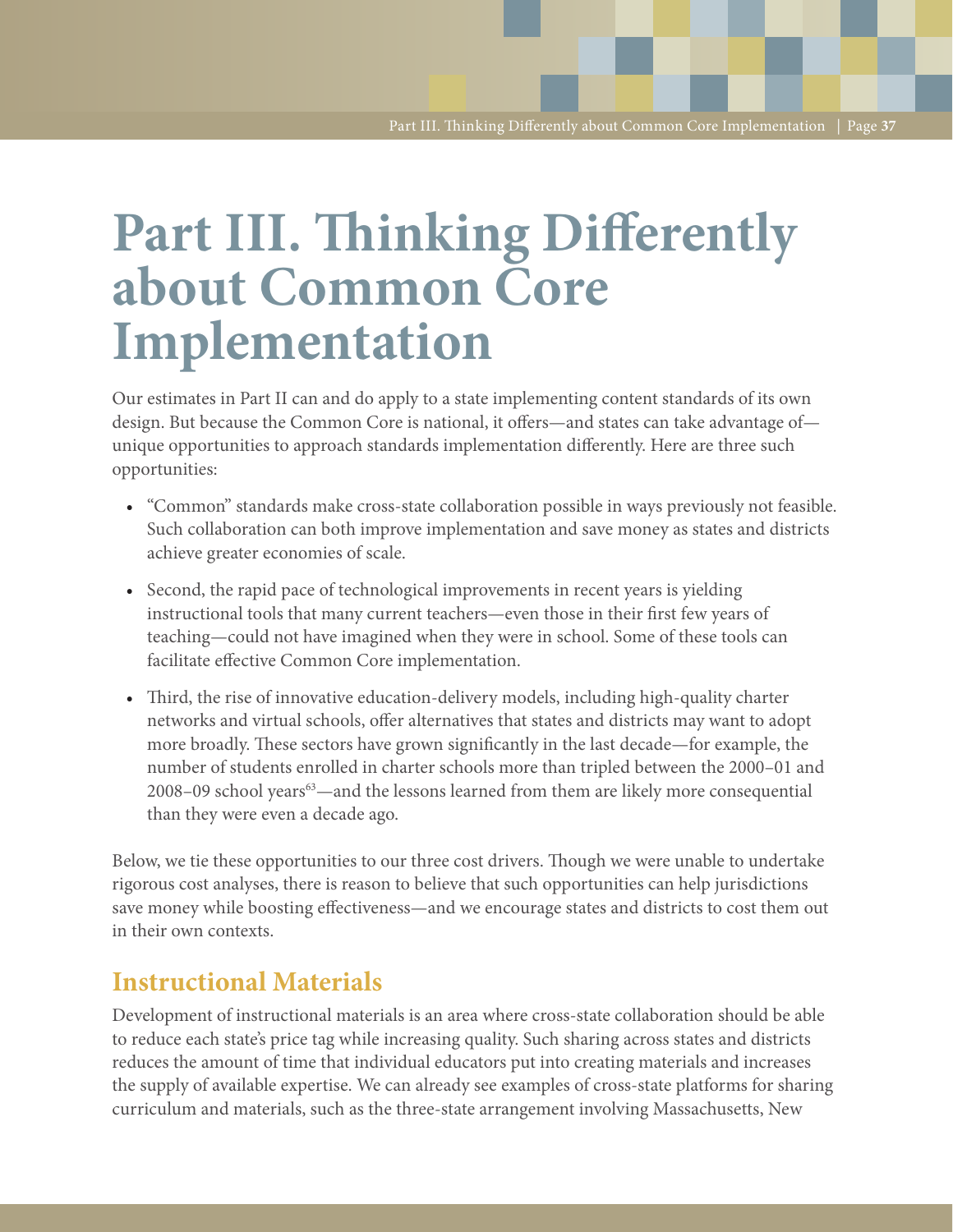York, and Rhode Island.<sup>64</sup> Similar platforms could be developed elsewhere, or across larger groups of states. For instance, the for-profit vendor BetterLesson provides a forum for educators to share curricula via a core platform available for free and a premium service available by subscription.65 States can offer exemplars and models that districts (and vendors) may use to develop materials.<sup>66</sup>

Advances in technology are also affecting materials production. For example, in January 2012, Apple announced an iBooks initiative that will include materials from traditional textbook publishers while also providing a platform for others to self-publish textbooks.<sup>67</sup> Whatever comes of that initiative, it is clear that the market for instructional materials is changing rapidly.<sup>68</sup> Online materials produced by vendors may be another option for states.<sup>69</sup> And it is likely that advances in technology will support the move toward deeper student inquiry that the CCSS promote.<sup>70</sup>

Evaluating the quality of instructional materials also takes on greater importance with the arrival of the CCSS. Identifying first-rate products and services—and screening out the junk—calls for new levels of quality control. And many developers and vendors are bound to arrive on the doorsteps of state and district agencies. In response, some of those have already created lists of approved vendors or otherwise identified materials they consider to be of high quality. Nor does this review process have to be done by individual states. For example, online sharing of resources, judgments, and experiences is starting to occur through "crowd-sourcing" via Amazon- or Yelplike rating systems, where uploaded resources are evaluated by users. Quality rubrics and tools are also emerging. For example, Achieve, Inc. recently developed instruments for measuring the quality of open educational resources (OER) that are already being used by at least one major OER repository.<sup>71</sup>

### **Assessments**

Though the federal No Child Left Behind Act required states to institute some form of standardized testing, most had been already engaged in assessment activities for years, if not decades. Widespread adoption of the Common Core, however, will open new opportunities on the assessment front as most states find themselves monitoring student achievement in relation to the same goals and benchmarks. From a cost perspective, the CCSS also afford states the opportunity to work together to develop assessment materials and procedures, taking advantage of economies of scale. The federal government has encouraged this collaboration by means of the two assessment consortia, SBAC and PARCC.<sup>72</sup>

The evolution of assessment practices in general—and efforts driven by the two consortia in particular—have increased the testing options available to states. Multi-state early and mid-year assessments, end-of-course tests, and formative tools aligned to the CCSS are in the works. More frequent low- or no-stakes assessments are also possible as diagnostic indicators; states could feasibly address the cost of scoring and analyzing these data by developing shared platforms.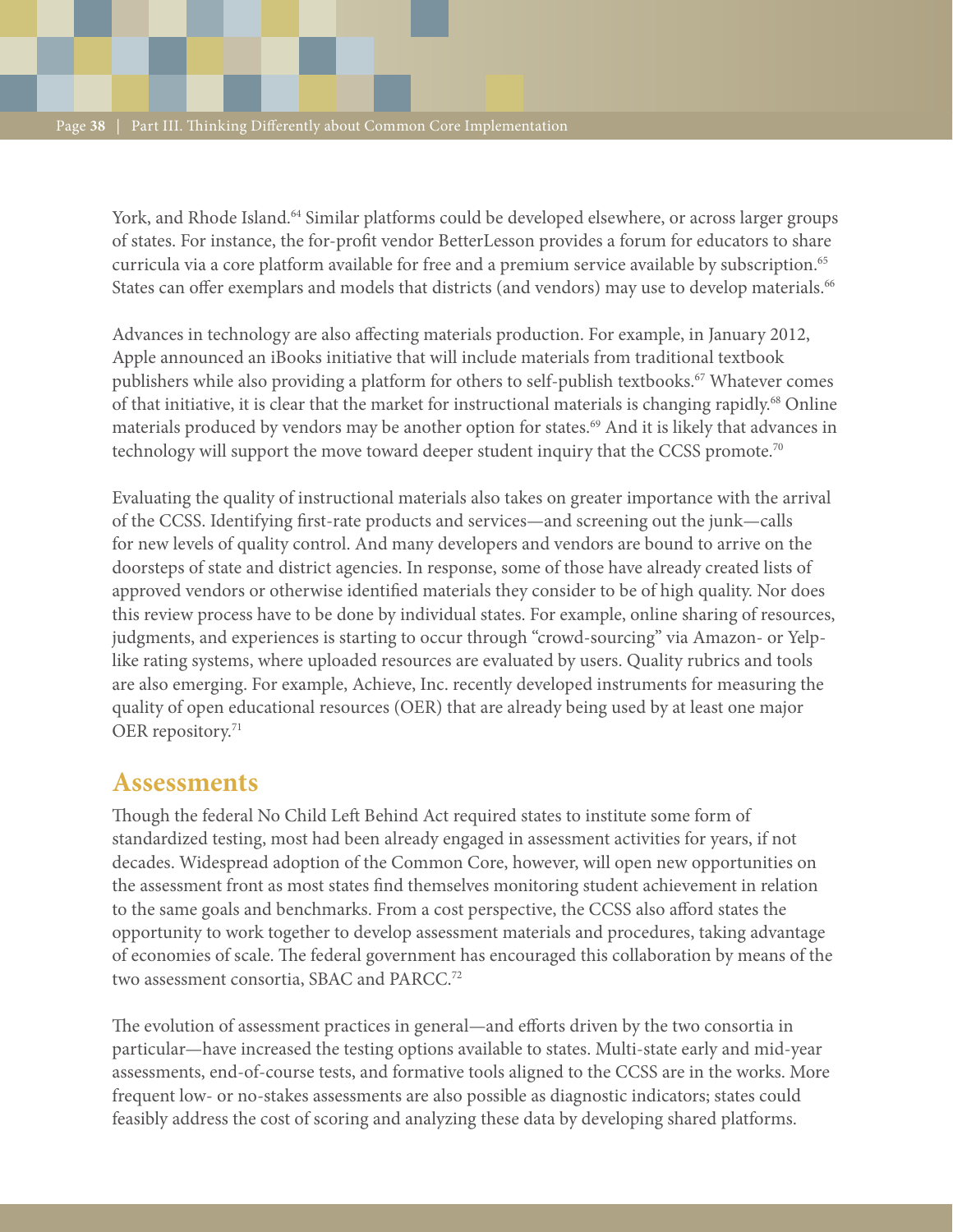In addition, the SBAC is developing computer adaptive tests (CATs) that provide students with increasingly challenging questions based on ability level. Proponents say that CATs typically take less time to administer, because fewer questions are needed to determine a student's achievement level.73 And because the tests are administered via computer, scoring and reporting are faster. On the other hand, CATs require larger item banks than paper-and-pencil tests, adding to their upfront cost.

In many states, assessment innovations also place new demands on existing technology infrastructures, particularly given the pressing deadline of 2014–15, when the new CCSS assessments are to come online.74 As previously indicated, the quality of technology infrastructure differs widely across the states and will clearly impact a state's ability to make the most of advances in this area (see Appendix A).<sup>75</sup>

## **Professional Development**

Common standards also provide a chance to strengthen cross-state professional development. Though vendors, publishers, and others could previously provide professional development in more than one state, doing so with the same rigorous standards across multiple states is a new opportunity. Common Core 360 is one entrant taking advantage of it. Produced by the School Improvement Network, $\frac{7}{6}$  the tool provides on-demand video training (real teachers in classrooms) teaching the CCSS) for educators implementing the Common Core. It presents a vision to teachers of why the CCSS are needed and what the CCSS offer as a transformative vehicle.<sup>77</sup>

The CCSS also present an opportunity for high-quality charter schools, some of which are part of networks that serve multiple states. Charter networks can now design professional development modules that serve more states effectively and facilitate higher-quality conversations among teachers, because they share similar content and instructional goals.78 Of course, while charter networks may have built-in infrastructure to facilitate common professional development, there is no reason that other networks of like-minded schools (or districts) could not develop the same.

In addition, online instruction may be an effective tool for providing customized professional development for individual educators. Tailored approaches can greatly improve the efficiency and relevance of professional development options by filling particular gaps in knowledge. Online instruction can also save costs and headaches associated with in-person, onsite delivery (including the expense of paying for substitutes, missed instructional time, time-consuming breaks, etc.).

Increasingly, teacher training incorporates video that provides content to teachers or demonstrates teaching techniques. For example, Doug Lemov's *Teach Like a Champion* offers video exemplars of high-quality instruction. Technology also allows teachers to videotape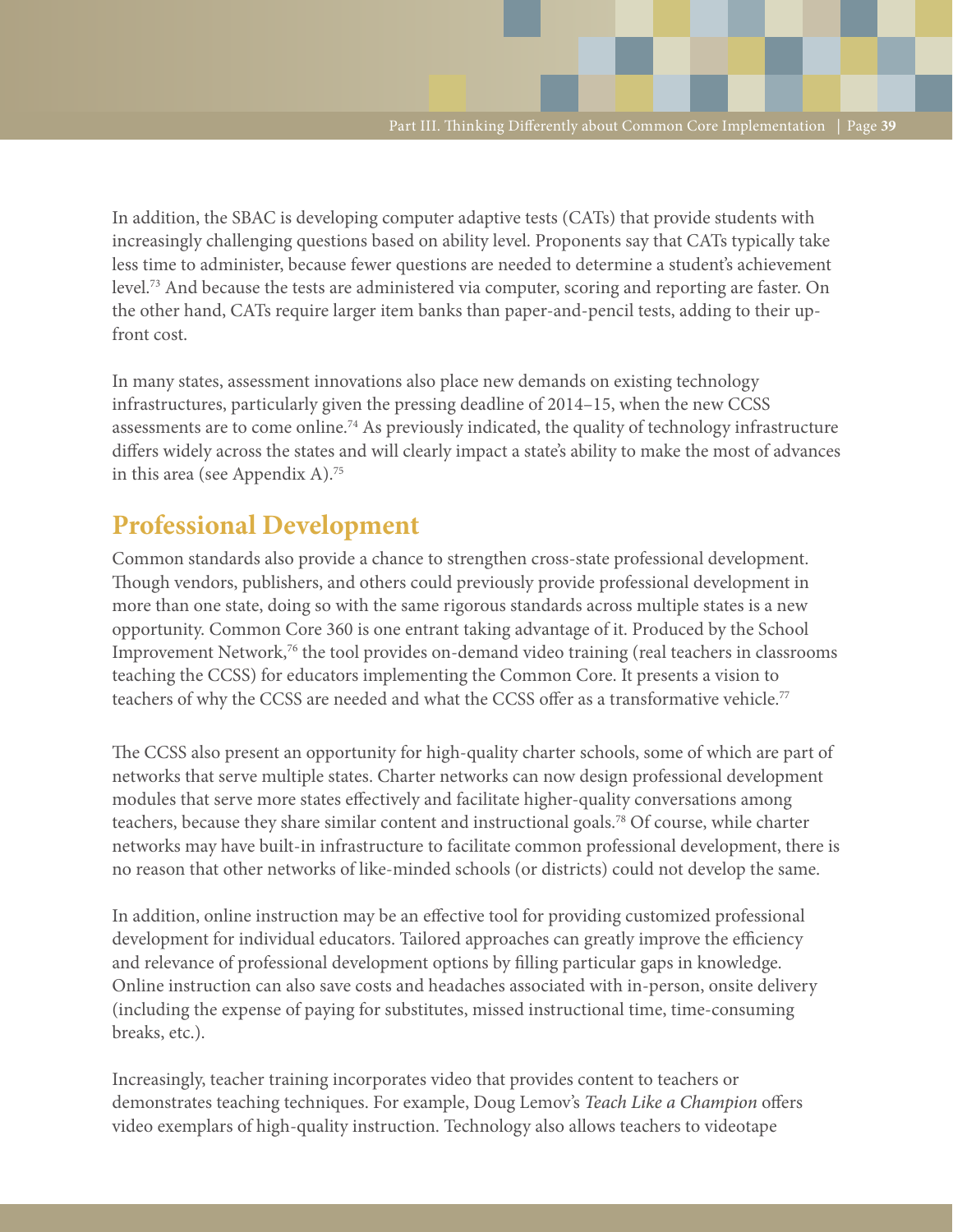themselves and receive feedback from experts not physically present in the classroom—a valuable service that could become more widespread now that teachers will be covering the same standards. Even if these approaches do not meet all of a teacher's professional-development needs, they can likely meet *some* of them more cost-effectively than traditional methods.

## **…But Don't Stop There**

The Common Core standards must gain traction beyond the traditional areas—instructional materials, assessment, and professional development—that are laid out in these pages. They should be embedded in a larger vision of transformation that takes advantage of other educational innovations. For example, states and districts should be rethinking their personnel-management policies so that they can extend the reach of their most qualified teachers. Other promising reforms include redeploying staff to address the most pressing needs; offering incentives for effective teachers to take on more students; reorganizing the school day and year to maximize learning time and learning opportunities; creating multiple, viable pathways to graduation; and allowing parents and their children the freedom to "customize" their education in ways that transcend the geographical boundaries that now limit them.79

We should reach beyond simply using better tools within an existing instructional approach and devise new teaching paradigms supported by those tools. The charter-school operator Rocketship Education, for instance, uses computers for skills reinforcement while its teachers focus on higher-order learning and provide targeted help to students. While such methods are not silver bullets, they are promising in terms of both instructional delivery and cost.

Others, of course, have grappled with these topics in greater depth<sup>80</sup>; we mention them only to illustrate how the CCSS can and should be integrated into a more comprehensive design for rethinking education.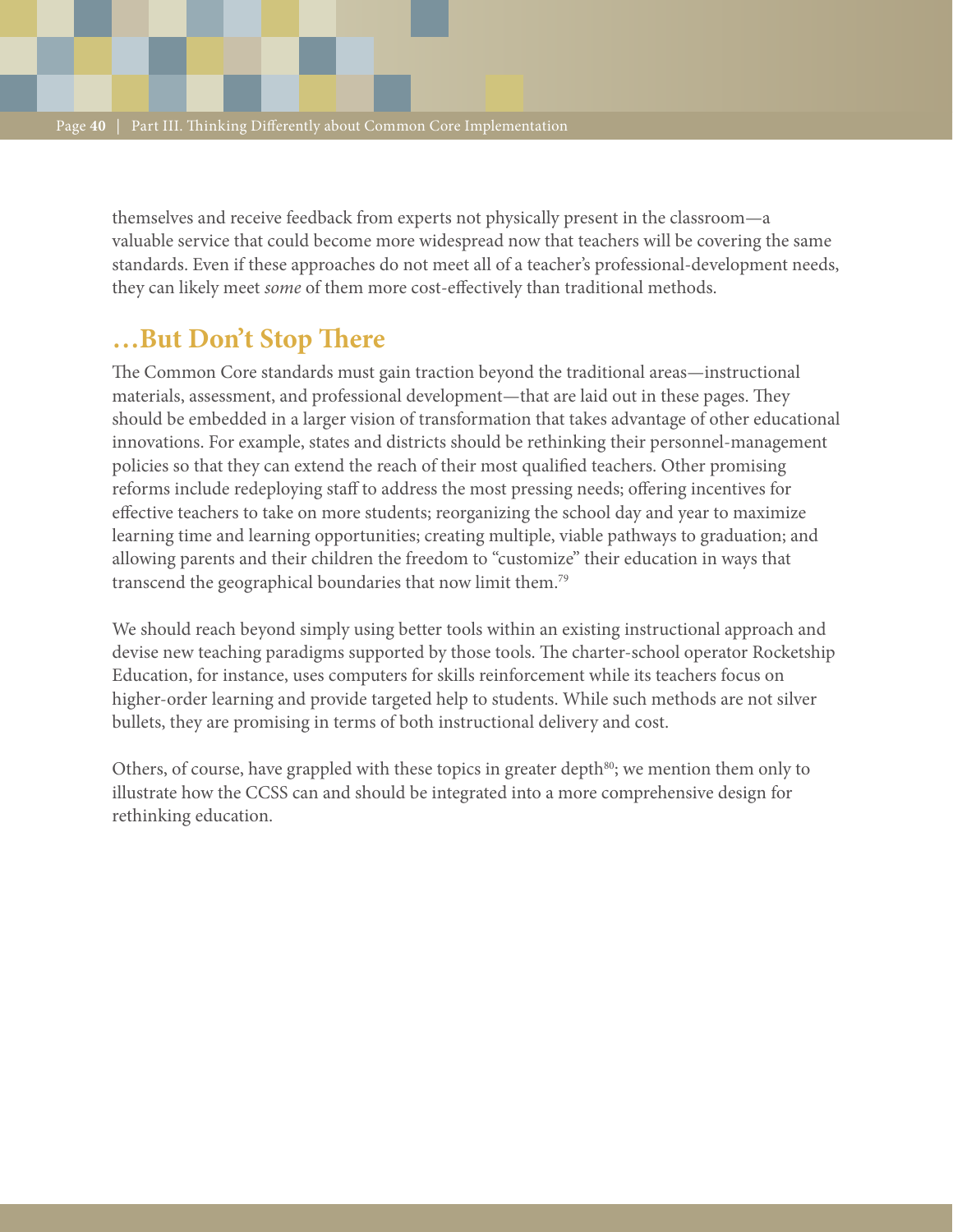# **Conclusion**

States are making the transition to the Common Core on a thin dime, but that's no reason to give short shrift to implementation. Indeed, the combination of a new era in academic standards and a time of tightening budgets gives states and districts an unprecedented opportunity to rethink current implementation practices. We urge such rethinking and hope this report assists readers in undertaking it.

In the end, transitioning to the Common Core will not be simple or trouble free. But it need not be unnecessarily complicated and grueling. It *can* be done right, without cost becoming an insurmountable obstacle. Indeed, states and districts—if they are courageous, persistent, and creative enough—can use the Common Core as the foundation for a significantly improved education system. The question is, will they?

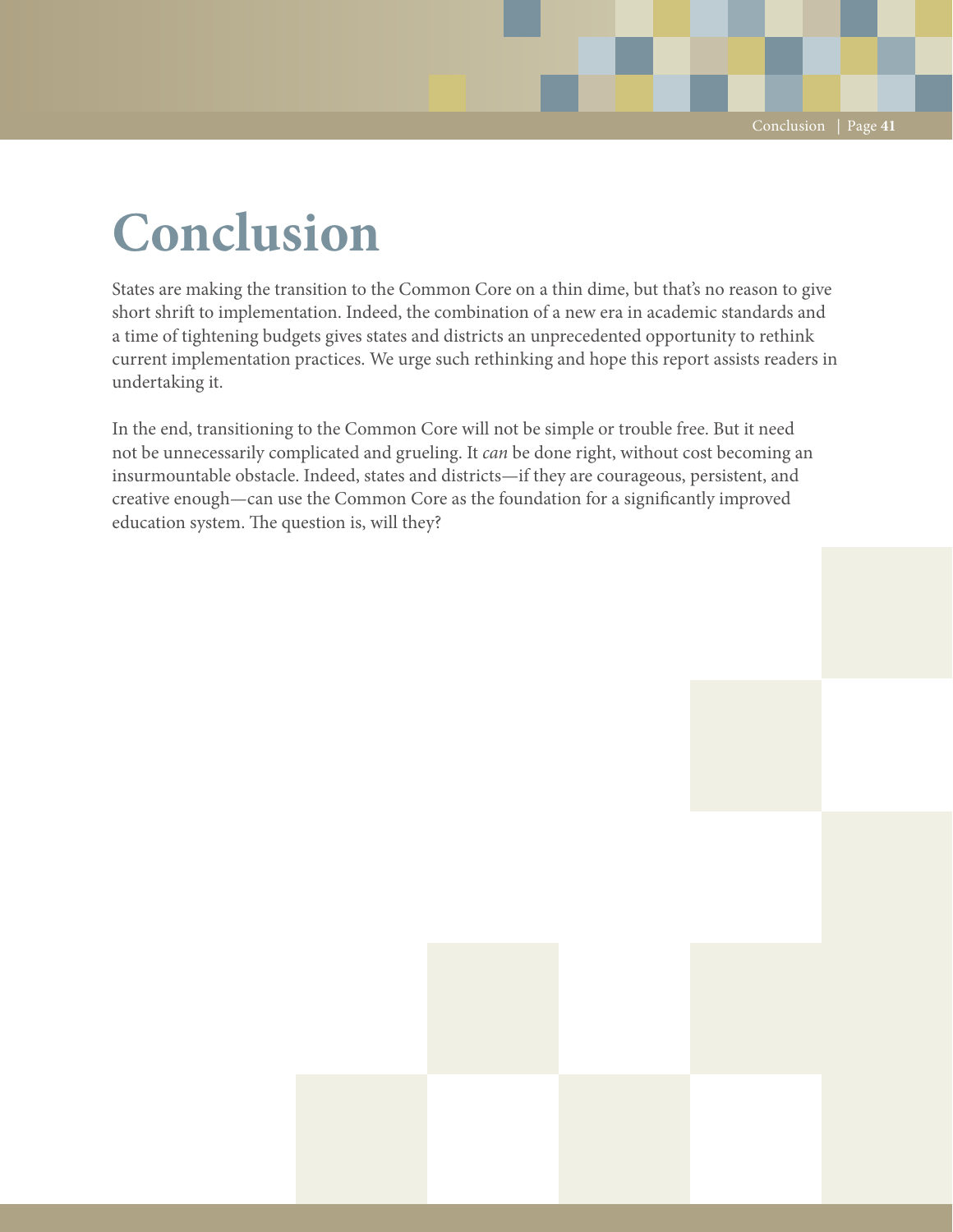# **Appendix A: Technology in Common Core Implementation**

If schools are to take advantage of cost-saving innovation, a technology infrastructure must first exist.<sup>81</sup> Several options presented in this paper depend on a level of technological infrastructure that many states do not yet possess. This appendix covers the latest efforts to assess and cost out states' technology needs—separate from the CCSS transitional costs discussed previously.

Expenses associated with building technology infrastructure are not included in prior implementation estimates for two reasons. First, it is nearly impossible to calculate the cost of upgrading to a particular level of technology capacity because the starting point varies from state to state, from district to district within a state, and even among schools within a district. Second, investing in technology infrastructure provides advantages beyond those associated with CCSS transition and implementation. Indeed, maintaining optimal levels of technology is now an accepted ongoing expense in education.

In April 2012, the two assessment consortia, SBAC and PARCC, issued guidelines for the minimum technology requirements to help guide purchasing.<sup>82</sup> According to the consortia, the key considerations relative to capacity are hardware, software, and bandwidth:

- Schools must have enough end-use devices and servers onsite to provide access to course materials or administer online assessments.
- • Software considerations affect both the type of devices used and compatibility with the content.
- • Bandwidth determines the volume of information that can move in and out of the school. Having more students online at the same time requires more bandwidth, as do applications that are graphics intensive.

Hardware and bandwidth are the most significant cost drivers in a technology upgrade. Multiple devices are capable of meeting the needs of various applications, including tablet computers, laptops, and desktops. Prices range widely. Suitable laptop computers run from \$600 to \$1,500 per unit. The popular Apple iPad costs \$500, though some recent tablet models have lowered the price point to less than \$300.<sup>83</sup> Such technology changes at an astonishing speed, with more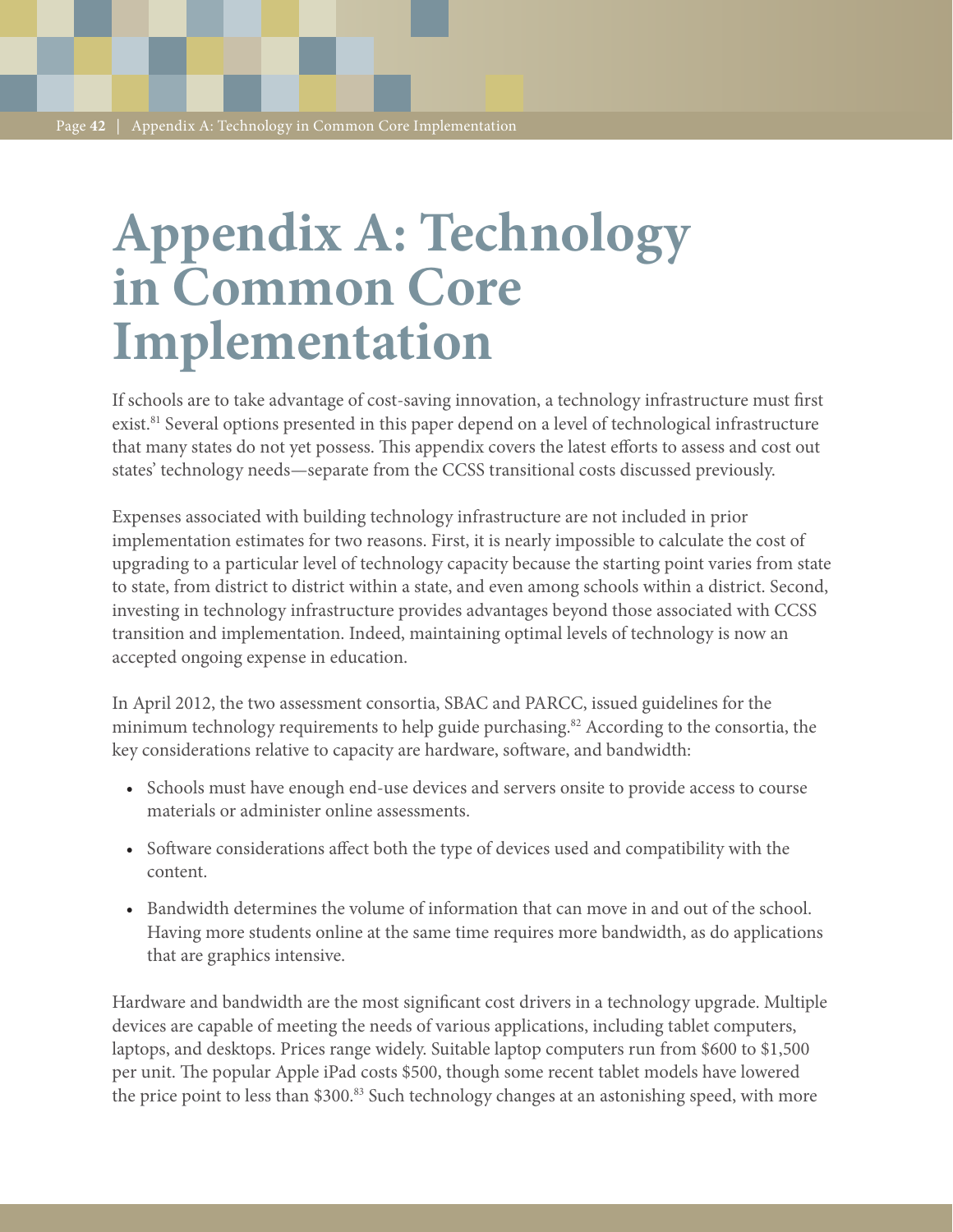capable machines introduced at lower prices on a regular basis.<sup>84</sup> (That said, the constant churn also creates ongoing costs as owners feel impelled to trade in and trade up.)

In terms of bandwidth, requirements hinge on the number of users and density of the applications. The Kansas Department of Education, for example, reports that a T1 connection is sufficient for simultaneous test administration involving at least sixty-four users. Multiple T1, cable, or high-speed DSL connections would, of course, multiply that capacity. Idaho's education department encourages schools to consider the installation of a local cache server (LCS), which would reduce bandwidth requirements dramatically, enabling up to 1,500 simultaneous users.<sup>85</sup> Multiple T1s are normally priced between \$350 and \$1,200 per month, depending upon the location and provider.<sup>86</sup> A LCS would cost several hundreds of dollars at the front end, plus the costs of maintaining it.

It's important to note that total costs are shaped not just by the price of raw technology but also by policy choices. For example, mandating a relatively short window in which schools must administer tests will put considerable strain on their technology capacities. However, allowing schools a longer block of time may mean that some students take tests significantly later than others, which raises serious questions of fairness relative to accountability and teacher evaluation, as well as test-security issues.

Technology costs are constantly changing and depend to some degree on economies of scale. A recent report produced an estimate of \$2.8 billion in one-time, up-front costs to build what the researchers deemed as necessary infrastructure during the transitional period to the Common Core.87 That figure assumed that schools were starting from scratch in terms of providing the platforms and connectivity required for computer-administered testing. Given the number of states already engaged in online testing, we suspect that some of the pieces are already in place.<sup>88</sup> At the same time, the figure did not include school bandwidth costs—which, for some states, would increase the price.

In the end, while a state may use the CCSS as the impetus to incur these new costs, the benefits of upgrading a state's K–12 technology capacity extend far beyond those associated with transitioning to the Common Core.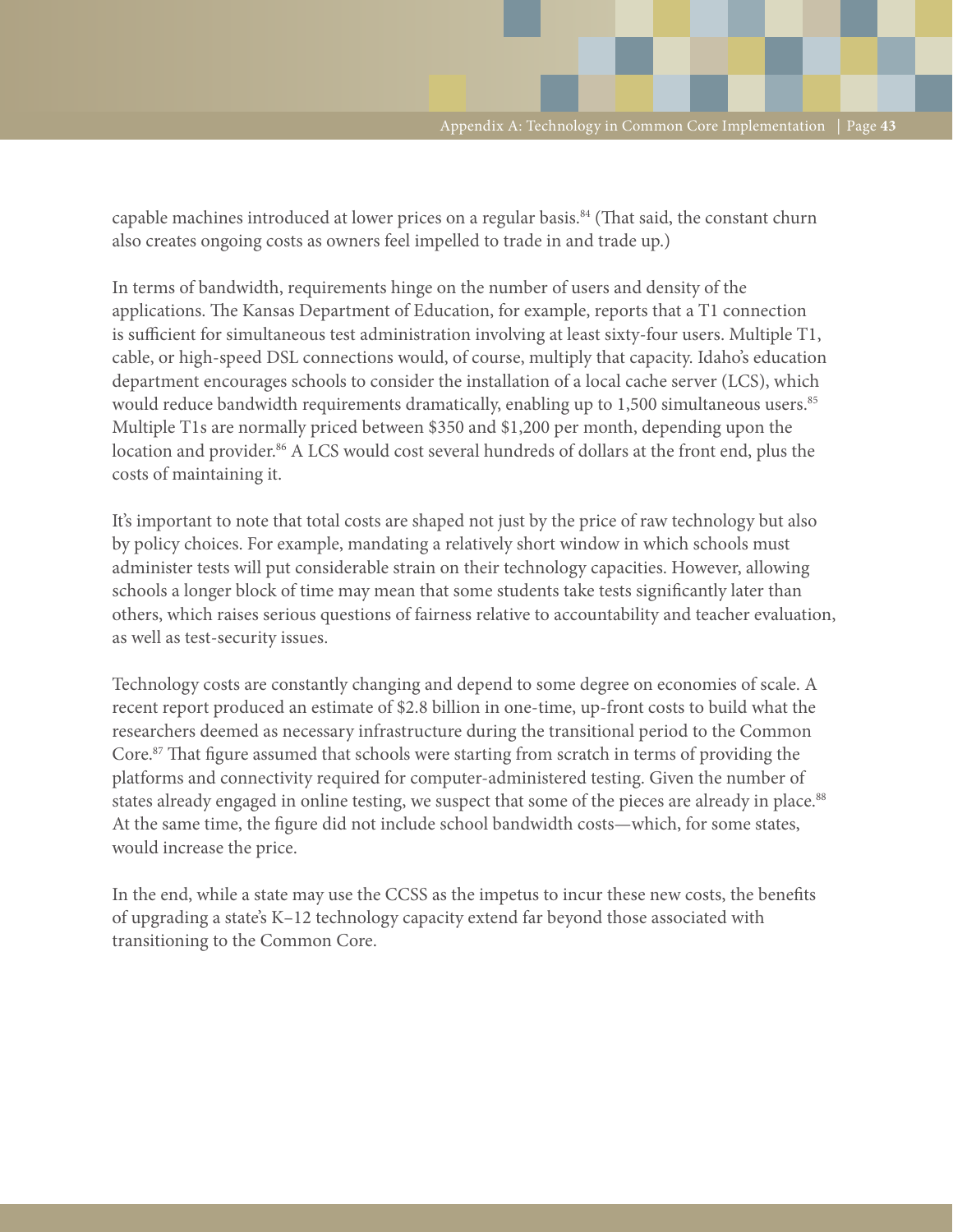# **Appendix B: District Budget Estimates**

In *Modeling the Gross Costs* (see page 24), we eyeballed individual district budgets (gleaned from their websites) to gauge current expenditures on two cost drivers (instructional materials and professional development).<sup>89</sup> Table B-1 presents spending estimates for instructional materials from various school districts.

| <b>District</b>       | <b>Number of Students</b> | <b>Expenditures on Instructional</b><br><b>Materials Per Student</b> |
|-----------------------|---------------------------|----------------------------------------------------------------------|
| Albuquerque           | 96,572                    | $$43 - $86$                                                          |
| Atlanta               | 48,909                    | $$89 - $184$                                                         |
| <b>Boston</b>         | 55,371                    | $$65 - $122$                                                         |
| Charlotte-Mecklenburg | 136,969                   | $$43 - $252$                                                         |
| Chicago               | 407.157                   | $$177 - $220$                                                        |
| Cleveland             | 48,392                    | $$58 - $115$                                                         |
| Jefferson County, KY  | 98,808                    | $$42 - $99$                                                          |

#### **Table B-1. Estimated District Expenditures on Instructional Materials, 2011**

#### **Table B-2. Estimated District Expenditures on Professional Development, 2011**

| <b>District</b>       | <b>Number of Teachers</b> | <b>Professional Development</b><br><b>Expenditures Per Teacher</b> |
|-----------------------|---------------------------|--------------------------------------------------------------------|
| Albuquerque           | 6,529                     | \$525                                                              |
| Atlanta               | 3.759                     | $$478 - $718$                                                      |
| <b>Boston</b>         | 4,170                     | $$24 - $48$                                                        |
| Charlotte-Mecklenburg | 8.949                     | \$968                                                              |
| Chicago               | 24,760                    | N/A                                                                |
| Cleveland             | 3,554                     | $$62 - $140$                                                       |
| Jefferson County, KY  | 6,409                     | $$181 - $447$                                                      |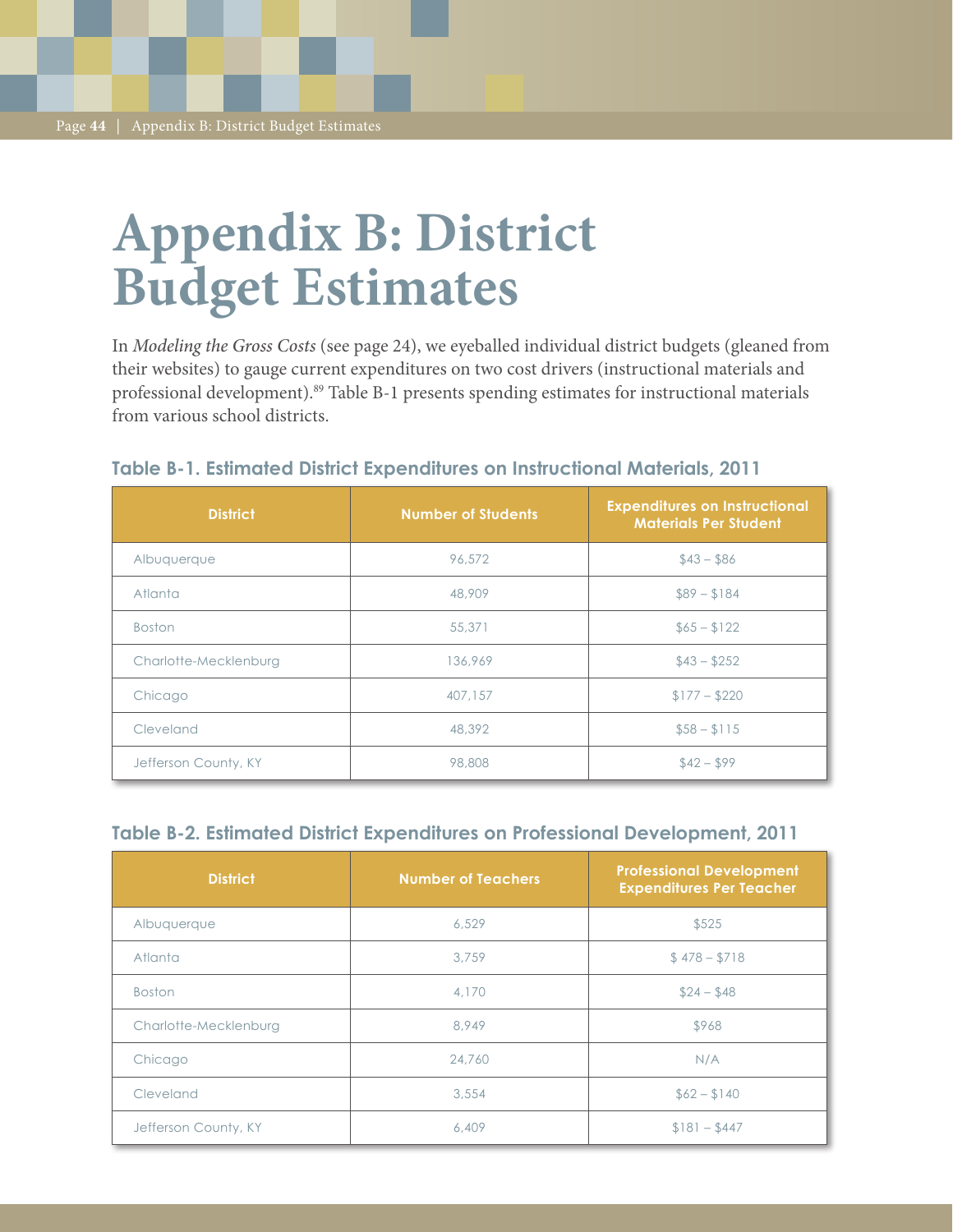The same exercise for the same districts was conducted for professional development outlays.<sup>90</sup> Figures are presented in Table B-2. The range is even greater than that for instructional materials.

The considerable range within both estimates calls into question the usefulness of such an approach. Consequently, we used these figures to inform, not determine, our own estimates.

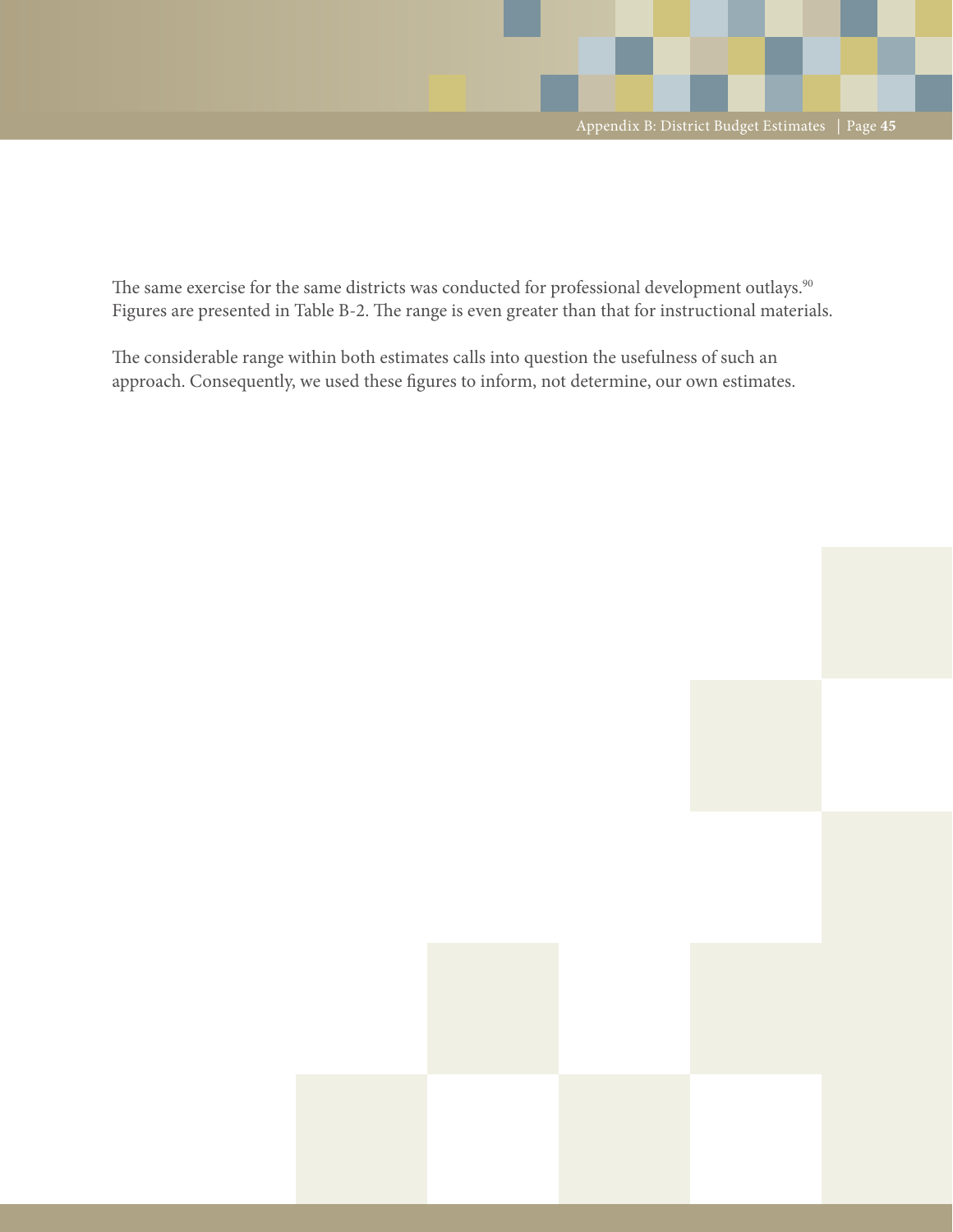# **Appendix C: Data Sources**

Because few states have developed and made public detailed CCSS implementation plans, and none has developed (or, at least, made public) budgets to accompany those plans, collecting information on implementation presents a significant challenge. Consequently, our research utilizes an eclectic collection of data sources. These include states' Race to the Top applications from the first and second rounds in 2011;<sup>91</sup> School Improvement Grant plans; ESEA waiver applications from the first set of eleven states;<sup>92</sup> and data gleaned from state and district budget documents from 2009 through 2011 and from state department websites. Though many of these documents include information on state plans for implementing college–and career-ready standards, few offer cost estimates.

We attempted to address this omission by contacting current and former officials in multiple states via email and phone during January and February 2012. Respondents included state superintendents, deputy superintendents, and officials in charge of curriculum or professional development. Inquiring about states' CCSS transitional plans relative to curricular materials and professional development, we asked the following questions:

- Does [the state education agency] recommend certain specific curricular materials or **1** vendors, and if so, where would districts and schools locate these resources?
- How does curriculum adoption work in [the state]? Are curricula adopted at the state, **2** district, or individual school level? Do they need approval from [the state education agency]? Where, if at all, do districts and schools in [the state] look to find CCSS aligned curriculum?
- How is professional development delivered in [the state]? Is it run mostly through [the **3**state education agency], or is it administered solely at the district and/or school level? What options are under consideration to ensure that teachers are ready to teach the new ELA and math standards?

The following states responded: California, Florida, Georgia, Idaho, Indiana, Louisiana, Mississippi, North Carolina, Vermont, and West Virginia.

In addition, to learn more about Common Core delivery, we interviewed representatives from Common Core 360, New Tech Network, and Rocketship Schools. We also researched the relevant activities of several organizations including Apple, Achievement First, Better Lesson, iCivics, K12 Inc., and Khan Academy.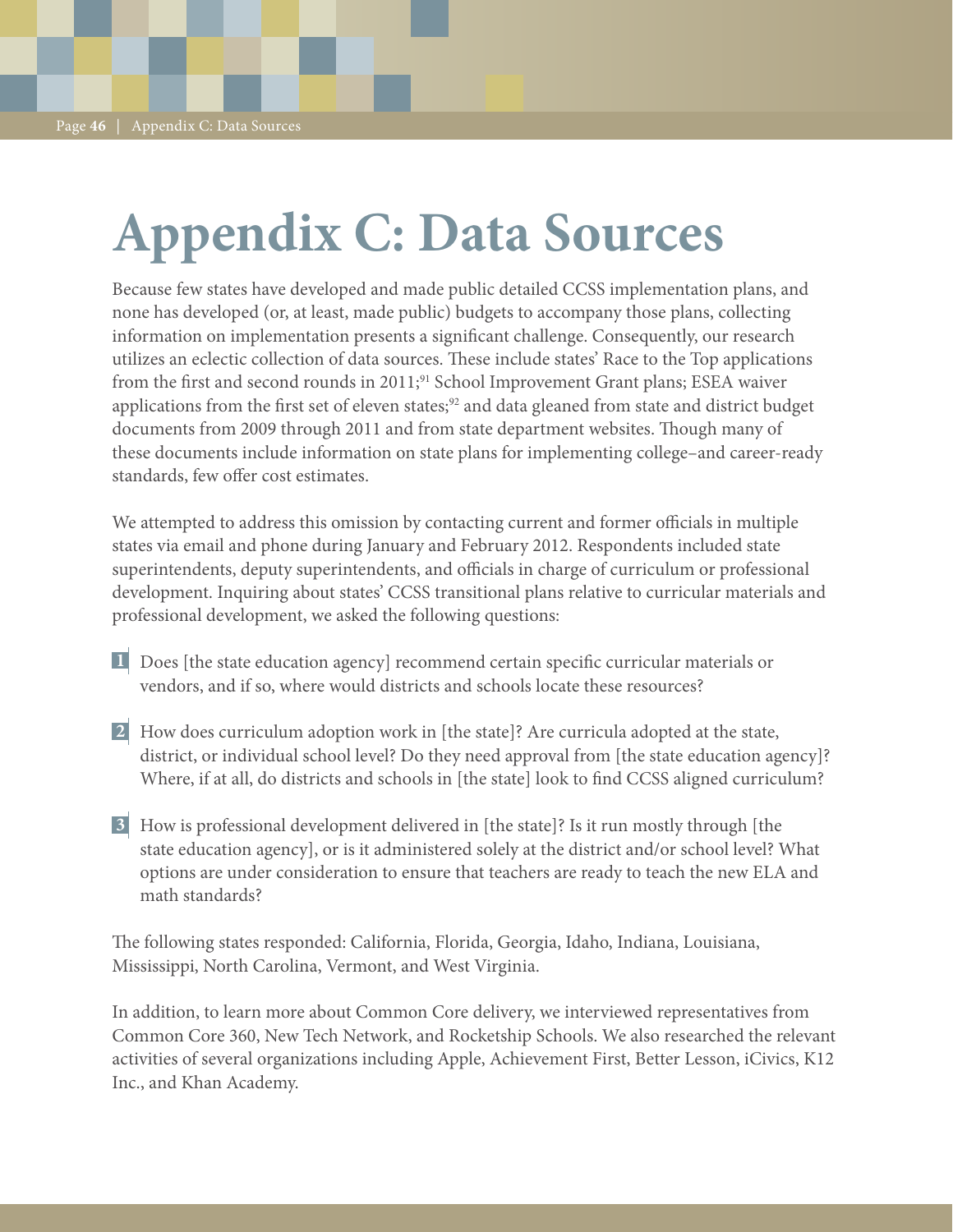We convened a session with state officials who participated in a Common Core implementation conference in December 2011 in San Diego. We discussed the costs of implementation and opportunities for innovation. In addition, we spoke to a number of vendors, policy experts, education entrepreneurs, and assessment specialists about opportunities for innovative practices relative to CCSS implementation.

Finally, we used survey data from the federal National Center for Education Statistics to produce total cost figures and current estimates on spending. Numbers of teachers and students (2009–10) were downloaded using the NCES Build-a-Table tool.<sup>93</sup> The same tool was used to estimate state textbook expenditures and state categorical funds reported by districts for professional development; however, the most recent year for those data was 2008–09.

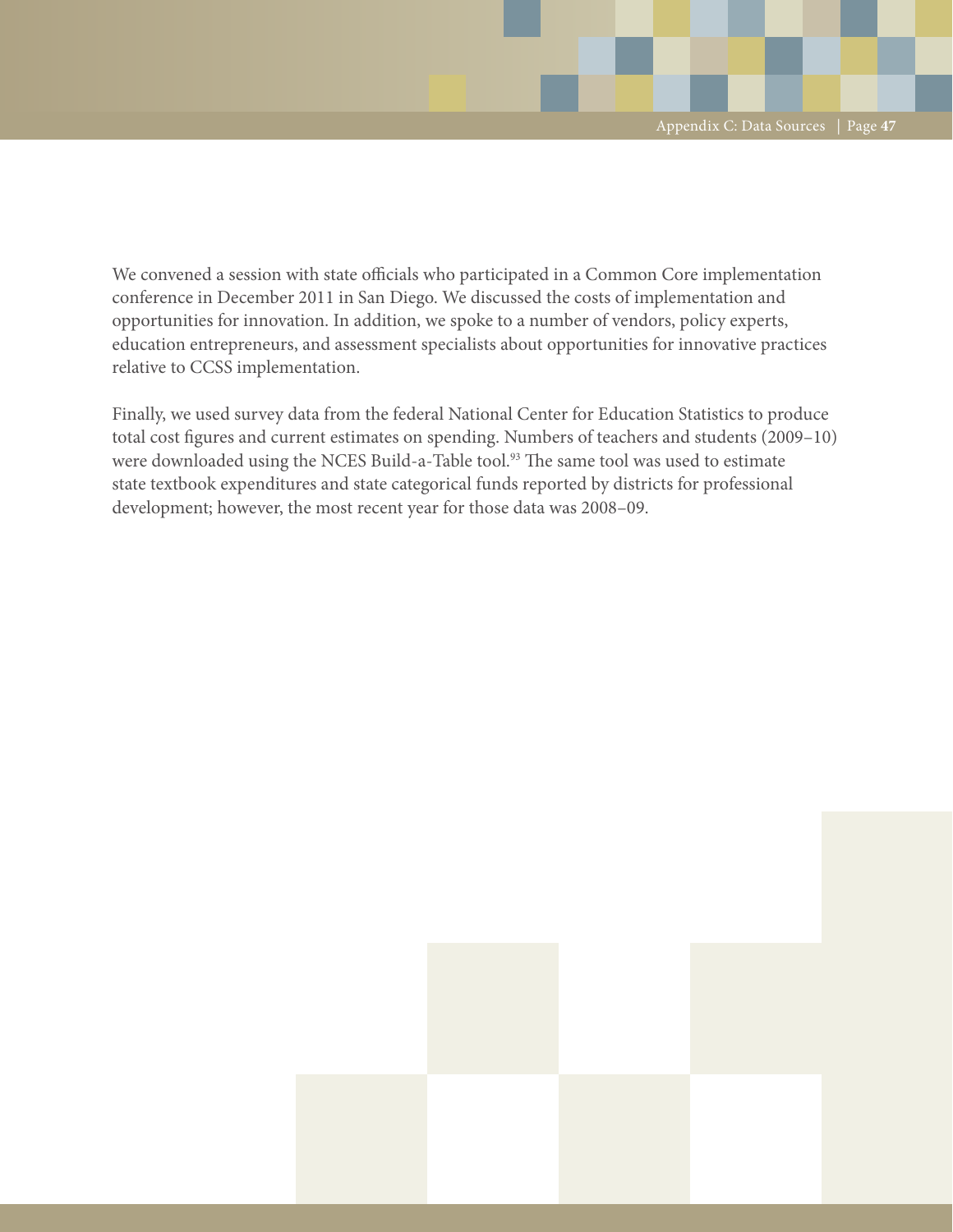# **Appendix D: States' Common Core Resources**

## **State Plans for CCSS Transition/Implementation**

Colorado Department of Education, *Transition Action Planning Guide: Moving to Colorado's New Standards* (Denver, CO: Colorado Department of Education, draft as of January 30, 2012), http:// www.cde.state.co.us/otl/standardsimplementationsummit.htm.

Connecticut State Department of Education, *Common Core State Standards District Implementation Guide,* http://www.sde.ct.gov/sde/lib/sde/flash/ccsstimeline.swf.

Delaware Department of Education, *Delaware's Transition from Adoption to Implementation: Phase-by-Phase roll out of the Common Core State Standards (CCSS) for Teaching and Learning* (Dover, DE: Delaware Department of Education, July 6, 2011), http://www.doe.k12.de.us/ infosuites/staff/ci/comstandards.shtml.

Florida Department of Education Bureau of Curriculum and Instruction, *Florida's Common Core State Standards Implementation Plan for Professional Development* (Tallahassee, FL: Florida Department of Education, September 2011), www.fldoe.org/bii/pdf/fccssippd.pdf.

Kentucky Department of Education, *College and Career Readiness Delivery Plan* (Frankfort, KY: Kentucky Department of Education, October 2011), http://www.kde.state.ky.us/KDE/ Instructional+Resources/College+Career+Readiness+for+All/.

Louisiana Department of Education, *Louisiana's Implementation of Common Core State Standards: General Awareness Webinar* (Baton Rouge, LA: Louisiana Department of Education), http://www.doe.state.la.us/topics/common\_core\_training.html.

Mississippi Department of Education, *Common Core Implementation Update Presentation* (Jackson, MS: Mississippi Department of Education, November 8, 2011), http://www.mde.k12. ms.us/ACAD/ID/Curriculum/ccss.htm

New York State Department of Education, *Common Core Implementation Timeline* (Albany, NY: New York State Department of Education, March 2012), http://engageny.org/resource/commoncore-implementation-timeline/.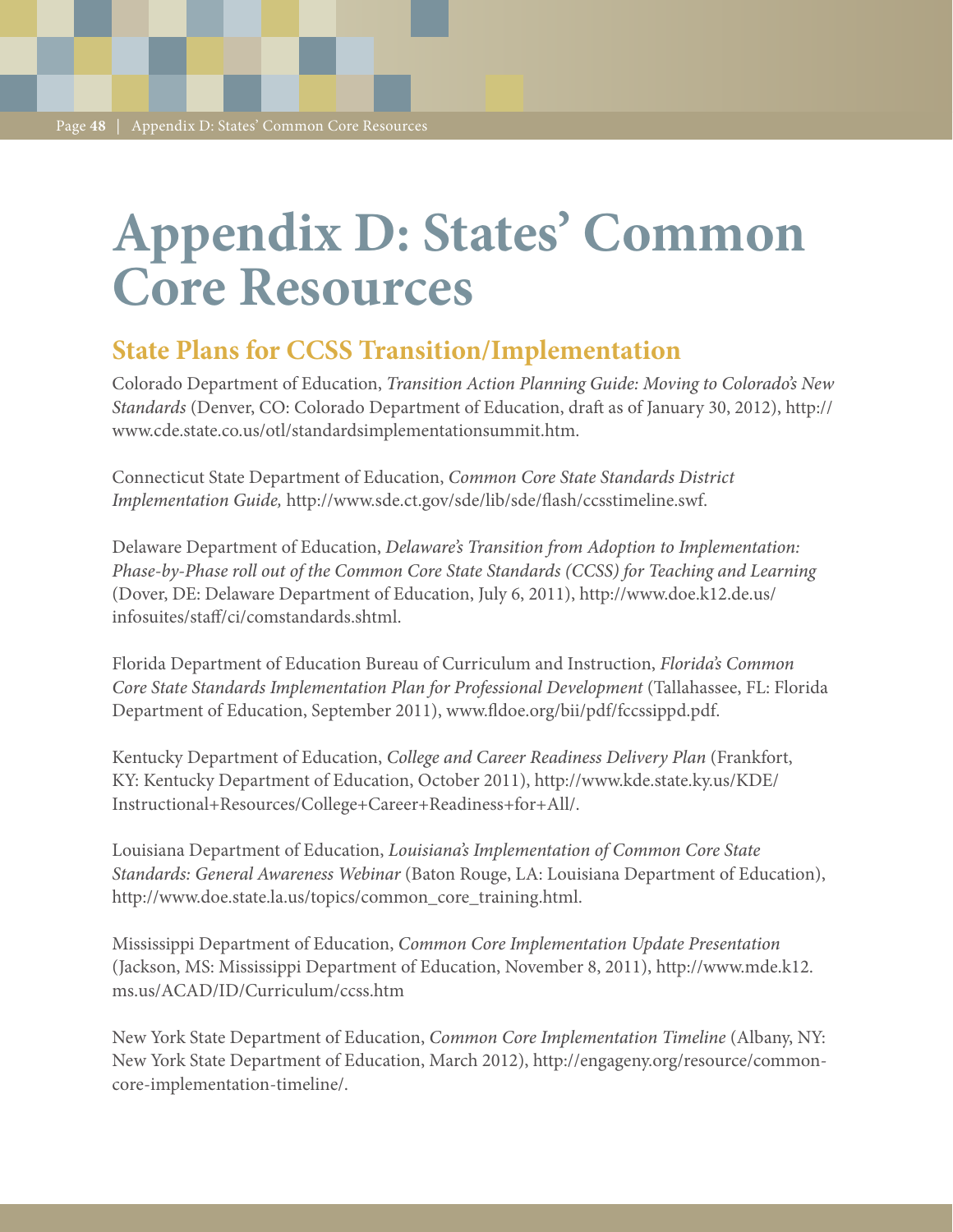Ohio Department of Education, *Ohio's Transition Schedule* (Columbus, OH: Ohio Department of Education, December 2011), http://www.ode.state.oh.us/GD/Templates/Pages/ODE/ ODEPrimary.aspx?Page=2&TopicID=1695&TopicRelationID=1696.

Utah State Office of Education, *New State Core Standards in Reading/Language Arts and in Mathematics Implementation Schedule* (Salt Lake City, UT: Utah State Office of Education, November 16, 2010), http://www.schools.utah.gov/core/.

Vermont Department of Education, *Common Core State Standards Implementation Plan and Information* (Montpelier, VT: Vermont Department of Education, 2010), http://education. vermont.gov/new/html/pgm\_curriculum.html

Wisconsin Department of Public Instruction, *Wisconsin Mathematics/ELA Common Core Standards Implementation Plan for Collaborative Partners* (Madison, WI: Wisconsin Department of Public Instruction, November 1, 2010), http://dpi.state.wi.us/standards/stds.html.

## **Documents on Curriculum/Professional Development**

Alabama Department of Education, *Alabama Course of Study: English Language Arts* (Montgomery, AL: Alabama Department of Education, 2010), and *Alabama Course of Study: Mathematics* (Montgomery, AL: Alabama Department of Education, 2010), http://www.alsde.edu/ home/General/alccs.aspx.

California Department of Education, *A Look at Kindergarten Through Grade Six in California Public Schools: Transitioning to the Common Core State Standards in English Language Arts and Mathematics* (Sacramento, CA: California Department of Education, 2011), http://www.cde. ca.gov/ci/cc/.

Colorado Department of Education, curriculum supports, standards crosswalks, and planning tools, http://www.cde.state.co.us/cdeassess/UAS/Presentation\_and\_Resources.html.

Connecticut State Department of Education, ELA and math crosswalk documents, model units of study for ELA and math, and pacing guides, http://www.sde.ct.gov/sde/cwp/view. asp?a=2618&q=322592.

Delaware Department of Education, multiple resources including standards crosswalks, learningprogression guides, and publisher's criteria, http://www.doe.k12.de.us/infosuites/staff/ci/content\_ areas/ela.shtml and http://www.doe.k12.de.us/infosuites/staff/ci/content\_areas/math.shtml.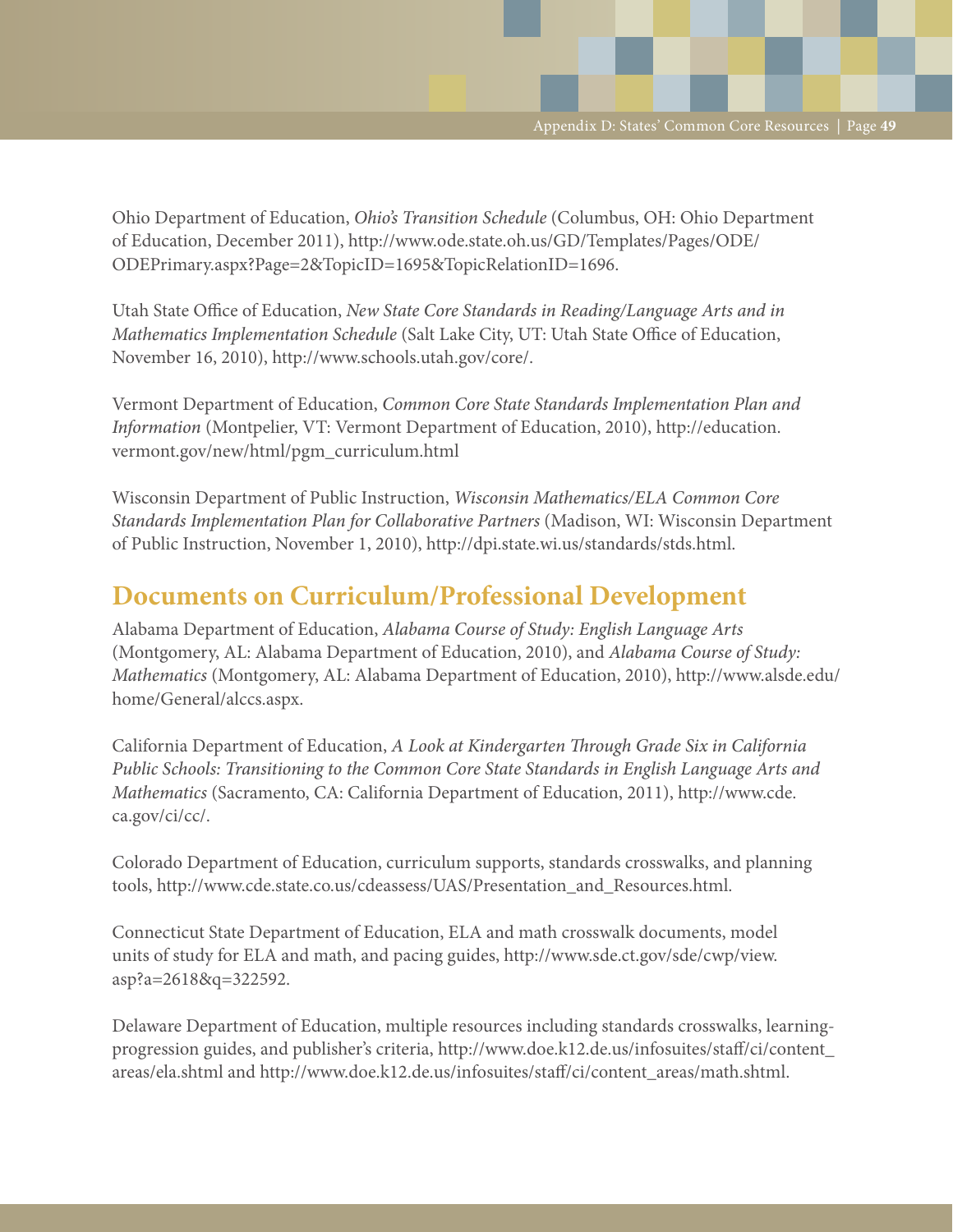Georgia Department of Education, resources for teachers and administrators, including curricular maps, grade-specific PBS training videos, and online presentations, https://www. georgiastandards.org/Pages/Default.aspx.

Hawaii State Department of Education, standards crosswalks, curriculum frameworks and model units, and assessments for specific standards, http://wetserver.net/hcpsv3\_staging/cc/ common-core.jsp.

Maryland State Department of Education, detailed grade-by-grade CCSS aligned curricular frameworks and assessment resources, http://mdk12.org/instruction/commoncore/index.html.

Massachusetts Department of Elementary and Secondary Education, standards crosswalks, model curricular frameworks, and external resources links, http://www.doe.mass.edu/candi/ commoncore/.

Ohio Department of Education, model curricula, standards crosswalks, and various instructional webinar presentations, http://www.education.ohio.gov/GD/Templates/Pages/ODE/ODEDetail.as px?Page=3&TopicRelationID=1699&Content=123270 and http://www.education.ohio.gov/GD/ Templates/Pages/ODE/ODEDetail.aspx?page=3&TopicRelationID=1704&ContentID=83475&Co ntent=123191.

Utah State Office of Education, alignment documents by grade, standards crosswalks, and recommended instructional materials links, http://www.schools.utah.gov/core/.

Vermont Department of Education, Common Core wiki with various pedagogical guides, curricular models, and regional training resources, http://education.vermont.gov/new/html/ pgm\_curriculum.html.

Wisconsin Department of Public Instruction, standards crosswalks and comparisons with prior standards, videos, and links to external CCSS resources, http://dpi.state.wi.us/standards/stds. html.

West Virginia Department of Education, standards crosswalks, model unit plans, and videos on model classrooms and specific teaching strategies, http://wvde.state.wv.us/teach21/.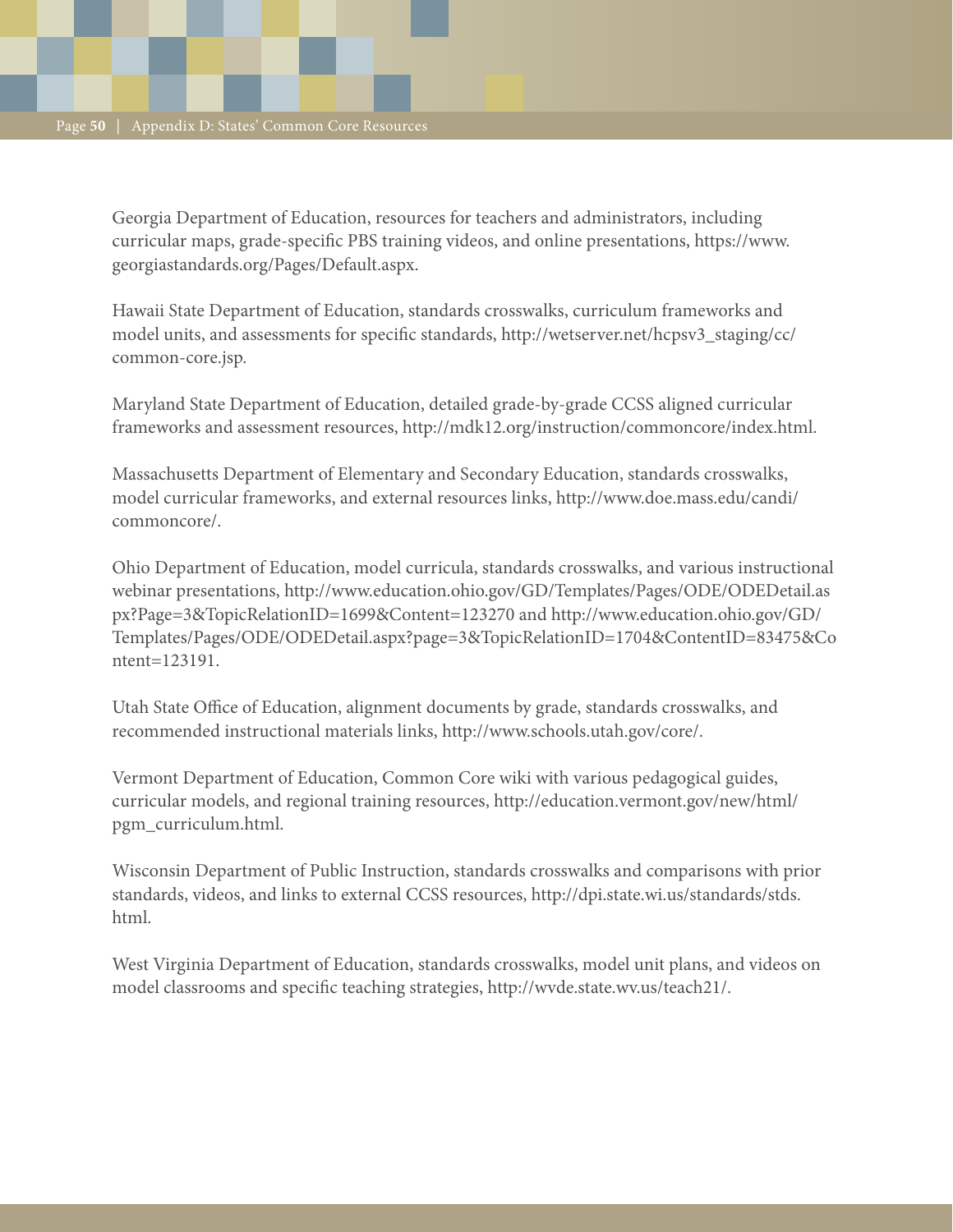# **About the Authors**

**Patrick Murphy** is a professor in the Department of Politics at the University of San Francisco. His research focuses on public management, finance, and public policy issues. He has also published on K–12 education, higher education, and drug policy. Murphy's current research examines how state education agencies allocate their resources. He serves as senior research consultant for the Center on Reinventing Public Education and as an adjunct fellow at the Public Policy Institute of California. He also has worked for the RAND Corporation and the U.S. Office of Management and Budget. Murphy received his Ph.D. from the University of Wisconsin and a M.P.A. from the University of Texas.

**Elliot Regenstein** is a Chicago-based partner of EducationCounsel LLC who focuses on providing legal, policy, strategic planning, and advocacy services to governments, foundations, and nonprofit organizations. From 2004 to 2006, he served in the Illinois governor's office as director of education reform. He earned his J.D. from the University of Michigan Law School and a B.A. in history from Columbia University.

**Keith McNamara** is an independent contractor in education policy research whose previous experience includes several years in litigation management and technology publishing. He is a former elementary ESL teacher in the District of Columbia with Teach for America. Prior to that, McNamara served in the U.S. Marine Corps. He earned his B.A. from the University of Connecticut and two M.S. degrees from American University and Harvard University.

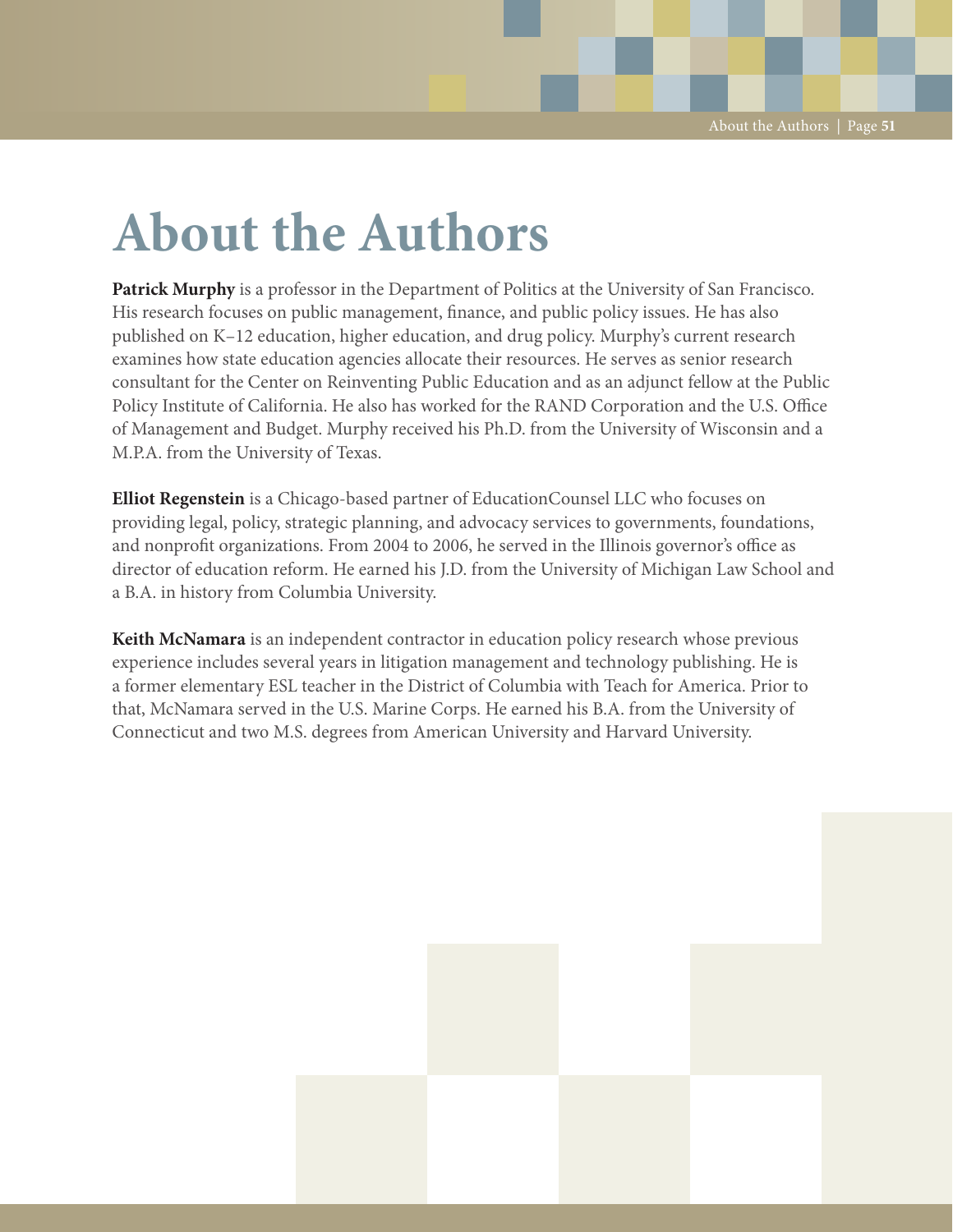Page **52** | Endnotes

# **Endnotes**

- 1. Minnesota adopted the CCSS for English language arts only, and thus is not included in this tally.
- 2. The estimates reflect a small benefit from economies of scale, because the \$4 million in estimated fixed costs would be spread across a larger population. Larger states or districts could realize lower marginal costs than those assumed here.
- 3. U.S. Bureau of the Census, *Public Education Financing, 2009* (Washington, D.C.: U.S. Department of Commerce, May 2011).
- 4. Minnesota adopted the CCSS for English language arts only, and thus is not included in this tally.
- 5. The estimates reflect a small benefit from economies of scale, because the \$4 million in estimated fixed costs would be spread across a larger population. Larger states or districts could realize lower marginal costs than those assumed here.
- 6. U.S. Bureau of the Census, *Public Education Financing, 2009* (Washington, D.C.: U.S. Department of Commerce, May 2011).
- 7. Kathleen Porter-Magee, "Getting Common Core implementation right: the \$16 billion question," *Common Core Watch,* February 24, 2012, http://www.edexcellence.net/commentary/education-gadfly-daily/common-corewatch/2012/getting-common-core-implementation-right-the-16-billion-question.html.
- 8. Tamara Butler Battaglino, Matt Haldeman, and Eleanor Laurans, "The Costs of Online Learning," in *Education Reform for the Digital Era,* eds. Chester E. Finn, Jr. and Daniela R. Fairchild (Washington, D.C.: Thomas B. Fordham Institute, April 2012).
- 9. Minnesota adopted the CCSS for English language arts only, and thus is not counted in this tally.
- 10. In September 2011, the U.S. Department of Education established a waiver-request process by which states could bypass some of the more onerous and objectionable aspects of the No Child Left Behind legislation. In exchange, states had to agree to implement a number of reforms relative to college- and career-ready standards, aligned assessments, differentiated-accountability systems, and teacher- and principal-evaluation systems, among other areas. As of April 2012, eleven state waiver plans had been approved, and twenty-six more states had requested waivers. One of the requesting states, Virginia, has not adopted the Common Core. *See* the U.S. Department of Education's webpage on "ESEA Flexibility Requests and Related Documents" at http://www.ed.gov/esea/ flexibility/requests.
- 11. Pioneer Institute and American Principles Project, *National Cost of Aligning States and Localities to the Common Core Standards* (Boston, MA: Pioneer Institute and American Principles Project, February 2012).
- 12. Ideally, we would have prepared this report by analyzing fully developed state implementation plans and related budget estimates side-by-side so that we could use those estimates to inform our thinking about the best and most cost-effective way to implement the Common Core. But while many states now have some version of an implementation plan, related budget estimates are hard to come by. For plans, see *Preparing for Change: A National Perspective on Common Core State Standards Implementation Planning* (Seattle, WA, and Bethesda, MD: Education First and the EPE Research Center, January 2012). Our estimates are therefore based on previous state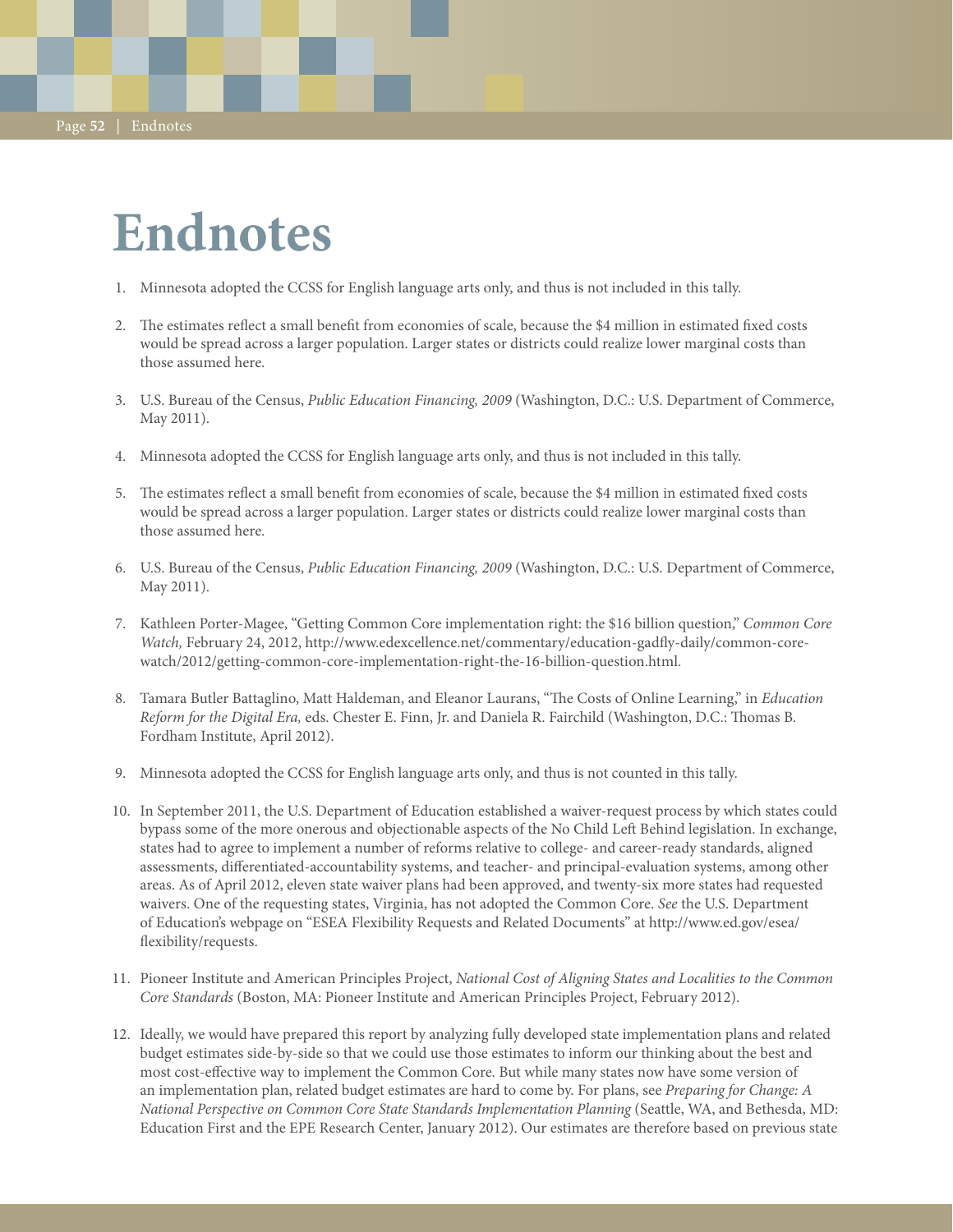procurement efforts and interviews with state officials. (*See* Appendices B and C for more about our methods.) We hope that, in the months ahead, states will in fact develop cost estimates for Common Core implementation that detail their comprehensive approaches, with real dollar figures (or at least good estimates) attached to key activities. And we hope that this paper will be helpful in developing those estimates.

- 13. We include the first year of assessment costs, even though states already spend money on testing. Our intent is to capture new, or net, spending during the start-up period of the Common Core. Later in the analysis, we estimate the net cost by subtracting from the gross an estimate of current assessment expenditures. This approach is consistent with our treatment of professional development and materials, where we calculate the gross new costs, then estimate them net of current spending.
- 14. We also do not distinguish the source of revenue (e.g., federal, state general fund, local property taxes, etc.) that may account for the expenditures.
- 15. The most recent data from the National Center for Education Statistics show that in eleven states, more than 60 percent of the revenue for education comes from the state, while in ten states, the percentage is under 40. In the remaining states, the balance was closer to 50/50. A state's state/local balance of funding responsibility for discrete tasks like materials, assessment, and professional development may differ from the state's overall state/ local balance of funding responsibility. *See* Institute of Education Sciences, *Digest of Education Statistics 2010* (Washington, D.C.: National Center for Education Statistics, May 2011), table 181.
- 16. According to the Center on Education Policy, in 2011, 76 percent of districts in states adopting the Common Core viewed adequate funding as a major challenge to implementation. Perhaps unsurprisingly, this was the single most significant challenge identified in the district survey. Nancy Kober and Diane Stark Rentner, *Common Core State Standards: Progress and Challenges in School Districts' Implementation* (Washington, D.C.: Center on Education Policy, September 2011).
- 17. A related structural change—also promising but outside our scope—is moving away from minimum classsize and seat-time requirements. *See* Karen Hawley Miles, Karen Baroody, and Elliot Regenstein, *Restructuring Resources for High-Performing Schools: A Primer for State Policymakers* (Watertown, MA: Education Resource Strategies, June 2011).
- 18. Douglas Levin, Geoffrey Fletcher, and Yen Chau, *Technology Requirements for Large-scale Computer-based and Online Assessments: Current Status and Issues* (Glen Burnie, MD: State Education Technology Directors Association, June 2011).
- 19. It is also likely to be poorly understood due to a lack of system-wide information about what materials are actually being used. Matthew J. Chingos and Grover J. Whitehurst, *Choosing Blindly: Instructional Materials, Teacher Effectiveness, and the Common Core* (Washington, D.C.: Brookings Institution, April 2012).
- 20. In fact, one of our interviewees, a former administrator for the California Department of Education, observed that his state may have lost its "most favored nation" status with textbook publishers.
- 21. This figure is based upon the last time California adopted textbooks across the board for new standards. *See* Brian Edwards, *California and the "Common Core": Will There Be a New Debate about K–12 Standards?* (Mountain View, CA: EdSource, June 2010). Other estimates vary. For instance, Washington State estimated the cost of its last instructional materials acquisition, in 2007-08, as \$122 per student. *See* Jessica Vavrus, *The Common Core State Standards for English Language Arts and Mathematics: Analysis and Recommendations* (Olympia, WA: Office of the State Superintendent of Public Instruction, January 2011), 29. Finally, the Kentucky Research Commission calculated that the state spent \$76 per high school student on textbooks in FY2007.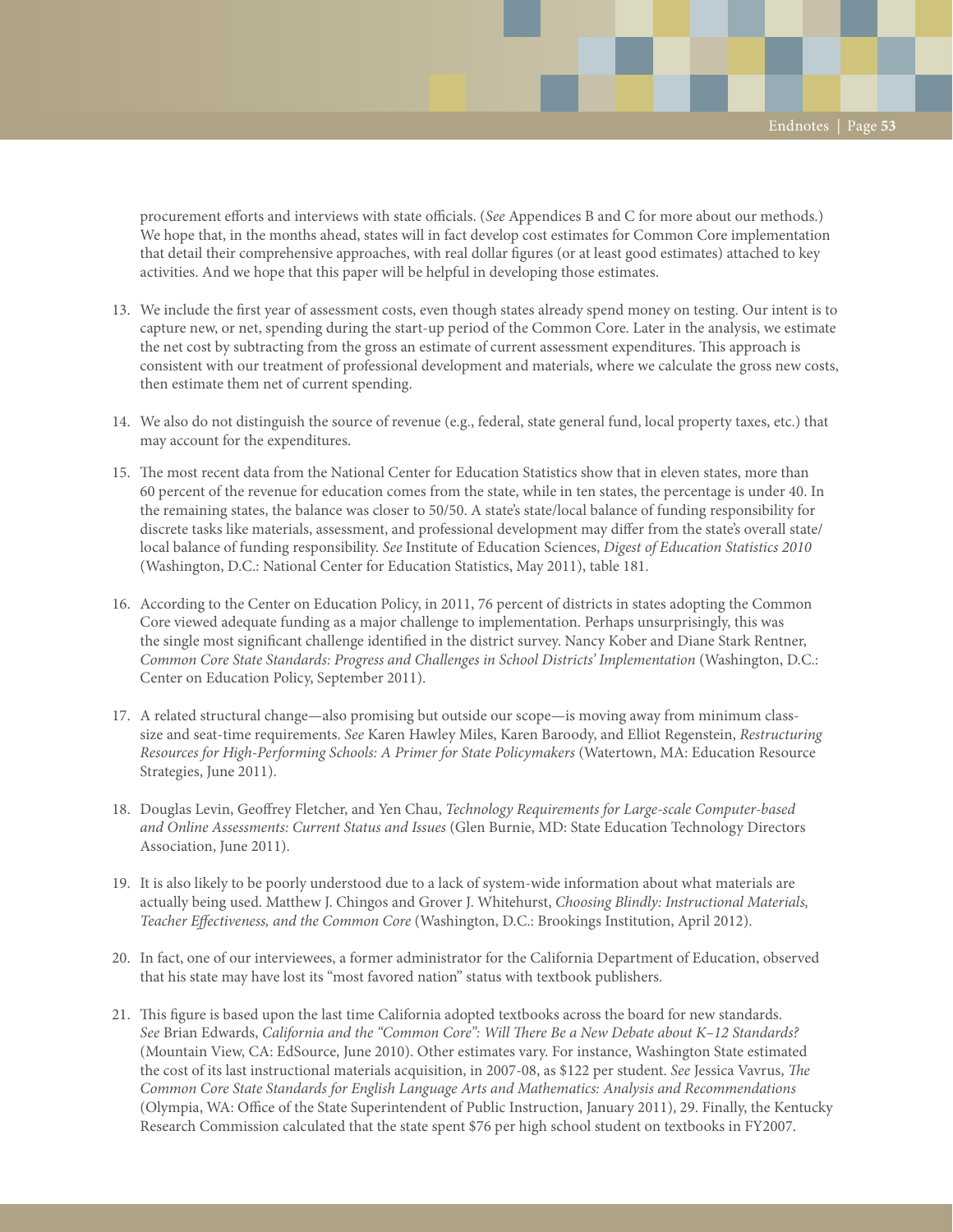That figure, however, was an annual expenditure and not intended to represent a complete replacement of instructional materials. *See* Lisa Cave, Mike Clark, and Christopher T. Hall, *The Costs of College and High School Textbooks in Kentucky* (Frankfurt, KY: Kentucky Research Commission, August 2008).

- 22. The estimate includes only the cost of printing materials for the student. The \$20 estimate used here would account for the printing of 500 pages of materials at \$0.04 per page. Not every student may elect to have materials printed out in hard copy, however. The content would be developed by a nonprofit organization and made available to schools at little or no cost. *See,* for example, content developed by CK-12 Foundation (www. ck12.org) or Connexions (www.cnx.org).
- 23. For more about the advantages of open educational resources for states, *See* Reg Leichty, "State Implementation of Common College & Career Ready Standards Present a Tipping Point for OER," *Getting Smart Blog,* April 25, 2012, http://gettingsmart.com/news/oer-update-common-collegecareer-ready-standards-drive-innovation/.
- 24. Shifting away from traditional hard-copy textbooks is becoming a reality in some states. For instance, the Utah State Office of Education recently announced its Open Textbook initiative and hopes to have online textbooks as an option for schools and districts by fall of 2012. The plan is for the state to develop electronic books aligned to the CCSS in secondary language arts, math, and science. Utah estimates that the new materials will cost about \$5 per book. *See* the Utah Open Textbook Project at http://utahopentextbooks.org/.
- 25. This figure is based on the notion of self-publishing texts and making them available online and/or in printedout hard copies. The estimate includes the cost of content development and printing (\$15 to \$25 per student for the former and \$20 to print 500 pages at \$0.04 per page). A state, district, or school could contract with an individual or institution to produce content—or purchase it from *another* state, district, or school. For example, the CK-12 Foundation (www.ck12.org) provides templates for do-it-yourself textbooks. Marginal costs for content development, of course, would decrease with the number of users. Most current major vendors offer some version of e-textbooks. To date, they are quoting prices that are about 85 percent of the cost of the hardcopy version.
- 26. Computer-administered tests may or may not be computer adaptive; that is, they may or may not adapt to students' ability levels. While both SBAC and PARCC are developing computer-administered assessments, the former is also developing computer adaptive testing.
- 27. For example, Washington State estimates that participation in the SBAC will significantly reduce the cost of assessment from \$43 to \$19–\$25 per student. *See* Vavrus, *Common Core State Standards,* 29. Incidentally, the Stanford Center for Opportunity Policy in Education also estimated the relative cost difference of administering traditional summative assessments (i.e., paper multiple-choice tests) versus "high-quality" assessments, which incorporate open-ended items. Analysts estimated that traditional exams cost \$19.83 per student, while highquality assessments cost \$55.67 (including the cost of human scorers); however, the latter figure drops to \$40.66 when states join a consortium of at least twenty states and benefit from economies of scale. *See* Barry Topol, John Olson, and Edward Roeber, *The Cost of New Higher Quality Assessments: A Comprehensive Analysis of the Potential Costs for Future State Assessments* (Stanford, CA: Stanford Center for Opportunity Policy in Education, April 2010).
- 28. As explained in *Bounding the Discussion* (page 15), we have excluded from these assumptions the cost of technology infrastructure to administer assessments online. *See* Appendix A for further discussion.
- 29. This figure is based upon reports of existing state expenditures for assessment. *See* our discussion of current assessment expenditures (page 21) and endnote 27 for explanation and sources.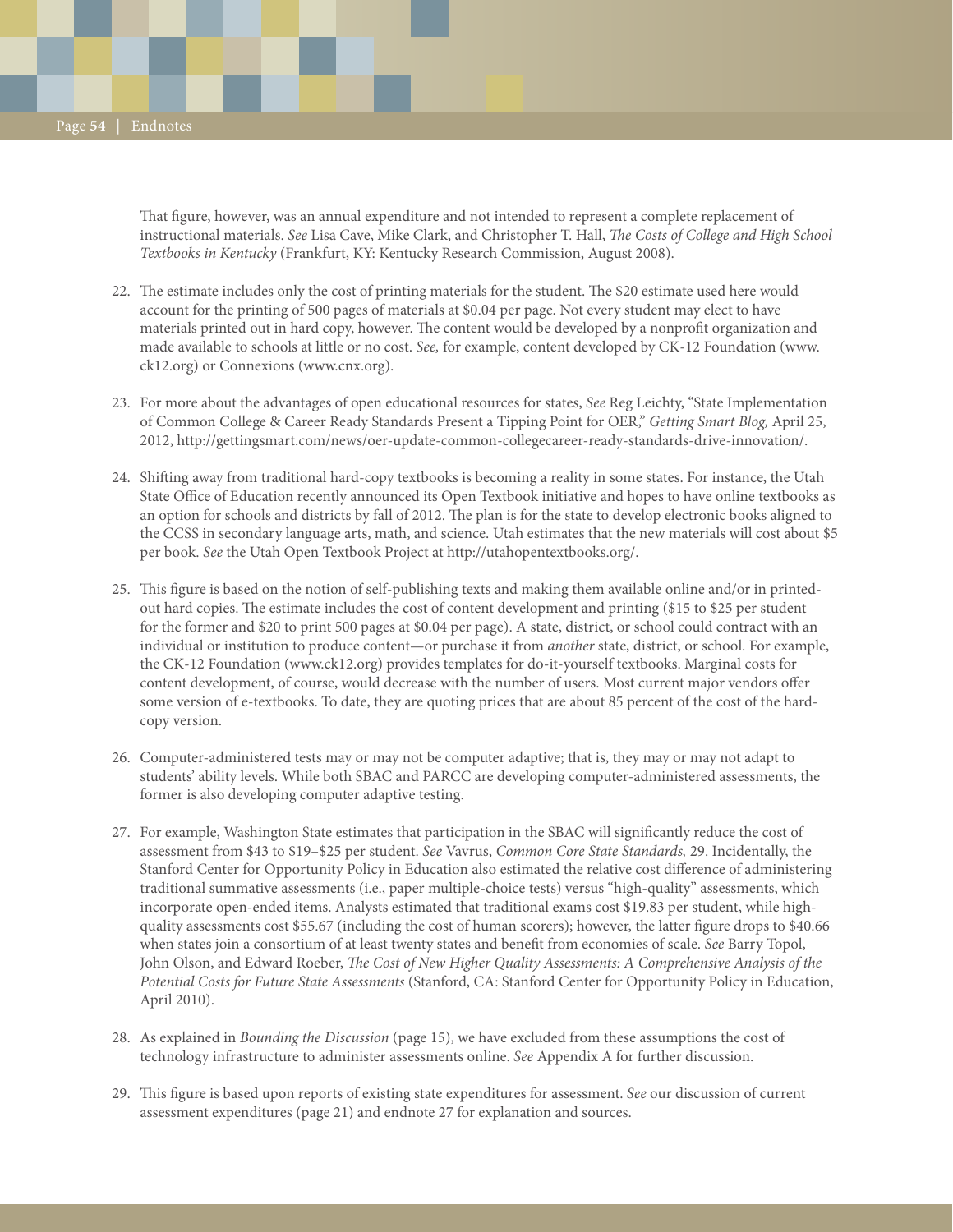- 30. The SBAC estimates that its assessments will cost \$19.81 and \$7.50 per pupil for summative and interim tests, respectively. *See* SBAC's frequently asked questions webpage at http://www.smarterbalanced.org/resourcesevents/faqs/.
- 31. The number three is illustrative. Obviously a state may decide to offer more or fewer interim assessments. Or a state may leave the decision up to individual districts. More assessment means more information, but also more time spent on testing and higher cost.
- 32. Based on SBAC estimates for three interim tests (\$7.50) and one summative assessment (\$19.81). *See* endnote 30.
- 33. According to Shields and Miles, districts typically fail to map out and measure their existing investment in professional development, which should serve as the foundation for all future planning efforts. Regis Anne Shields and Karen Hawley Miles, "Strategic Professional Development Review," in *A Grand Bargain for Education Reform: New Rewards and Supports for New Accountability,* eds. Theodore Hershberg and Claire Robertson-Kraft (Cambridge, MA: Harvard Education Press, 2009).
- 34. Stephanie Hirsh, executive director of Learning Forward, recently and aptly remarked, "The dramatic shift in teaching prompted by the common core will require practical, intensive, and ongoing professional learning—not one-off 'spray and pray' training that exposes everyone to the same material and hopes that some of it sticks." Stephanie Hirsh, "Common Core Work Must Include Teacher Development," *Education Week,* February 1, 2012.
- 35. For instance, Tennessee, in its ESEA waiver application, identified the need to improve its math teaching capacity significantly. *See* the Department of Education's webpage on ESEA flexibility requests at http://www.ed.gov/esea/ flexibility/requests.
- 36. Another emerging state trend is new teacher-evaluation systems that are based in part on student outcomes and meant to help drive professional development opportunities. These systems may be helpful in ensuring that professional development is meaningful for teachers, but they are so far untested. As states roll out and pilot new evaluation systems, they should better understand how results can inform professional development design.
- 37. West Virginia, Utah, Delaware, Florida, and other states are utilizing a train-the-trainers approach. Typically, about 10 percent of the state's teachers participates in intensive CCSS professional development. In turn, those teachers support the remainder of the teaching force in the transition with the help of less expensive online modules. The West Virginia academies have the added benefit of requiring *participants* to produce instructional modules in specific subject areas; those modules are peer reviewed and vetted, and if they pass muster, are posted on the state education agency's website for broad dissemination.
- 38. A recent survey indicated that the most commonly planned modes of professional development in states' Common Core implementation plans are conferences and workshops, online modules, and webinars—followed by teacher networks, statewide or regional academies, and regional education service centers. Education First and the EPE Research Center, *Preparing for Change.*
- 39. These estimates do not account for the variation among districts in how professional development is expensed. In some districts, teachers are expected to participate in professional development as part of their contracts. Other districts treat Common Core professional development as a new expenditure, meaning that both a teacher's time and the costs of substitute teachers while that teacher is participating must be covered.
- 40. Note that the trend in recent years has been to move away from the strict use of in-person professional development for all teachers, but we still describe that as *Business as Usual* due to its traditional prevalence. Our *Bare Bones* scenario also focuses on on-line modules that provide limited interactive support.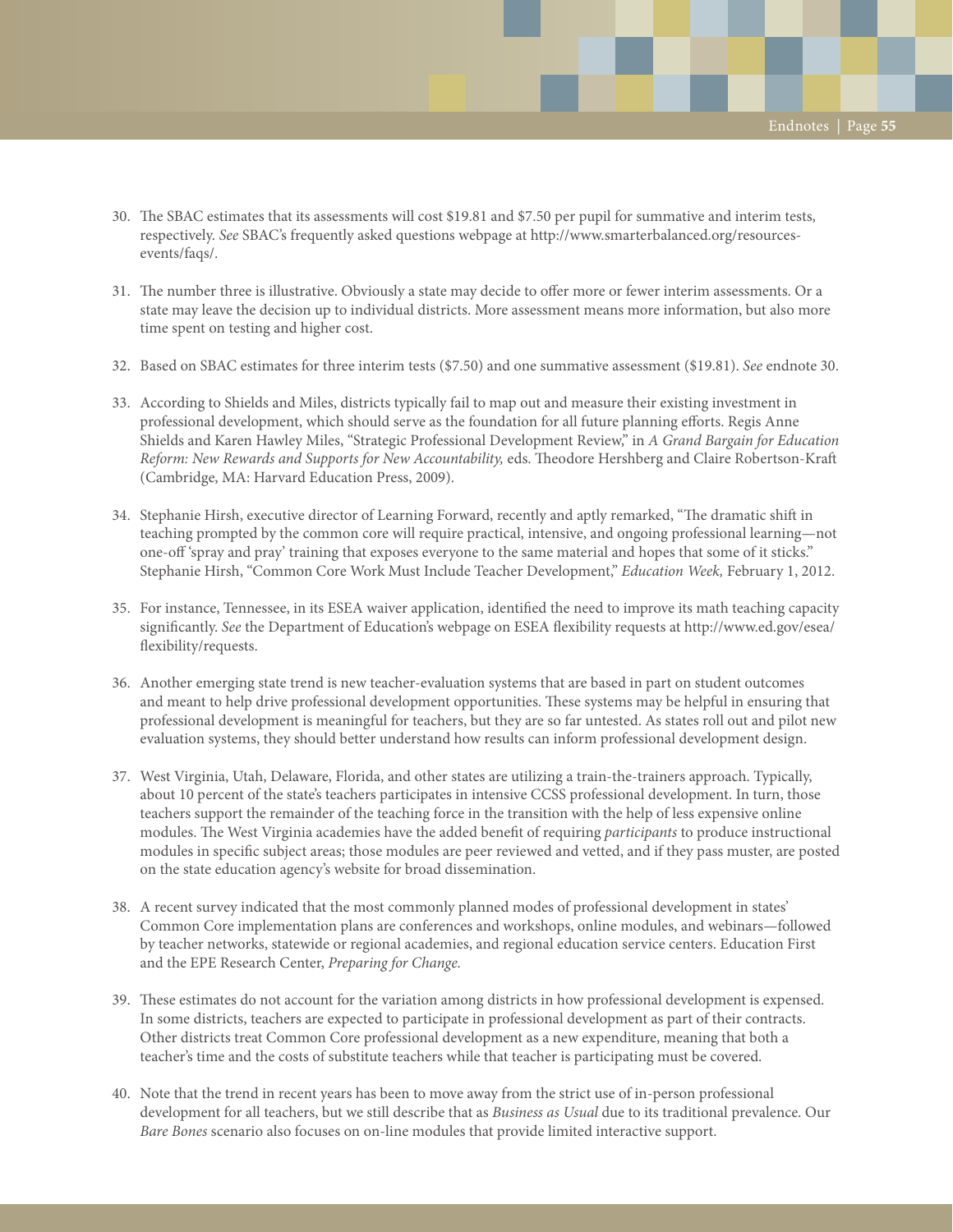- 41. This figure is based on an estimate rendered by the California State Superintendent of Public Instruction. (*See* that official's memo to the State Board of Education, "Item 5 – Elementary and Secondary Education Act: Principles and Requirements for a Waiver of Selected Provisions of the No Child Left Behind Act of 2001 to Implement a Specific Statewide Accountability System for All California Local Educational Agencies in Advance of Elementary and Secondary Education Act Reauthorization," November 3, 2011.) It is not entirely clear why eighty hours is considered an optimum duration for professional development, nor the marginal benefit an additional hour would bring. However, the total amount is not out of line with other estimates. For example, EdSource estimated \$2,500 per teacher for professional development in California, and the state of Washington estimated a total professional development cost of \$140 million, or \$2,450 per teacher for professional development relative to the Common Core. Some states also have minimum professional development requirements—for example, Arkansas requires sixty hours (*See* the Arkansas Department of Education's Rules Governing Professional Development [Section 4.01] at http://arkansased.org/about/pdf/current/ADE%20 207%20Professional%20Development%20Rules%20-%20April%202012.pdf). Thus, states with specific requirements should adjust this estimate accordingly.
- 42. Figures are based on the pricing structure of the School Improvement Network, assuming twenty teachers per site and a price of \$3,500 to \$12,000 per site fee. *See* the Network's webpage on cost efficiency at http://www. schoolimprovement.com/pd360/on-demand/cost-efficiency/. Additionally, the state of Alabama delivers online professional development for approximately \$2 per hour. Tom Dreilinger (State Project Director, e-Learning for Educators-Alabama) in discussion with author Patrick Murphy, February 2012. Adopting a conservative estimate of \$5 per hour would still yield a ballpark figure of \$400 for eighty hours of professional development.
- 43. For the sake of consistency, we use the assumptions from the other two scenarios, though the mix can vary. For example, estimating the costs of a train-the-trainers approach would mean that 10 percent of teachers would be trained for eighty hours at a total cost of \$2,000 per teacher. The cost of training the remainder is assumed to be similar to that associated with online professional development, or about \$400 per teacher. The weighted average cost for the total teaching force would be \$560 per teacher under this set of assumptions.
- 44. *See,* for example, Pioneer Institute and American Principles Project, *National Cost of Aligning States;* and Edwards, *California and the "Common Core."*
- 45. Interim tests give teachers the opportunity to address student weaknesses immediately rather than wait for the results of summative assessments in the spring.
- 46. Vavrus, *Common Core State Standards.*
- 47. *See* Tennessee's final approved waiver request on the U.S. Department of Education's webpage, "ESEA Flexibility Requests and Related Documents," at http://www.ed.gov/esea/flexibility/requests.
- 48. These estimates use a *per-student* calculation for assessment costs, even though not all grades will have the same number of assessments administered. For example, Kindergarten, first grade, and second grade do not have required summative assessments. Thus, this method may overstate the actual costs of assessments. For the purposes of consistency, however, we use the same calculation for each scenario, thereby enabling comparisons. Individual states should develop more precise estimates based on their actual or planned assessment systems.
- 49. Student and teacher population estimates for 2009-10 were drawn from the National Center for Education Statistics.
- 50. Our estimates assume that a complete overhaul of instructional materials is needed to align them to the Common Core (e.g., 100 percent of the math and ELA materials will be replaced), but the validity of that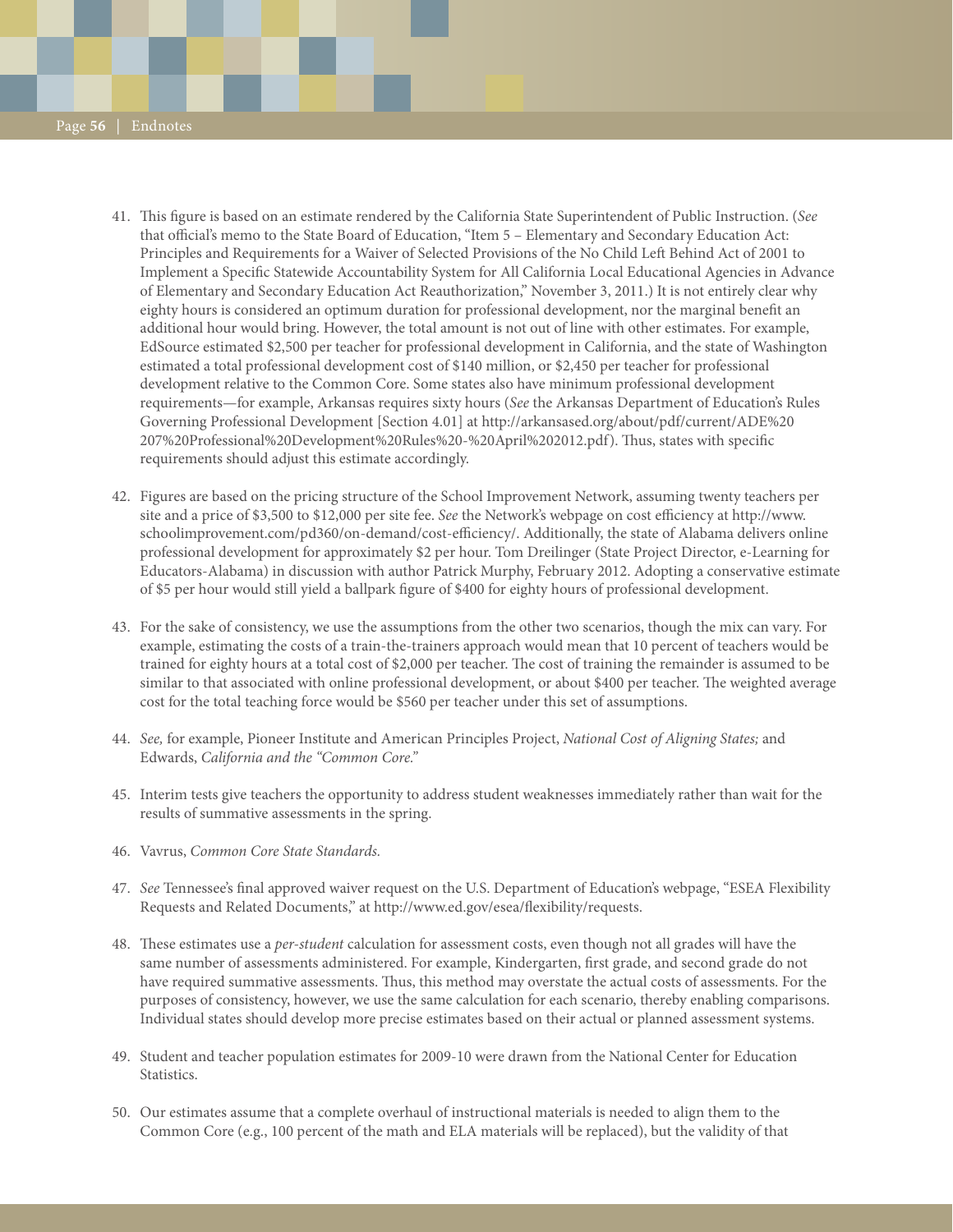assumption varies from state to state. In some, existing standards are of the same quality as the Common Core. *See* Sheila Byrd Carmichael, Gabrielle Martino, Kathleen Porter-Magee, and W. Stephen Wilson, *The State of State Standards—and the Common Core—in 2010* (Washington, D.C.: Thomas B. Fordham Institute, July 2010). The authors found that, for most states, the CCSS represent a significant upgrade, but that in roughly a dozen states, previous standards were of similar (or even superior) quality in math, ELA, or both. Though having standards of the same quality is not equivalent to having the same content, in some states the previous content *was* in fact similar to the CCSS—and in those states the cost of new materials may be substantially lower than quoted here.

- 51. The estimates reflect a small benefit from economies of scale, because the \$4 million in estimated fixed costs would be spread across a larger population. Larger states or districts could realize lower marginal costs than those assumed here.
- 52. U.S. Bureau of the Census, *Public Education Financing, 2009* (Washington, D.C.: U.S. Department of Commerce, May 2011).
- 53. *See* the Florida Department of Education's webpage on "Frequently Asked Questions about Assessment and School Performance" at http://www.fldoe.org/faq/default.asp?Dept=179&ID=977#Q977.
- 54. *See* the Financial Allocation Study for Texas's webpage on "Public Education Spending in Texas" at http:// fastexas.org/study/exec/spending.php.
- 55. Caroline M. Hoxby, *The Cost of Accountability* (Cambridge, MA: National Bureau of Economic Research, March 2002).
- 56. *See* the appendices of SBAC's Race to the Top application, submitted to the U.S. Department of Education in June 2010, at http://www.smarterbalanced.org/wordpress/wp-content/uploads/2011/12/SBAC\_Appendices.pdf.
- 57. This estimate includes the cost of contracted professional-development days for teachers. *See* Karen Hawley Miles et al., "Inside the Black Box of School District Spending on Professional Development: Lessons from Comparing Five Districts," *Journal of Education Finance* 30, no. 1 (2004): 1-26.
- 58. Regis Shields, Nicole Y. Ireland, Greg Rawson, and Maria McCarthy, *Strategic Professional Development Review of the School District of Philadelphia, School Year 2007-08* (Watertown, MA: Education Resource Strategies, 2008).
- 59. Massachusetts Department of Elementary and Secondary Education, Report to the Legislature, "Professional Development Expenditures, Fiscal Year 2007," November 2008.
- 60. U.S. Bureau of the Census, *Annual Survey of Local Government Finances 2009* (Washington, D.C.: U.S. Department of Commerce, 2011).
- 61. Data from the federal finance surveys are collected systematically from more than 15,500 districts in all fifty states. Of these districts, more than 5,000 in twenty-five states report receiving "staff improvement" dollars. The figures for dollars per teacher, however, range wildly—from about one dollar to tens of thousands of dollars per teacher. To reduce this distortion, we limited our analysis to 80 percent of the districts in the middle of the sample, eliminating the 10 percent at the two extremes. The resulting sample includes more than 4,200 districts from twenty-three states. The average state dollars spent per teacher for staff improvement was \$2,440. The median was \$1,423. (Using all 5,268 districts and not eliminating the extremes produced an average of more than \$5,000 per teacher.) The weighted average for this group was \$2,044 per teacher for staff improvement, and that was the figure we ultimately used.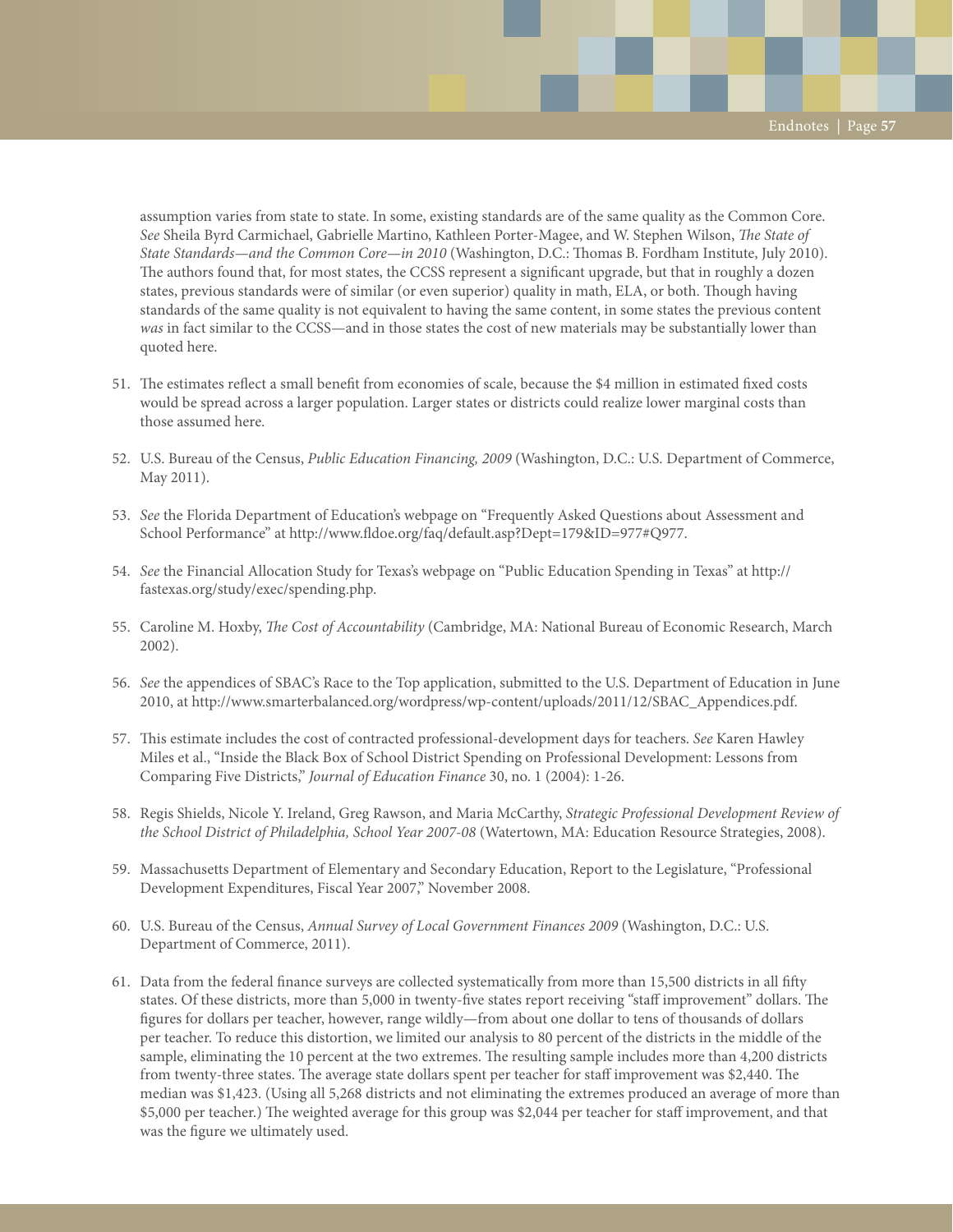- 62. In addition, if the Common Core is to create transformational change, the intensity of the professional development may need to be substantial, leading us to use a lower estimate to avoid underestimating the net cost.
- 63. Institute of Education Sciences, *Digest of Education Statistics 2010,* table 100.
- 64. Massachusetts notes this collaboration in its ESEA waiver request: "Massachusetts is also collaborating with Rhode Island and New York to expand the pool of high quality curriculum and assessment materials by including products from all three states; this expanded collection will also include units related to the arts." *See* Massachusetts's ESEA waiver application on the Department of Education's webpage, "ESEA Flexibility Requests and Related Documents," at http://www.ed.gov/esea/flexibility/requests.
- 65. *See* BetterLesson's website at http://betterlesson.com/; and Rip Empson, "BetterLesson Grabs \$1.6 Million to Let Educators Find and Share the Best Lesson Plans," *Tech Crunch,* September 28, 2011, http://techcrunch. com/2011/09/28/betterlesson-grabs-1-6-million-to-let-educators-find-and-share-the-best-lesson-plans/.
- 66. A few organizations are working to develop materials: Student Achievement Partners is building various materials and tools to foster CCSS implementation (General Electric, "Common Core State Standards Receives Largest Corporate Investment to Date With GE Foundation \$18 Million Commitment," news release, February 1, 2012, http://www.businesswire.com/portal/site/ge/index.jsp?ndmViewId=news\_view&ndmConfigId= 1004554&newsId=20120201005296&newsLang=en&vnsId=681); the Pearson Foundation is developing a digital curriculum for the Common Core (Pearson Foundation, "Pearson Foundation Partners with Bill and Melinda Gates Foundation to Create Digital Learning Programs," news release, April 27, 2011, http://www. pearsonfoundation.org/pr/20110427-pf-partners-with-gates-foundation-to-create-digital-learning-programs. html); and Common Core, a nonprofit organization that supports liberal arts education, has developed a series of curriculum "maps" (*See* Common Core's webpage on their Curriculum Mapping Project at http://commoncore. org/maps/).
- 67. Adam Clark Estes, "The Economics of iPublishing," *AtlanticWire,* January 20, 2012, http://www.theatlanticwire. com/technology/2012/01/economics-apples-ipublishing/47647/. *See* also Apple's webpage on iBooks textbooks at http://www.apple.com/education/ibooks-textbooks/.
- 68. How this market emerges may also be affected by the Department of Justice, which has sued Apple and five major publishers for alleged antitrust violations related to pricing practices. Ylan Q. Mui and Hayley Tsukayama, "Justice Department sues Apple, publishers over e-book prices," *Washington Post,* April 11, 2012, http:// www.washingtonpost.com/business/economy/justice-department-files-suit-against-apple-publishers-reportsays/2012/04/11/gIQAzyXSAT\_story.html.
- 69. Both McGraw Hill and Pearson have announced their intention to produce electronic versions of standard texts. These books can be downloaded to students' computers or accessed via the web. According to the vendors, the costs for electronic texts would run 15 percent less than traditional books. It is worth noting that other vendors (e.g., Amazon) may offer download-only versions that could be accessed via electronic readers, though prices have not yet been disclosed. Also, Apple pledged a maximum price of \$14.99 for texts that would be developed and made available for download on its iPad tablet computer.
- 70. *See,* for example, Megan Garber, "A Brief History of Textbooks, or, Why Apple's 'New Textbook Experience' is Actually Revolutionary," *The Atlantic,* January 19, 2012, http://www.theatlantic.com/technology/archive/2012/01/ a-brief-history-of-textbooks-or-why-apples-new-textbook-experience-is-actually-revolutionary/251662/.
- 71. *See* Achieve's webpage on OER rubrics at http://www.achieve.org/oer-rubrics.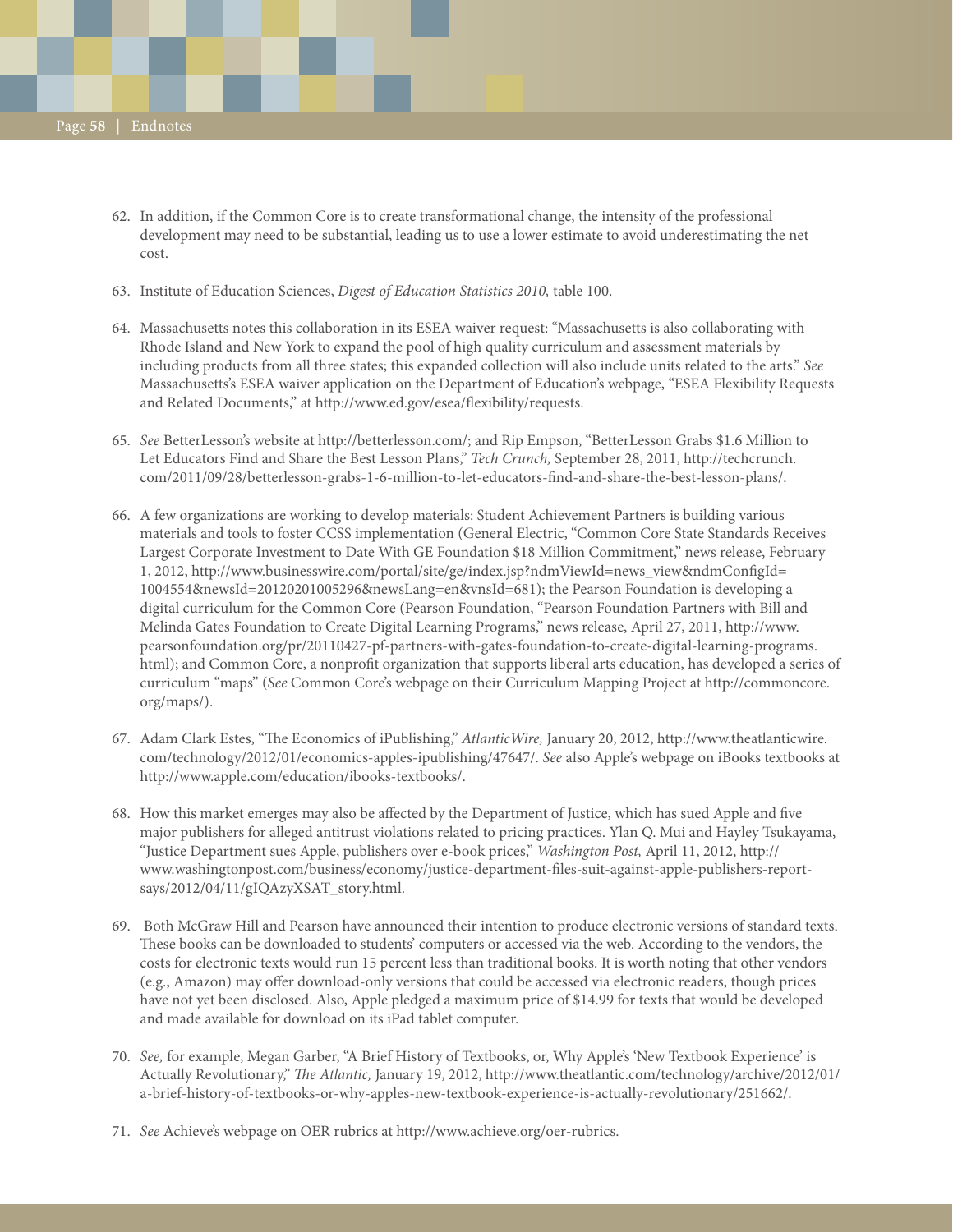- 72. As noted, our analysis does not include the cost of developing assessment materials, because that work is led by PARCC and SBAC. The U.S. Department of Education awarded the consortia \$330 million over four years (\$160 million to SBAC and \$170 million to PARCC).
- 73. *See* SBAC's webpage on computer adaptive testing at http://www.smarterbalanced.org/smarter-balancedassessments/computer-adaptive-testing/.
- 74. The State Educational Technology Directors Association is assessing state capacity to implement the computerbased adaptive assessments being developed by SBAC and PARCC. They, in turn, are developing a technology readiness tool to assess district- and school-level capacity. *See* Bill Tucker, "The Country's Most Ambitious Digital Learning Project," *Huffington Post,* February 6, 2012, http://www.huffingtonpost.com/bill-tucker/digitallearning\_b\_1243219.html.
- 75. Some states have already made meaningful advances in implementing computer-based assessments. For example, Oregon, which requires all students to take tests online, introduced online testing in 2001. Other states began requiring portions of their state assessments to be completed on computers several years ago, including Florida (first introduced in 2006), Indiana (2006), Idaho (2005), and Kansas (2004). Several states also have been offering online assessment to their schools as a voluntary option. For a complete list, see the results of a survey conducted of state education technology directors in Levin, Fletcher, and Chau, *Technology Requirements.*
- 76. *See* the School Improvement Network's webpage on Common Core 360 at http://www.schoolimprovement.com/ products/common-core-360/.
- 77. Curtis Linton (vice president, School Improvement Network), in discussion with the authors, February 2012.
- 78. Megan Pacheco (director of coaching, New Tech Network), in discussion with the authors, February 2012.
- 79. Such reforms can also be cost effective. *See,* for instance, Michael J. Petrilli and Marguerite Roza, *Stretching the School Dollar: A Brief for State Policymakers* (Washington, D.C.: Thomas B. Fordham Institute, January 2011); and Michael J. Petrilli, *How Districts Can Stretch the School Dollar* (Washington, D.C.: Thomas B. Fordham Institute, April 2012).
- 80. *See,* for example, Bryan C. Hassel and Emily Ayscue Hassel, "Teachers in the Age of Digital Instruction," in *Education Reform for the Digital Era,* eds. Chester E. Finn, Jr. and Daniela R. Fairchild (Washington, D.C.: Thomas B. Fordham Institute, April 2012); and Frederick M. Hess and Bruno V. Manno, eds., *Customized Schooling: Beyond Whole-School Reform* (Cambridge, MA: Harvard Education Press, February 2011).
- 81. *See,* for instance, Tamara Butler Battaglino, Matt Haldeman, and Eleanor Laurans, "The Costs of Online Learning," in *Education Reform for the Digital Era,* eds. Chester E. Finn, Jr. and Daniela R. Fairchild (Washington, D.C.: Thomas B. Fordham Institute, April 2012).
- 82. *See* PARCC's webpage on technology at http://www.parcconline.org/technology.
- 83. *See,* for example, the HP TouchPad Snapdragon 9.7-inch 1GB/16GB LED Tablet Computer, which, as of April 2012, lists at several online vendors at a manufacturer-suggested retail price of \$299.
- 84. To put the pace of this change into perspective, on April 9, 2010—eight days after the first Apple iPads were put on the market—the U.S. Department of Education invited applications for the Race to the Top Assessment grants that would eventually fund PARCC and SBAC. The consortia have now started to field test some of their assessments with a complete rollout planned for 2014. Meanwhile, Apple is already on its third generation of the iPad.